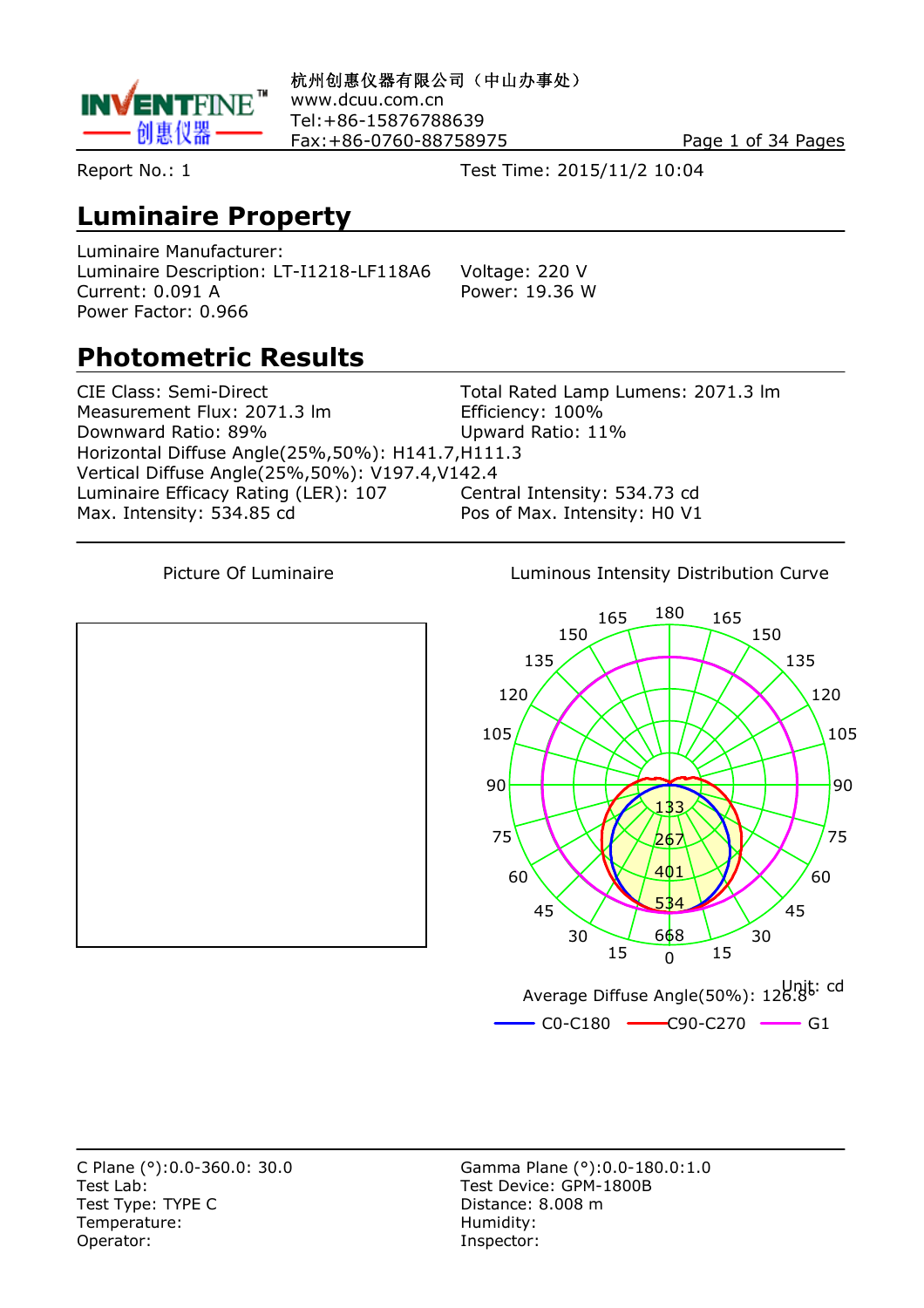

#### **Luminous Intensity Distribution Curve**



Temperature:<br>Operator:

Inspector: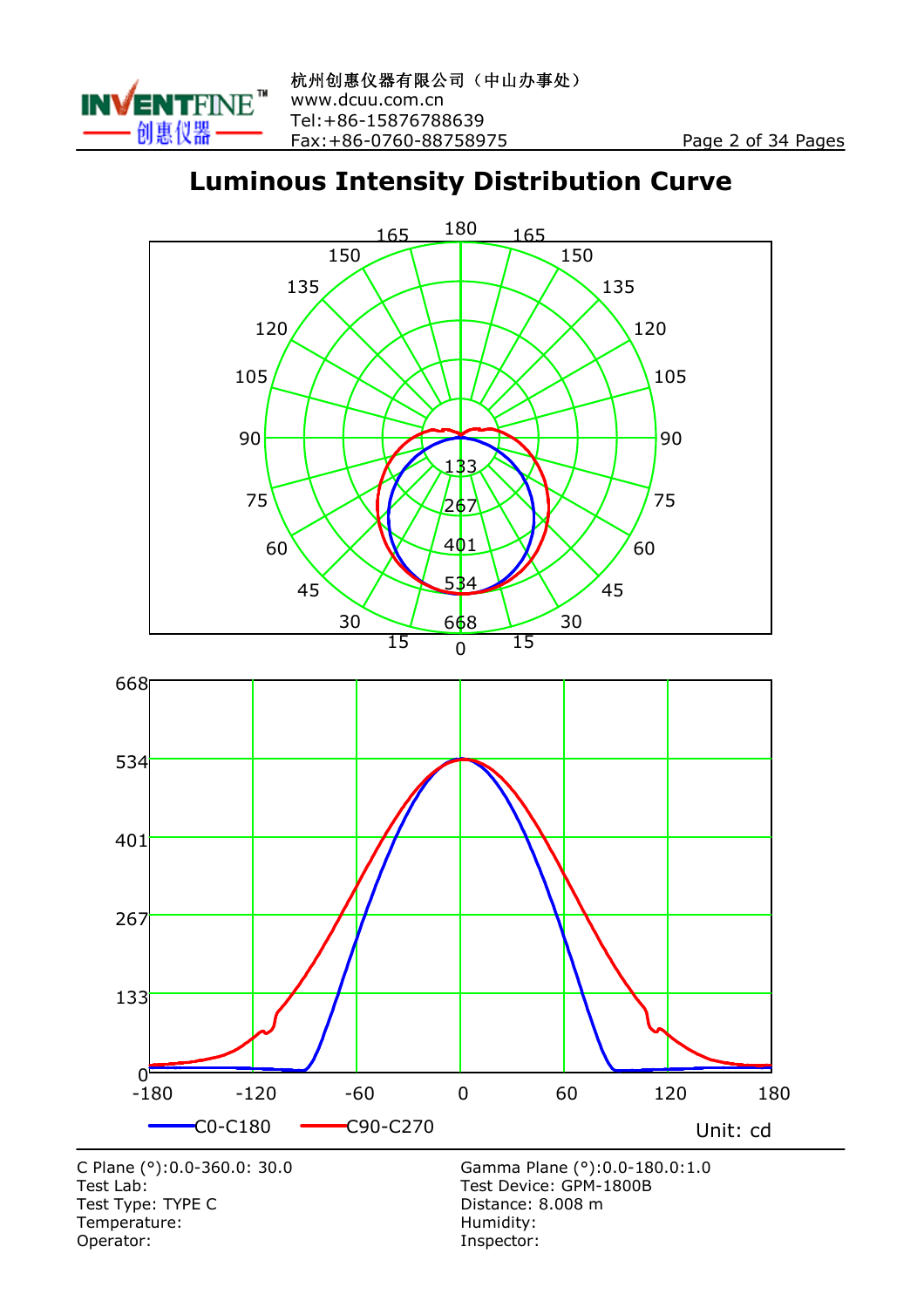

#### **Luminous Intensity Distribution Curve(cd/klm)**

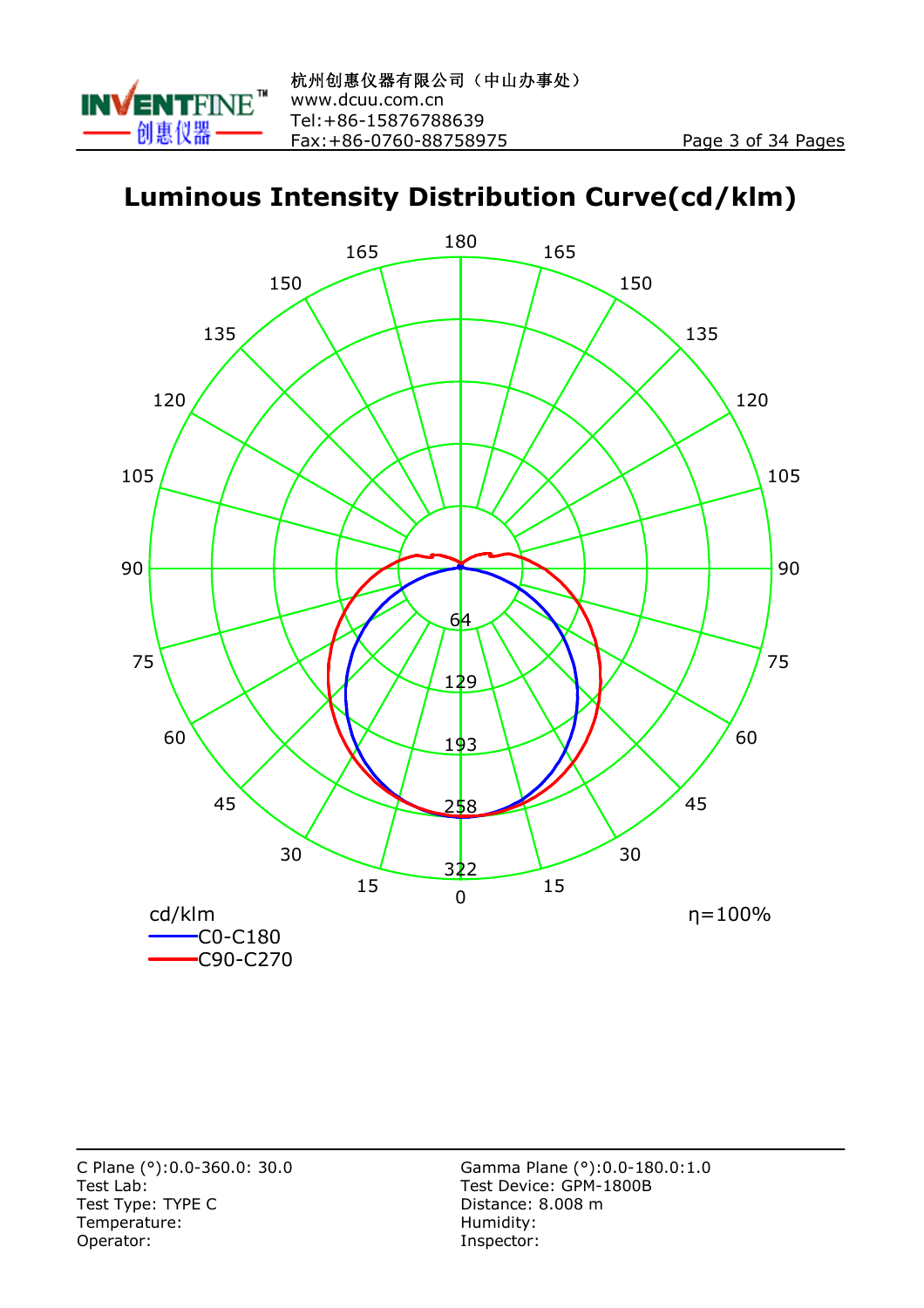

# **Coefficients Of Utilization - Zonal Cavity Method**

| <b>RC</b>  | 0.8           | 0.8           | 0.8 | 0.8 | 0.7             | 0.7 | 0.7 | 0.7 | 0.5     | 0.5               | 0.5 | 0.3 | 0.3 | 0.3 | 0.1 | 0.1 | 0.1 | 0              |
|------------|---------------|---------------|-----|-----|-----------------|-----|-----|-----|---------|-------------------|-----|-----|-----|-----|-----|-----|-----|----------------|
| <b>RW</b>  | 0.7           | $0.5^{\circ}$ | 0.3 | 0.1 | 0.7             | 0.5 | 0.3 | 0.1 | 0.5     | $\vert 0.3 \vert$ | 0.1 | 0.5 | 0.3 | 0.1 | 0.5 | 0.3 | 0.1 | $\overline{0}$ |
| <b>RCR</b> |               |               |     |     |                 |     |     |     |         | $RF = 0.2$        |     |     |     |     |     |     |     |                |
| 0          | <u> 116  </u> | 116           |     |     | 116 116 112 112 |     | 112 |     | 112 105 | 105               | 105 | 98  | 98  | 98  | 92  | 92  | 92  | 89             |
| 1          | 104           | 98            | 93  | 88  | 100             | 94  | 90  | 86  | 88      | 84                | 81  | 82  | 79  | 76  | 77  | 74  | 72  | 69             |
| 2          | 93            | 84            | 76  | 70  | 90              | 81  | 74  | 68  | 76      | 70                | 65  | 71  | 66  | 62  | 66  | 62  | 59  | 56             |
| 3          | 85            | 73            | 64  | 57  | 81              | 71  | 62  | 56  | 66      | 59                | 53  | 62  | 56  | 51  | 58  | 53  | 49  | 46             |
| 4          | 77            | 64            | 55  | 48  | 74              | 62  | 54  | 47  | 58      | 51                | 45  | 54  | 48  | 43  | 51  | 46  | 41  | 39             |
| 5          | 71            | 57            | 48  | 41  | 68              | 55  | 47  | 40  | 52      | 44                | 38  | 49  | 42  | 37  | 46  | 40  | 36  | 33             |
| 6          | 65            | 51            | 42  | 35  | 62              | 50  | 41  | 35  | 47      | 39                | 33  | 44  | 37  | 32  | 41  | 36  | 31  | 29             |
| 7          | 60            | 46            | 37  | 31  | 58              | 45  | 36  | 30  | 42      | 35                | 29  | 40  | 33  | 28  | 38  | 32  | 27  | 25             |
| 8          | 56            | 42            | 33  | 27  | 54              | 41  | 33  | 27  | 39      | 31                | 26  | 37  | 30  | 25  | 35  | 29  | 24  | 22             |
| 9          | 52            | 39            | 30  | 25  | 50              | 38  | 30  | 24  | 36      | 28                | 23  | 34  | 27  | 23  | 32  | 26  | 22  | 20             |
| 10         | 49            | 36            | 27  | 22  | 47              | 35  | 27  | 22  | 33      | 26                | 21  | 31  | 25  | 21  | 30  | 24  | 20  | 18             |

Spacing Criteria (0-180): 1.25 Spacing Criteria (90-270): 1.33 Spacing Criteria (Diagonal): 1.42



Test Lab: Test Device: GPM-1800B Test Type: TYPE C<br>
Temperature: Contract Contract Contract Contract Contract Contract Contract Contract Contract Contract Contract Contract Contract Contract Contract Contract Contract Contract Contract Contract Contract C Temperature: Operator: **Inspector:** 

C Plane (°):0.0-360.0: 30.0 Gamma Plane (°):0.0-180.0:1.0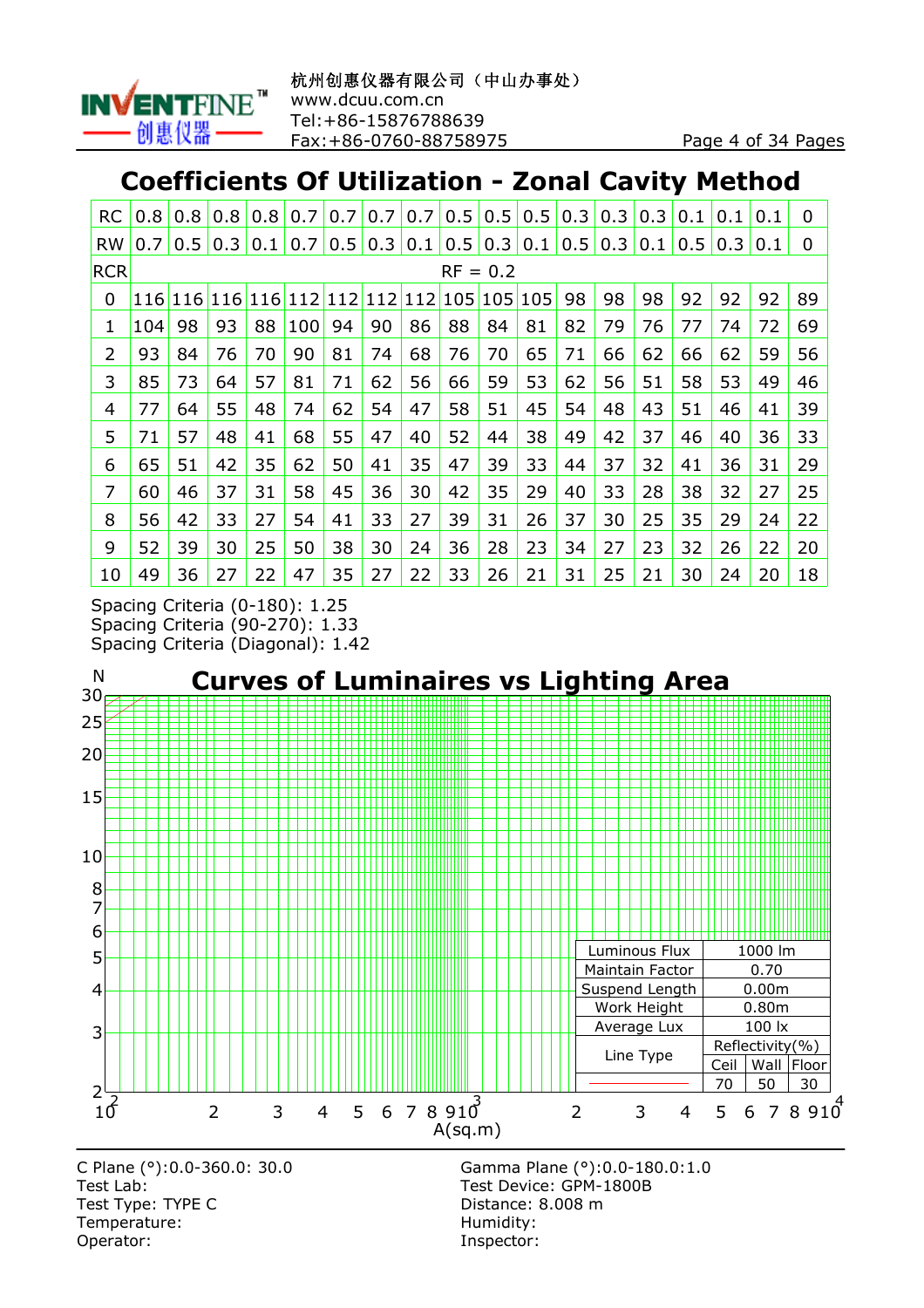

# **Isocandela (rectangle)**

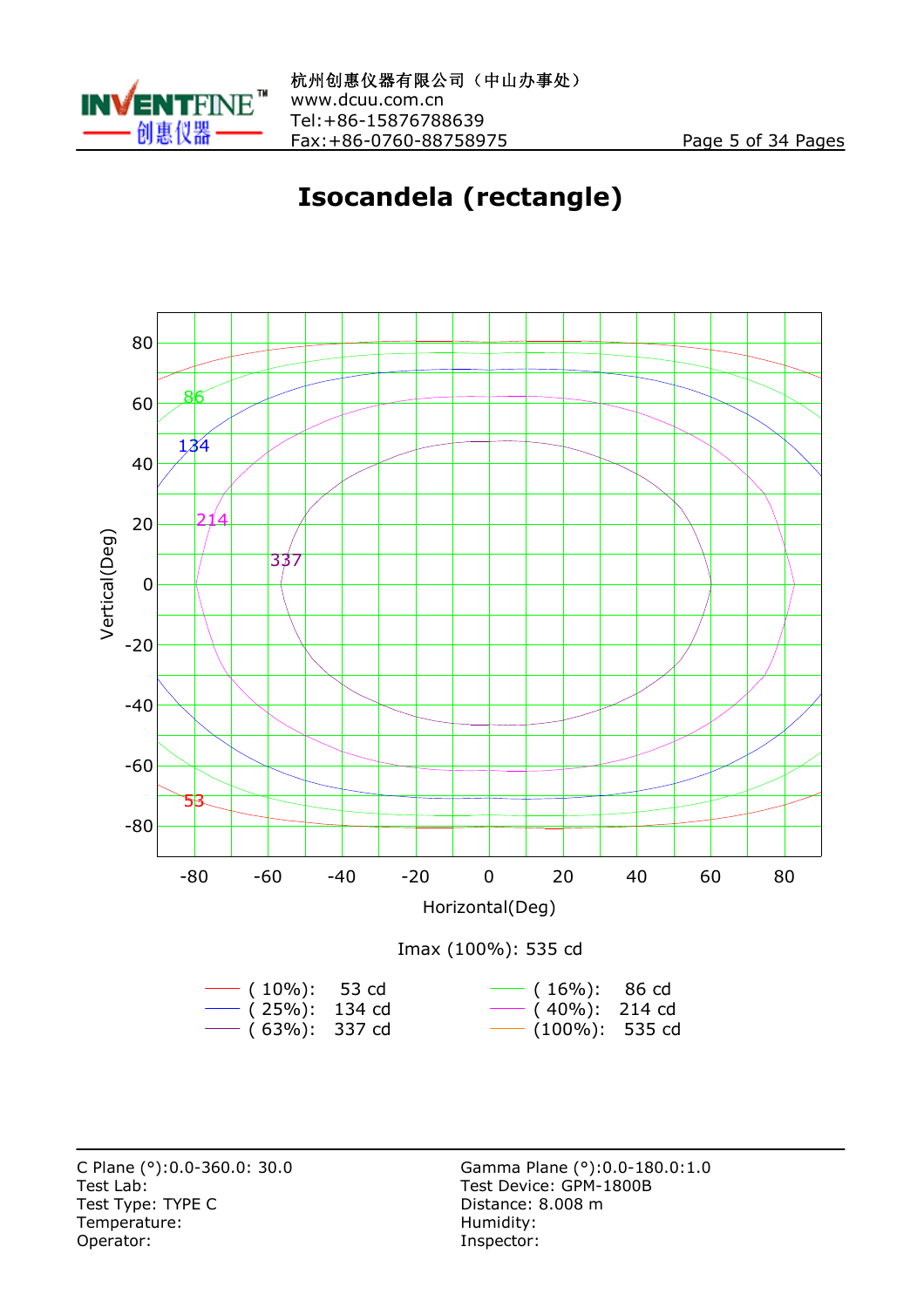

# **Isocandela (sphere)**





Test Lab: Test Device: GPM-1800B Test Type: TYPE C<br>
Temperature: Contract Contract Contract Contract Contract Contract Contract Contract Contract Contract Contract Contract Contract Contract Contract Contract Contract Contract Contract Contract Contract C  $Temperature:$ Operator: Inspector:

C Plane (°):0.0-360.0: 30.0 Gamma Plane (°):0.0-180.0:1.0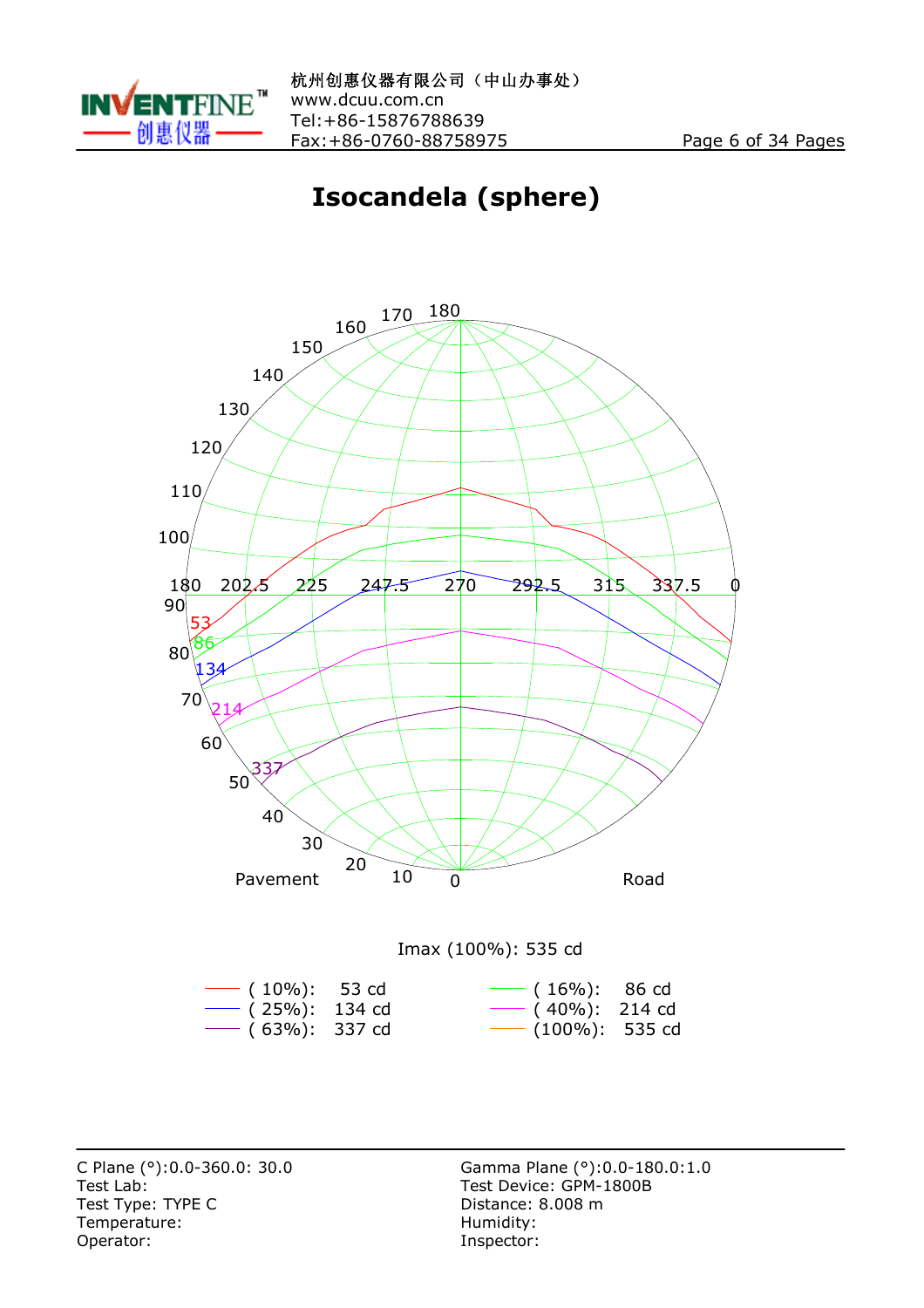

# **IsoLux Plot**



Test Type: TYPE C<br>
Temperature: Contract Contract Contract Contract Contract Contract Contract Contract Contract Contract Contract Contract Contract Contract Contract Contract Contract Contract Contract Contract Contract C Temperature:<br>Operator: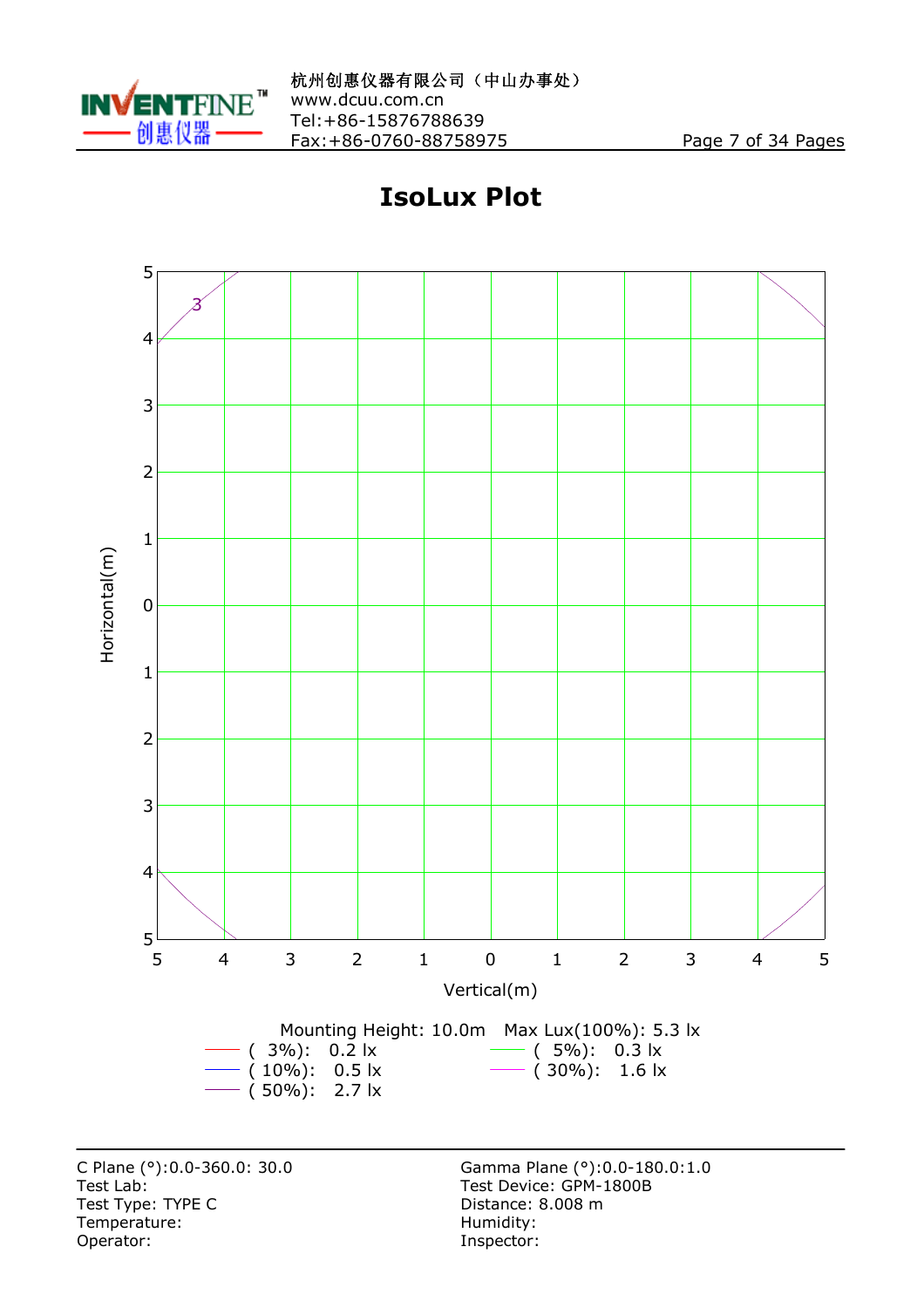

# **Roadway CU Curve**



Efficiency(%)

Test Lab: Test Device: GPM-1800B Test Type: TYPE C<br>
Temperature: Contract Contract Contract Contract Contract Contract Contract Contract Contract Contract Contract Contract Contract Contract Contract Contract Contract Contract Contract Contract Contract C Temperature:<br>Operator:

C Plane (°):0.0-360.0: 30.0 Gamma Plane (°):0.0-180.0:1.0 Inspector: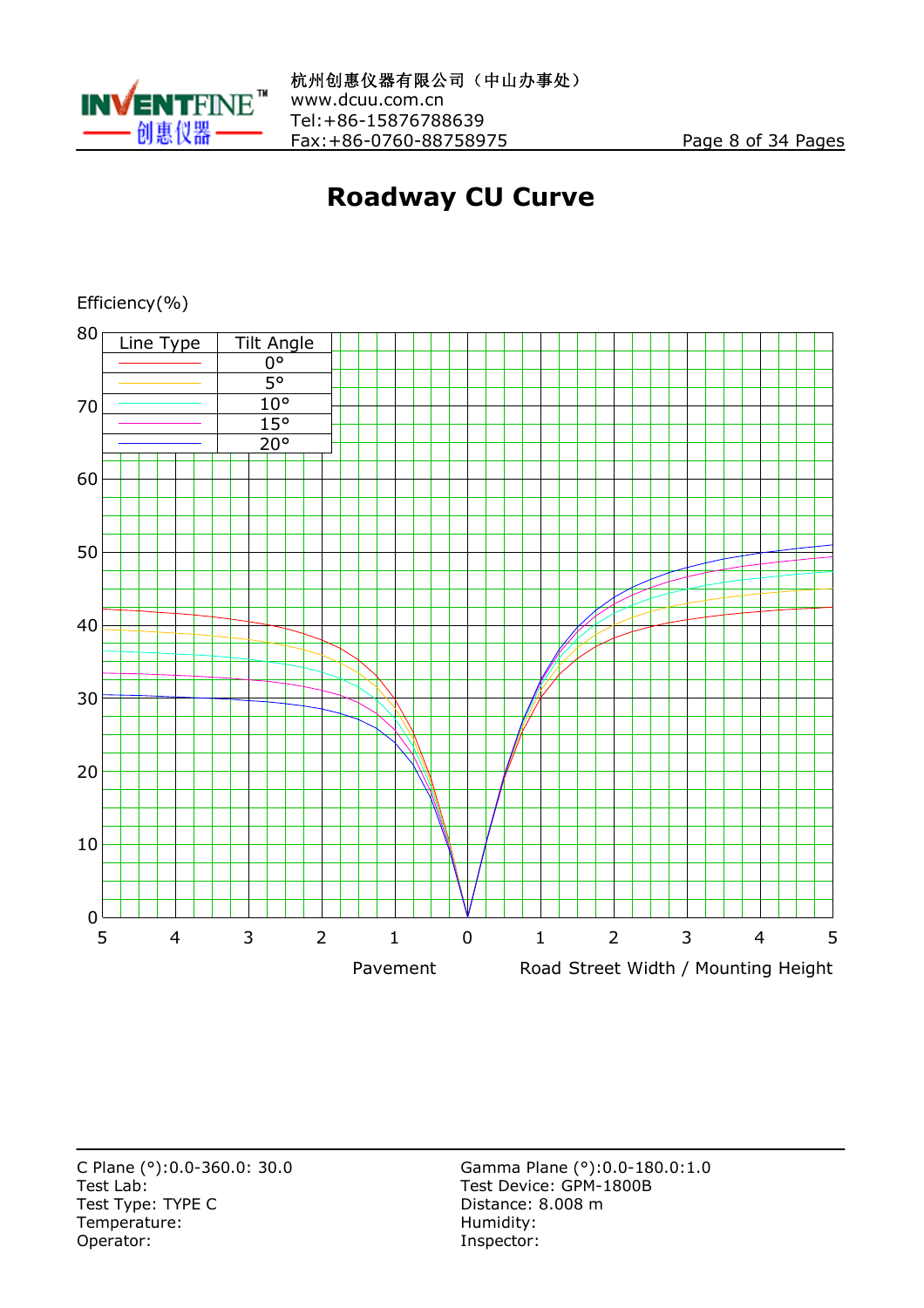

**Lum Limit Curve**



| L(cd/sq.m)      | G45 | G50 | G55 | G60 | G65 | G70 | G75 | G80 | G85 |
|-----------------|-----|-----|-----|-----|-----|-----|-----|-----|-----|
| CO              | 354 | 316 | 275 | 232 | 188 | 142 | 97  | 54  | 20  |
| C <sub>90</sub> | 418 | 393 | 366 | 338 | 311 | 283 | 255 | 228 | 202 |
| C180            | 348 | 310 | 270 | 228 | 185 | 141 | 97  | 56  | 22  |
| C270            | 397 | 371 | 345 | 318 | 291 | 263 | 237 | 211 | 187 |

Test Lab: Test Device: GPM-1800B Test Type: TYPE C<br>
Temperature: COME Distance: 8.008 m<br>
Humidity: Temperature:<br>Operator:

C Plane (°):0.0-360.0: 30.0 Gamma Plane (°):0.0-180.0:1.0 Inspector: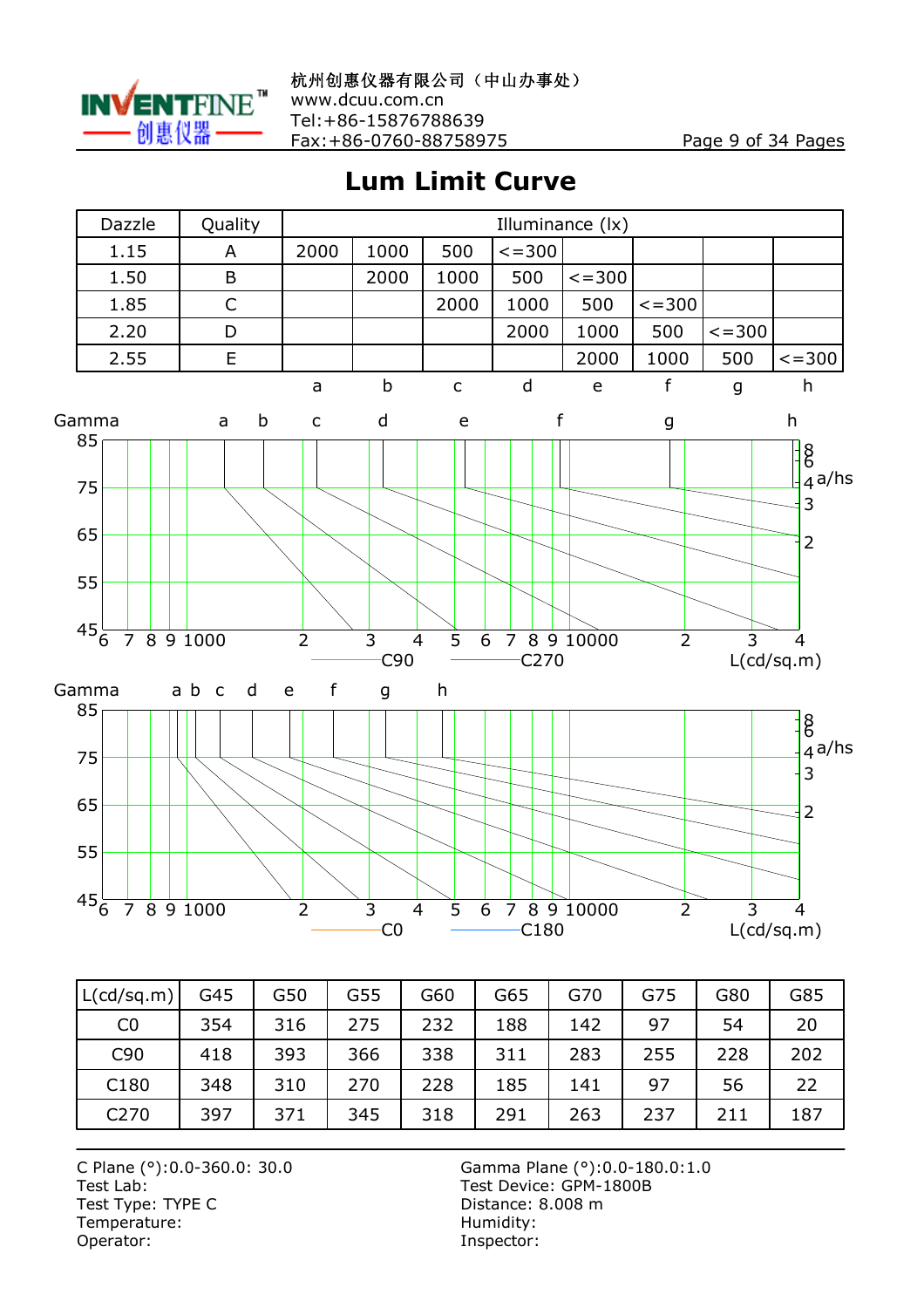

#### **Illuminance at a Distance**

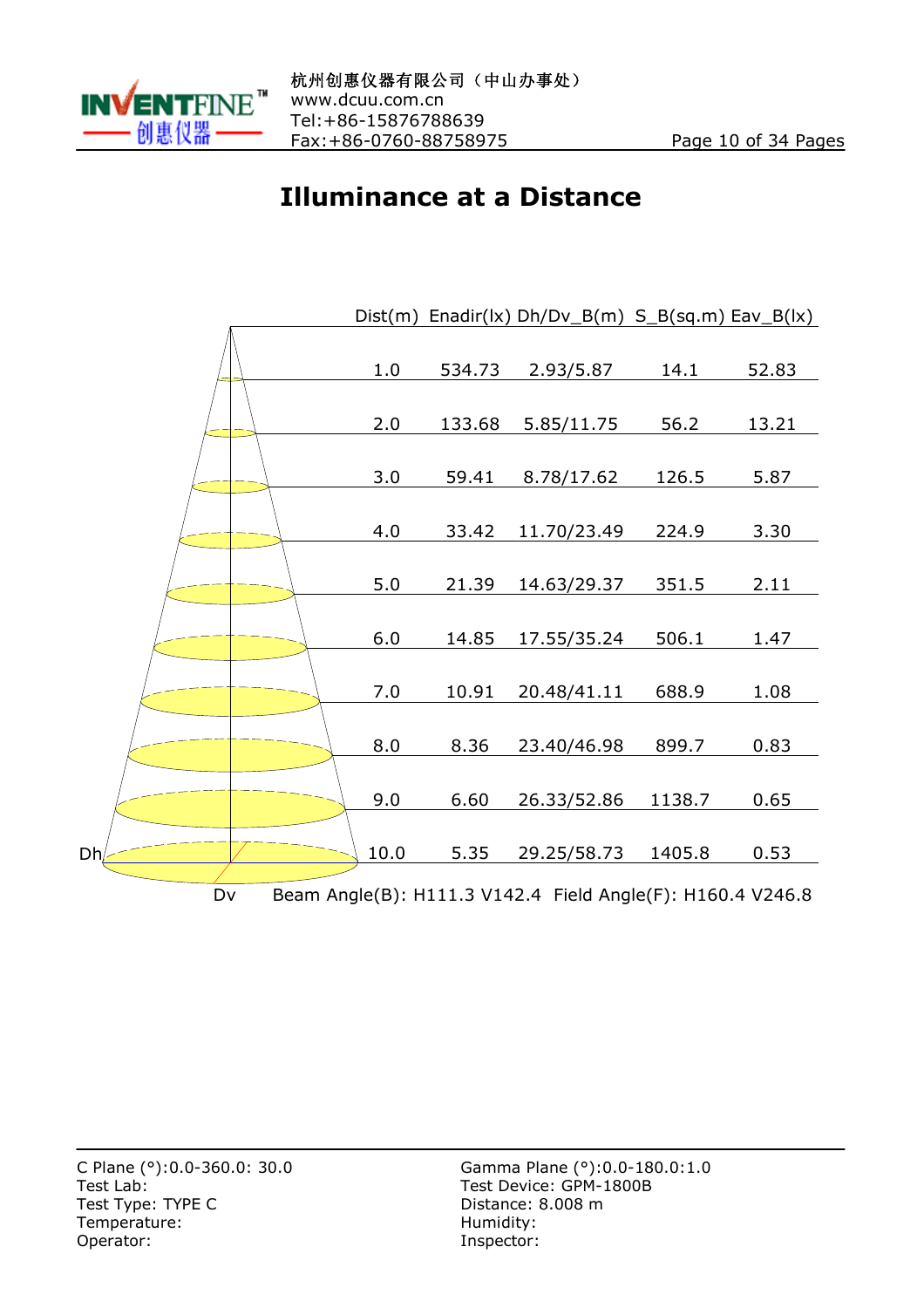

# **Vertical IsoLux Plot**



Test Lab: Test Device: GPM-1800B Test Type: TYPE C<br>
Temperature: Contract Contract Contract Contract Contract Contract Contract Contract Contract Contract Contract Contract Contract Contract Contract Contract Contract Contract Contract Contract Contract C  $Temperature:$ Operator: Inspector:

C Plane (°):0.0-360.0: 30.0 Gamma Plane (°):0.0-180.0:1.0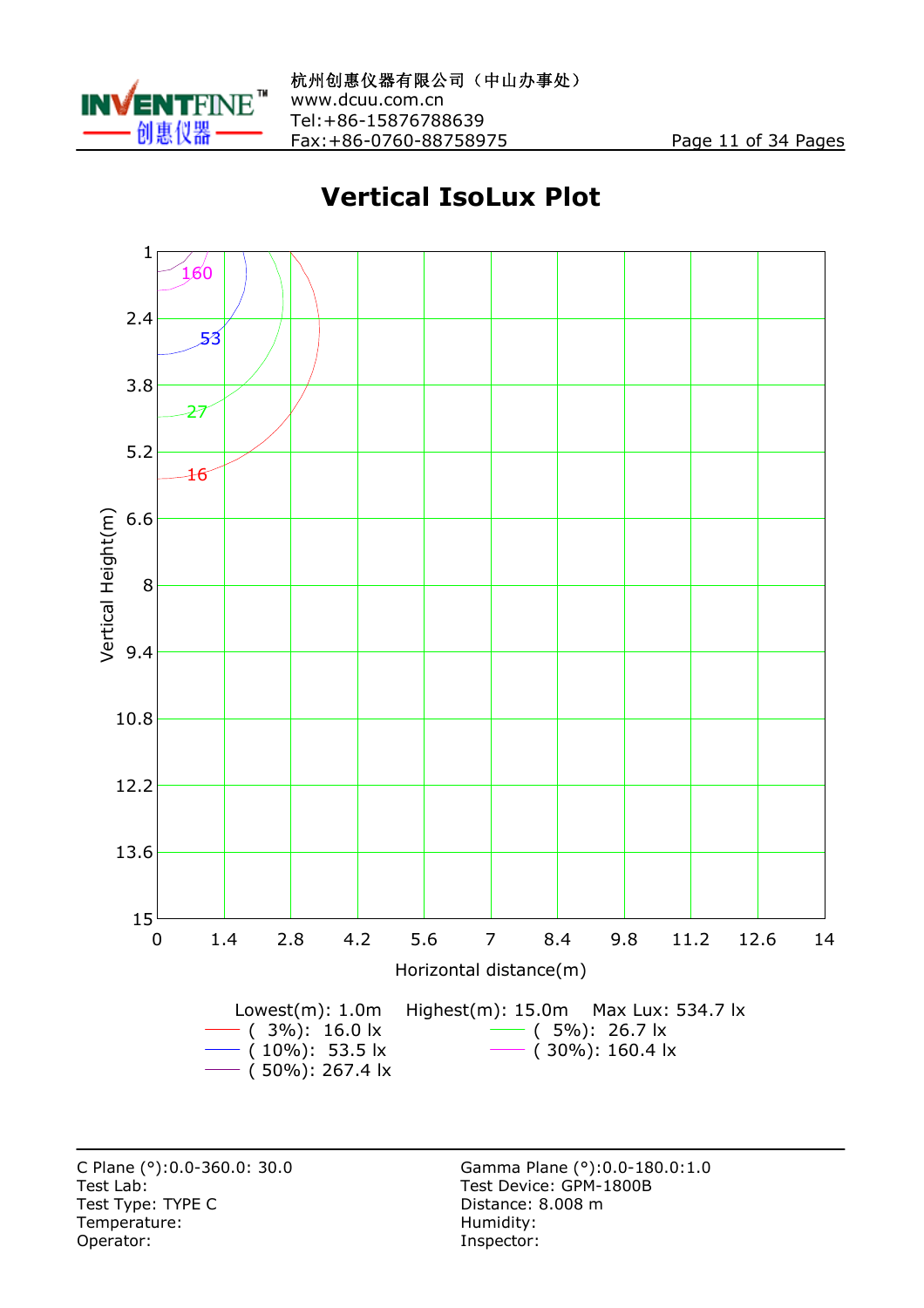

**杭州创惠仪器有限公司(中山办事处)**

www.dcuu.com.cn

Tel:+86-15876788639

Fax:+86-0760-88758975 Page 12 of 34 Pages

|                                                                                                                                                                                                                                                                    | Flux(E)                          | Flux(T)<br>0.06                      | 80.0                           | 70.0                                | 60.0                          | 50.0          | 40.0              | 30.0                 | 20.0                                                      | Vertical plane<br>10.0                      | o<br>o                                           | 10.0                                             | $-20.0$                                                    | 30.0                     | $-40.0$           | $-50.0$               | 0.0         | $-70.0$          | 80.0                   | 0.06                           |          |
|--------------------------------------------------------------------------------------------------------------------------------------------------------------------------------------------------------------------------------------------------------------------|----------------------------------|--------------------------------------|--------------------------------|-------------------------------------|-------------------------------|---------------|-------------------|----------------------|-----------------------------------------------------------|---------------------------------------------|--------------------------------------------------|--------------------------------------------------|------------------------------------------------------------|--------------------------|-------------------|-----------------------|-------------|------------------|------------------------|--------------------------------|----------|
|                                                                                                                                                                                                                                                                    | 47.4                             | $48$<br><br>N                        | $\overline{0}$                 | ن<br>بن                             | 0.9                           | 1.7           | N<br>آن           | ω<br>ō۱              | 4.<br>UП                                                  | UП<br>을                                     | UП<br>ÜП                                         | UП<br>ūп                                         | $\frac{5}{1}$                                              | 4.<br>üп                 | ω<br>.<br>ഗ       | N<br>ÜЛ               | ⊢<br>.<br>G | 0<br>.<br>∞      | 0<br>سآ                | 0.0                            |          |
|                                                                                                                                                                                                                                                                    | 80<br>ە:                         | 61.4                                 | 0.1                            | 0.4                                 | $\overline{1}$                | $\frac{2}{1}$ | ω<br>ڛ۬           | 4.6                  | UП<br>$\infty$                                            | თ<br>üп                                     | ↘<br>ö                                           | ↘<br>ö                                           | თ<br>üп                                                    | 5.7                      | 4.5               | ω<br>$\tilde{\omega}$ | 2.0         | $\overline{1}$ . | 0.4                    | 0.1                            |          |
|                                                                                                                                                                                                                                                                    | Σ,<br>$\overline{\mathbf{4}}$    | 75.7                                 | 0.1                            | о.<br>С                             | ⊢<br>4                        | N<br>.<br>G   | 4.1               | UП<br>Ñ              | $\overline{2}$ .1                                         | 8.0                                         | 8.7                                              | ∞<br>ö                                           | 8.0                                                        | $\overline{7.0}$         | UП<br>ö           | 4.0                   | N<br>üп     | ⊢<br>س           | 0<br>üп                | 0.1                            |          |
|                                                                                                                                                                                                                                                                    | 00.1                             | 90.3                                 | 0.1                            | 0.6                                 | ⊢<br>.<br>N                   | ب<br>1        | 4<br>ە:           | 6.7                  | ∞<br>$\ddot{4}$                                           | 0<br>$\overline{c}$                         | 10.3                                             | $\overline{\phantom{0}}$<br>ن<br>ت               | 6<br>üп                                                    | $^\infty$<br>سن          | თ<br>.<br>G       | 4<br>$\infty$         | 3.0         | ⊢<br>.<br>G      | $\circ$<br>.<br>G      | 0.1                            |          |
|                                                                                                                                                                                                                                                                    | 104.2116                         |                                      | 0.1                            | 0.7                                 | ⊢<br>ە:                       | ω<br>.<br>თ   | UП<br>ō۱          | ↘<br>$\infty$        | 6.7                                                       | ⊢<br>H<br>$\overline{\phantom{0}}$          | $\overline{\phantom{0}}$<br>H,<br>$\overline{Q}$ | $\overline{\phantom{0}}$<br>H.<br>$\overline{Q}$ | ⊢<br>H<br>$\overline{\phantom{0}}$                         | 0<br>.<br>G              | 7.7               | UП<br>.<br>G          | ω<br>üп     | ⊢<br>ە:          | 0.7                    | 0.1                            |          |
| $0.08 - 0.08 - 0.00 - 0.00 - 0.00 - 0.00 - 0.00 - 0.00 - 0.00 - 0.00 - 0.00 - 0.00 - 0.00 - 0.00 - 0.00 - 0.00 - 0.00 - 0.00 - 0.00 - 0.00 - 0.00 - 0.00 - 0.00 - 0.00 - 0.00 - 0.00 - 0.00 - 0.00 - 0.00 - 0.00 - 0.00 - 0.00 - 0.00 - 0.00 - 0.00 - 0.00 - 0.00$ | <u>ن</u>                         | 104.4117.11127.7135.4139.7140.6137.9 | 0.1                            | 0.7                                 | 2.1                           | 4.1           | თ<br>سَ           | 8.7                  | 10.9                                                      | 12.<br>ūп                                   | $\overline{\phantom{0}}$<br>ني<br>س              | 13<br>سآ                                         | $\overline{\phantom{0}}$<br>Ņ.<br>$\overline{\mathbf{4}}$  | 10.8                     | ∞<br>.<br>ഗ       | თ<br>$\sim$           | 4.0         | 2.1              | 0.7                    | 0.1                            |          |
|                                                                                                                                                                                                                                                                    | $\overline{12}$<br><br><u>Сп</u> |                                      | 0.<br>$\overline{\phantom{0}}$ | Ο.<br>$\infty$                      | Ņ.<br>سَ                      | 4.5           | თ<br>م            | ە.<br><b>Uπ</b>      | $\overline{11}$<br>ō                                      | 53<br>$\frac{1}{\alpha}$                    | 14.5                                             | 14.5                                             | 13<br>$\frac{1}{\alpha}$                                   | $\overline{1}$<br>.<br>თ | ە<br>4            | თ<br>$\infty$         | 4.4         | 2.3              | 0.<br>$\infty$         | Ο.<br>$\overline{\phantom{0}}$ |          |
| $-20.0 - 10.0$                                                                                                                                                                                                                                                     | 11<br>35                         |                                      | 0.1                            | 0.8                                 | 2.4                           | 4.7           | 7.4               | 10.1                 | $\overline{C}$<br>ūп                                      | $\overline{\phantom{0}}$<br>.<br>4.4        | 51<br>4.                                         | ⊢<br>UП<br>∔                                     | H<br>.<br>4.4                                              | $\overline{c}$<br>üп     | 10.0              | 7.3                   | 4.6         | N<br>∔`          | $\circ$<br>.<br>∞      | 0.1                            |          |
| 0.0                                                                                                                                                                                                                                                                | .3139.5                          |                                      | 0.1                            | Ο.<br>$\infty$                      | Ņ<br>UП                       | 4.8           | $\mathbf{N}$<br>Ō | 10.5                 | 53<br>ö                                                   | 14.9                                        | 55<br>ە:                                         | 55<br>ە:                                         | 14.9                                                       | 12.9                     | 10.3              | 7.5                   | 4.7         | 2.4              | 0.<br>$\infty$         | 0.1                            | Unit: lx |
| 10.0                                                                                                                                                                                                                                                               | 140.413                          |                                      | 0.1                            | 0<br>.<br>∞                         | N<br>üп                       | 4.8           | ↘<br>.<br>G       | $\overline{0}$<br>üп | 13<br>÷,                                                  | 55<br>$\overline{\mathsf{C}}$               | 50<br>÷,                                         | $\overline{\phantom{0}}$<br>$\sigma$<br>்        | 14.9                                                       | 13.0                     | 10.4              | ↘<br>üп               | 4.8         | N<br>∔           | 0<br>ō۵                | 0.1                            |          |
| 20.0                                                                                                                                                                                                                                                               | i7.<br>Z                         |                                      | 0.1                            | 0.8                                 | 2.5                           | 4.8           | у.                | 10.3                 | $\overline{5}$<br>$\infty$                                | 14.7                                        | 15.7                                             | ⊢<br>5.7                                         | 14.6                                                       | 12.7                     | 10.2              | 7.4                   | 4.7         | 2.4              | $\circ$<br>.<br>∞      | 0.1                            |          |
| 30.0                                                                                                                                                                                                                                                               | $\overline{131}$<br><u>نہ</u>    | 131.4121.7109.4                      | 0.1                            | 0<br>$\dot{\infty}$                 | N<br>4.                       | 4.6           | $\overline{1}$    | ဖ<br>$\infty$        | $\overline{c}$<br>$\sim$                                  | 14.0                                        | 51<br>்                                          | 55<br>$\circ$                                    | 14.0                                                       | 12.1                     | 6.7               | 7.1                   | 4.5         | N<br>س           | 0<br>$\infty$          | 0.1                            |          |
| 40.0                                                                                                                                                                                                                                                               | 121                              |                                      | 0.1                            | 0<br>.<br>∞                         | 2.2                           | 4.2           | თ<br>üп           | 9.0                  | $\overline{\phantom{0}}$<br>$\overline{\phantom{a}}$<br>ω | $\overline{\phantom{0}}$<br>ω<br>Ο          | $\overline{\phantom{0}}$<br>$\omega$<br>ق        | $\overline{\phantom{0}}$<br>$\omega$<br>$\circ$  | $\overline{\phantom{0}}$<br>$\boldsymbol{\mathsf{N}}$<br>ق | 11.2                     | 0<br>ö            | თ<br>üп               | 4.2         | N<br>.<br>N      | 0<br>.<br>∞            | 0.1                            |          |
| CΠ                                                                                                                                                                                                                                                                 | <b>51109</b><br>$\sim$           |                                      | 0.1                            | 0.7                                 | ⊢<br>ە:                       | 3.7           | UП<br>ە:          | $^\infty$<br>Ĥ       | 10.2                                                      | $\overline{11}$<br>$\overline{\phantom{0}}$ | 12.<br>ūп                                        | 12<br><b>υ</b>                                   | 11.6                                                       | 10.1                     | $\infty$<br>÷,    | UП<br>$\infty$        | 3.7         | 1.9              | 0.7                    | 0.1                            |          |
| 0.0<br>60.0                                                                                                                                                                                                                                                        | م<br>$\frac{5}{1}$               | 95.3                                 | 0.1                            | 0.6                                 | 1.7                           | 3.2           | г.<br>1           | $\overline{7.1}$     | 8.9                                                       | 10.1                                        | 10.9                                             | 10.9                                             | 10.1                                                       | 8.9                      | $\overline{7.1}$  | 5.1                   | 3.2         | 1.7              | 0.6                    | $\overline{C}$                 |          |
| 70.0                                                                                                                                                                                                                                                               | 80.2                             | 80.5                                 | 0.1                            | О.<br>Ю                             | 1.4                           | 2.7           | 4.3               | 6.0                  | 7.5                                                       | 8.5                                         | $\frac{9}{2}$                                    | 9.2                                              | ${}^{\circ}$<br>üп                                         | 7.5                      | $\overline{0}$ .0 | 4.3                   | 2.7         | 1.4              | О.<br>Ю                | 0.1                            |          |
| 80.0                                                                                                                                                                                                                                                               | თ<br>ūп<br>ن                     | 85.8                                 | 0.1                            | 0.4                                 | 1.1                           | 2.2           | ς<br>S            | 4.9                  | 6.1                                                       | $\overline{7.0}$                            | 7.6                                              | 7.6                                              | $\overline{7.0}$                                           | 6.1                      | 4.9               | 3.5                   | 2.2         | 1.2              | 0.4                    | 0.1                            |          |
|                                                                                                                                                                                                                                                                    | 51.3                             | 52.0                                 | 0.1                            | o.<br>G                             | 0.9                           | 1.7           | 2.7               | 3.9                  | 4.<br>$\infty$                                            | с.<br>С                                     | 6.0                                              | 6.0                                              | с.<br>С                                                    | 4.9                      | 3.9               | Ņ.<br>$\infty$        | 1.7         | 0.9              | Ο.<br>سَ               | 0.1                            |          |
| 9d.bx(F)ux(E                                                                                                                                                                                                                                                       |                                  | 1834                                 | 1.4                            | ⊢<br>$\overline{\phantom{0}}$<br>4. | 32.<br>$\stackrel{.}{\infty}$ | E3.1          | <b>59.1</b>       | 136.7136.7           | 170.6170.6                                                | 195.3195.3                                  | 209.6209.6                                       | 209.4209.4                                       | 194.6194.6                                                 | 169.5169.5               | 135.5135.5        | 67.9                  | 62.3        | 32.4             | ⊢<br>$\overline{1}$ .4 | 1.4                            |          |
|                                                                                                                                                                                                                                                                    | 1829                             |                                      | 0.1                            | 10.1                                | 32.8                          | E3.1          | 59.1              |                      |                                                           |                                             |                                                  |                                                  |                                                            |                          |                   | 97.9                  | 62.3        | 32.4             | 10.2                   | 0.1                            |          |

C Plane (°):0.0-360.0: 30.0<br>Test Lab:<br>Test Type: TYPE C Temperature:<br>Operator:

Horizontal plane

Horizontal plane

Gamma Plane (°): 0.0-180.0: 1.0<br>Test Device: GPM-1800B Distance: 8.008 m<br>Humidity: Inspector:

**Area Flux Table Area Flux Table**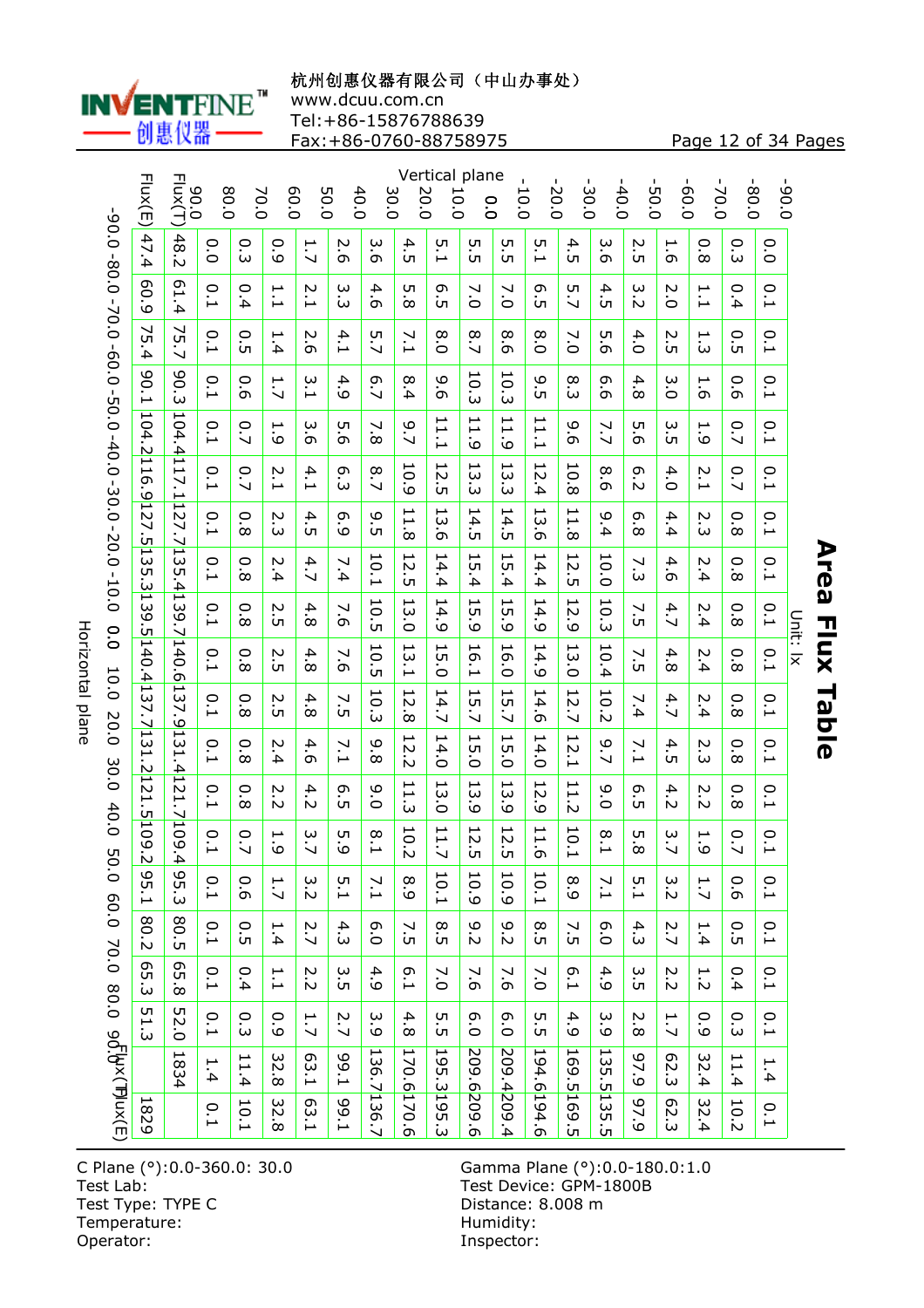

#### **The Average Illuminance Effective Figure**

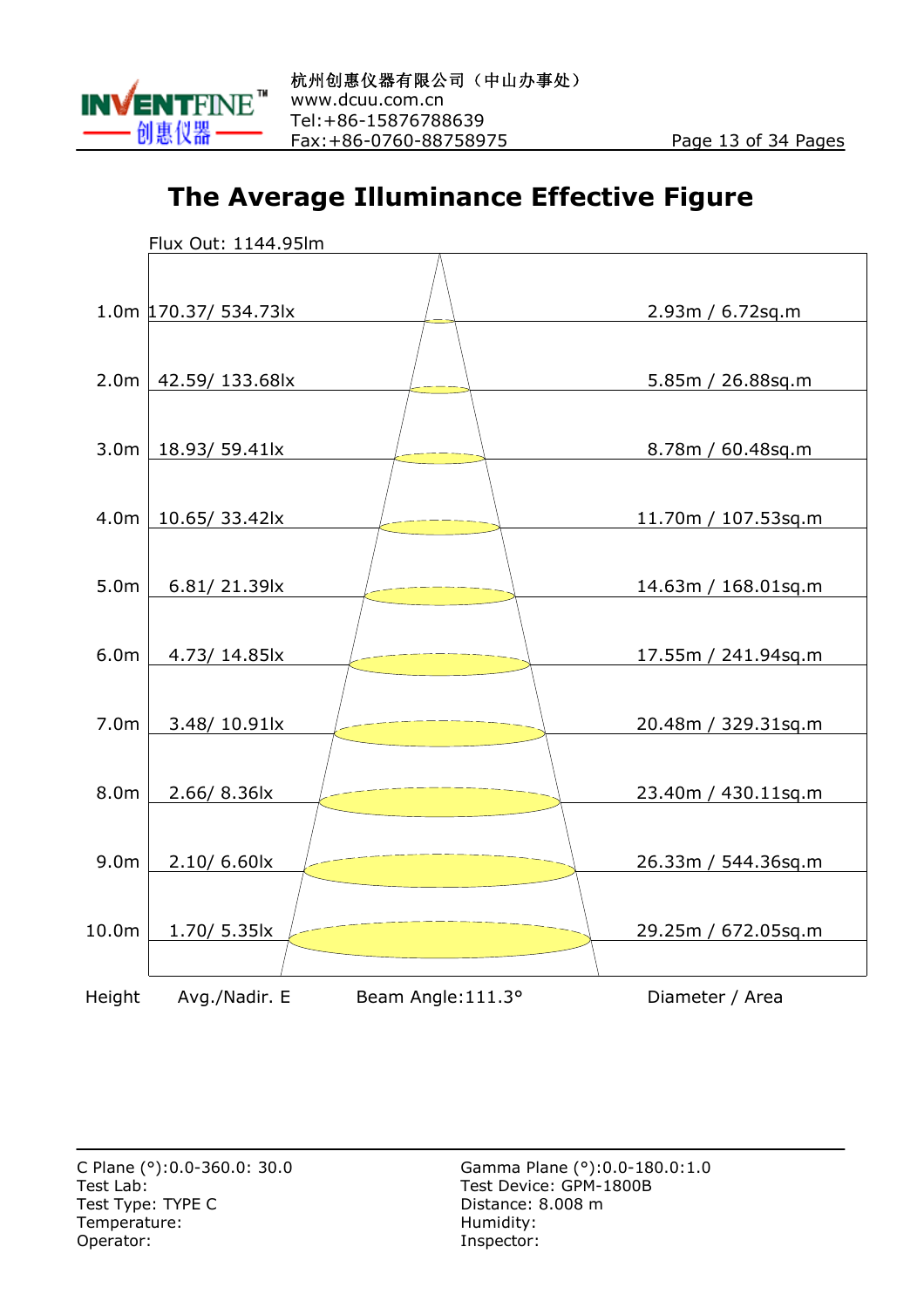

Tel:+86-15876788639 Fax:+86-0760-88758975 Page 14 of 34 Pages

| Reflectance:          |         |         |                  |         |         |         |         |                |         |         |
|-----------------------|---------|---------|------------------|---------|---------|---------|---------|----------------|---------|---------|
| Ceiling (cavity)      | 0.7     | 0.7     | 0.5              | 0.5     | 0.3     | 0.7     | 0.7     | 0.5            | 0.5     | 0.3     |
| Wall                  | 0.5     | 0.3     | 0.5              | 0.3     | 0.3     | 0.5     | 0.3     | 0.5            | 0.3     | 0.3     |
| Reference plane       | 0.2     | 0.2     | 0.2              | 0.2     | 0.2     | 0.2     | 0.2     | 0.2            | 0.2     | 0.2     |
| Room dimensions       |         |         | Viewed crosswise |         |         |         |         | Viewed endwise |         |         |
| $X = 2H$<br>$Y = 2H$  | $1.$ \$ | 1.5     | 1.5              | 1.5     | 1.5     | 1.5     | 1.5     | 1.5            | 1.5     | 1.5     |
| 3H                    | $1.$ \$ | 1.5     | 1.5              | 1.5     | 1.5     | 1.5     | 1.5     | 1.5            | 1.5     | $1.$ \$ |
| 4H                    | 1.5     | 1.5     | 1.5              | 1.5     | 1.5     | 1.5     | 1.5     | 1.5            | $1.$ \$ | $1.$ \$ |
| 6H                    | 1.5     | 1.5     | 1.5              | 1.5     | 1.5     | 1.5     | 1.5     | 1.5            | 1.5     | $1.$ \$ |
| 8H                    | $1.$ \$ | 1.5     | 1.5              | 1.5     | 1.5     | 1.5     | 1.5     | 1.5            | 1.5     | $1.$ \$ |
| 12H                   | 1.5     | 1.5     | 1.5              | 1.5     | 1.5     | 1.5     | 1.5     | 1.5            | 1.5     | $1.$ \$ |
| $X = 4H$<br>$Y = 2H$  | $1.$ \$ | 1.5     | 1.5              | 1.5     | 1.5     | 1.5     | 1.5     | $1.$ \$        | 1.5     | 1.5     |
| 3H                    | $1.$ \$ | 1.5     | 1.5              | 1.5     | 1.5     | 1.5     | 1.5     | 1.5            | 1.5     | $1.$ \$ |
| 4H                    | $1.$ \$ | 1.5     | 1.5              | 1.5     | 1.5     | 1.5     | 1.5     | 1.5            | 1.5     | $1.$ \$ |
| 6H                    | $1.$ \$ | 1.5     | 1.5              | 1.5     | $1.$ \$ | 1.5     | 1.5     | 1.5            | 1.5     | $1.$ \$ |
| 8H                    | 1.5     | 1.5     | 1.5              | 1.5     | 1.5     | 1.5     | 1.5     | 1.5            | 1.5     | $1.$ \$ |
| 12H                   | 1.5     | 1.5     | 1.5              | 1.5     | 1.5     | 1.5     | 1.5     | 1.5            | 1.5     | $1.$ \$ |
| $X = 8H$<br>$Y = 4H$  | $1.$ \$ | 1.5     | 1.5              | 1.5     | 1.5     | 1.5     | 1.5     | 1.5            | 1.5     | 1.5     |
| 6H                    | 1.5     | 1.5     | 1.5              | 1.5     | 1.5     | 1.5     | $1.$ \$ | $1.$ \$        | 1.5     | $1.$ \$ |
| 8H                    | $1.$ \$ | $1.$ \$ | $1.$ \$          | $1.$ \$ | $1.$ \$ | $1.$ \$ | $1.$ \$ | 1.5            | $1.$ \$ | $1.$ \$ |
| 12H                   | $1.$ \$ | $1.$ \$ | $1.$ \$          | $1.$ \$ | $1.$ \$ | $1.$ \$ | $1.$ \$ | 1.5            | $1.$ \$ | $1.$ \$ |
| $X = 12H$<br>$Y = 4H$ | 1.5     | 1.5     | $1.$ \$          | 1.5     | 1.5     | $1.$ \$ | 1.5     | 1.5            | $1.$ \$ | $1.$ \$ |
| 6H                    | 1.5     | $1.$ \$ | $1.$ \$          | $1.$ \$ | 1.5     | $1.$ \$ | $1.$ \$ | 1.5            | $1.$ \$ | $1.$ \$ |
| 8H                    | $1.$ \$ | $1.$ \$ | $1.$ \$          | $1.$ \$ | $1.$ \$ | $1.$ \$ | $1.$ \$ | 1.5            | $1.$ \$ | $1.$ \$ |

## **UGR Table**

Calculate in accordance with CIE 190:2010

Test Lab: Test Device: GPM-1800B Test Type: TYPE C<br>
Temperature: Contract Contract Contract Contract Contract Contract Contract Contract Contract Contract Contract Contract Contract Contract Contract Contract Contract Contract Contract Contract Contract C Temperature:<br>Operator:

C Plane (°):0.0-360.0: 30.0 Gamma Plane (°):0.0-180.0:1.0 Inspector: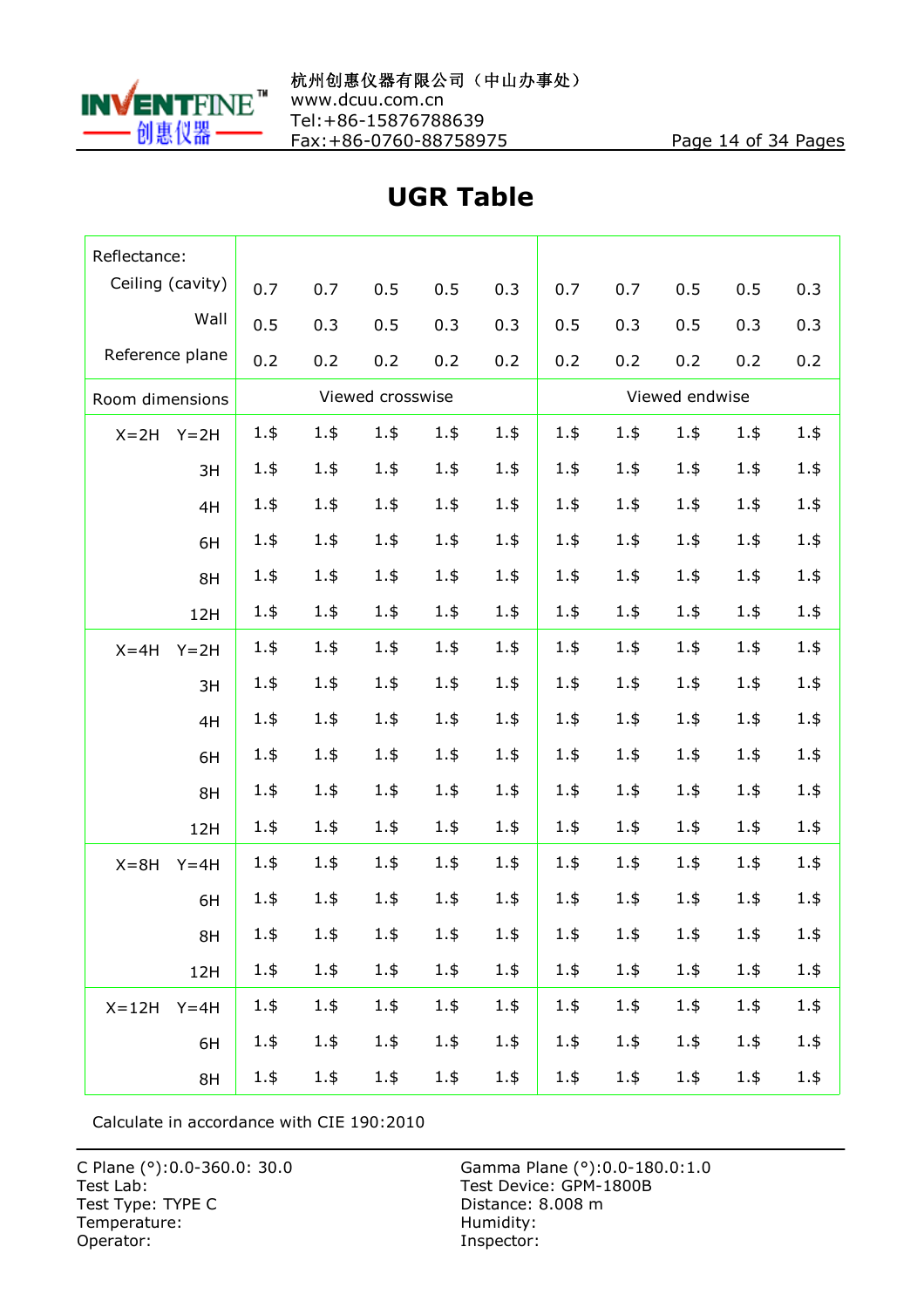

#### **FLUX DISTRIBUTION TABLE BASED ON THE IESNA LUMINAIRE CLASSIFICATION SYSTEM**

|                                                                                         | ZONE                                     | <b>LUMENS</b> | % LAMP LUMENS |  |
|-----------------------------------------------------------------------------------------|------------------------------------------|---------------|---------------|--|
|                                                                                         | <b>FORWARD LIGHT</b>                     | 920           | 44.4          |  |
|                                                                                         | FL $(0^{\circ} - 30^{\circ})$            | 209           | 10.1          |  |
|                                                                                         | $(30^{\circ} - 60^{\circ})$<br><b>FM</b> | 425           | 20.5          |  |
|                                                                                         | FH (60°-80°)                             | 219           | 10.5          |  |
| <b>UH</b>                                                                               | FVH (80°-90°)                            | 67            | 3.3           |  |
|                                                                                         | <b>BACK LIGHT</b>                        | 914           | 44.1          |  |
| $100^{\circ}$<br>1009<br>ŪL<br>UL<br>90 <sup>o</sup><br>90°<br><b>EVH</b><br><b>BVH</b> | BL $(0^{\circ} - 30^{\circ})$            | 209           | 10.1          |  |
| 80 <sup>d</sup><br>/80°<br>BH<br><b>FH</b>                                              | BM (30°-60°)                             | 422           | 20.4          |  |
| $^{\prime}$ 60°<br>$60^{\circ}$<br>FM<br>$\mathsf{BM}$                                  | BH (60°-80°)                             | 217           | 10.5          |  |
| FL.<br><b>BL</b><br>30°<br>30 <sub>9</sub>                                              | BVH (80°-90°)                            | 67            | 3.2           |  |
|                                                                                         | <b>UP LIGHT</b>                          | 237           | 11.4          |  |
|                                                                                         | UL (90°-100°)                            | 92            | 4.4           |  |
| $\overline{0}$ °                                                                        | UH (100°-180°)                           | 145           | 7.0           |  |
| <b>BACK</b><br><b>FRONT</b>                                                             | <b>TRAPPED LIGHT</b>                     | <b>NA</b>     | <b>NA</b>     |  |

| BUG(Backlight, Uplight, Glare) Rating Base On TM-15-07            |                 |  |  |  |  |  |  |
|-------------------------------------------------------------------|-----------------|--|--|--|--|--|--|
| Asymmetrical Luminaire Types<br>(Type I, II, III, IV)             | <b>B1 U3 G1</b> |  |  |  |  |  |  |
| Quadrilateral Symmetrical Luminaire Types<br>(Type V, Area Light) | <b>B1 U3 G1</b> |  |  |  |  |  |  |

Test Type: TYPE C<br>
Temperature: Contract Contract Contract Contract Contract Contract Contract Contract Contract Contract Contract Contract Contract Contract Contract Contract Contract Contract Contract Contract Contract C Temperature:<br>Operator:

C Plane (°):0.0-360.0: 30.0 Gamma Plane (°):0.0-180.0:1.0<br>Test Lab: General Assemblance Computer Service: GPM-1800B Test Device: GPM-1800B Inspector: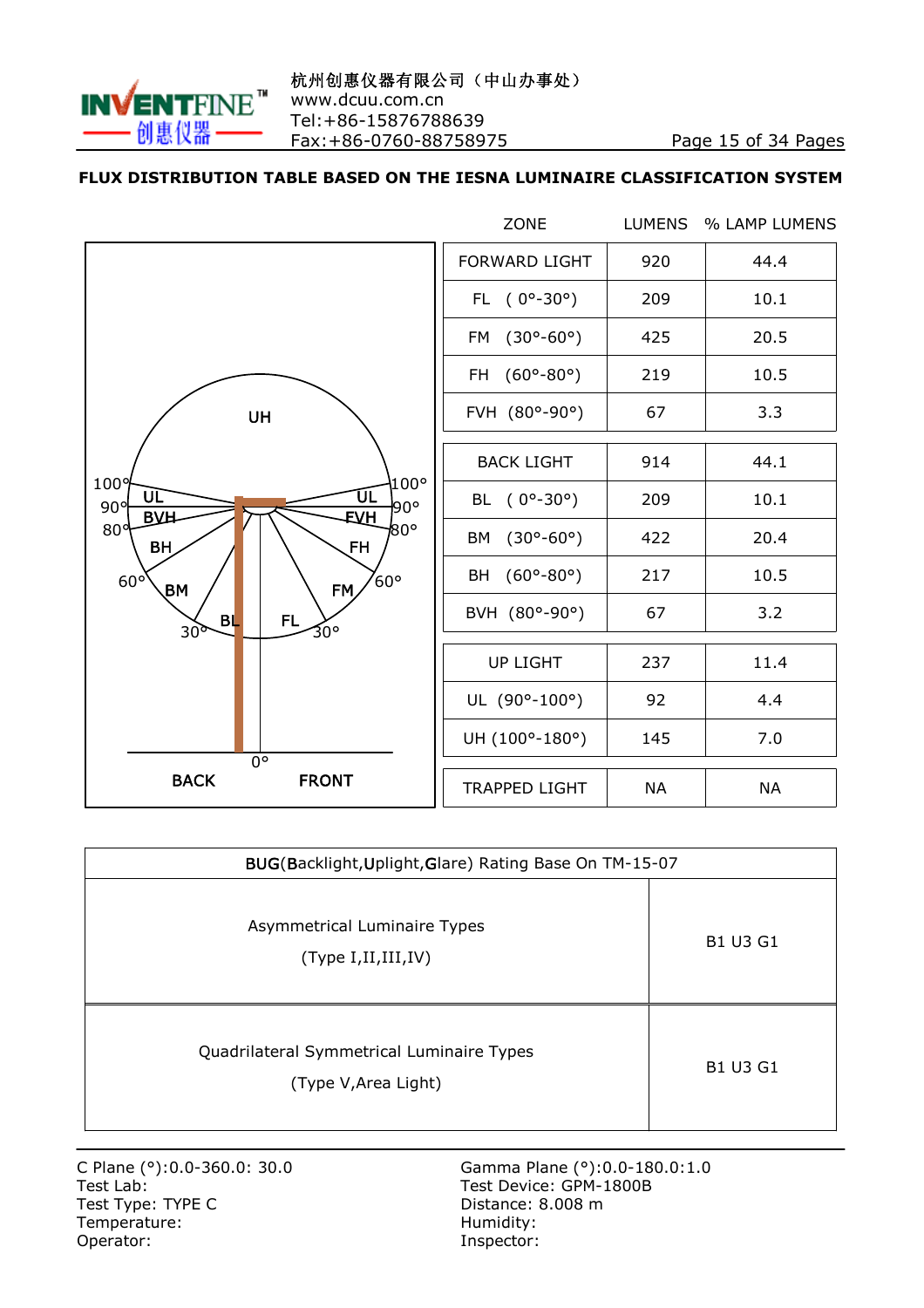

**LCS Graph**



Trapped Light:NA,NA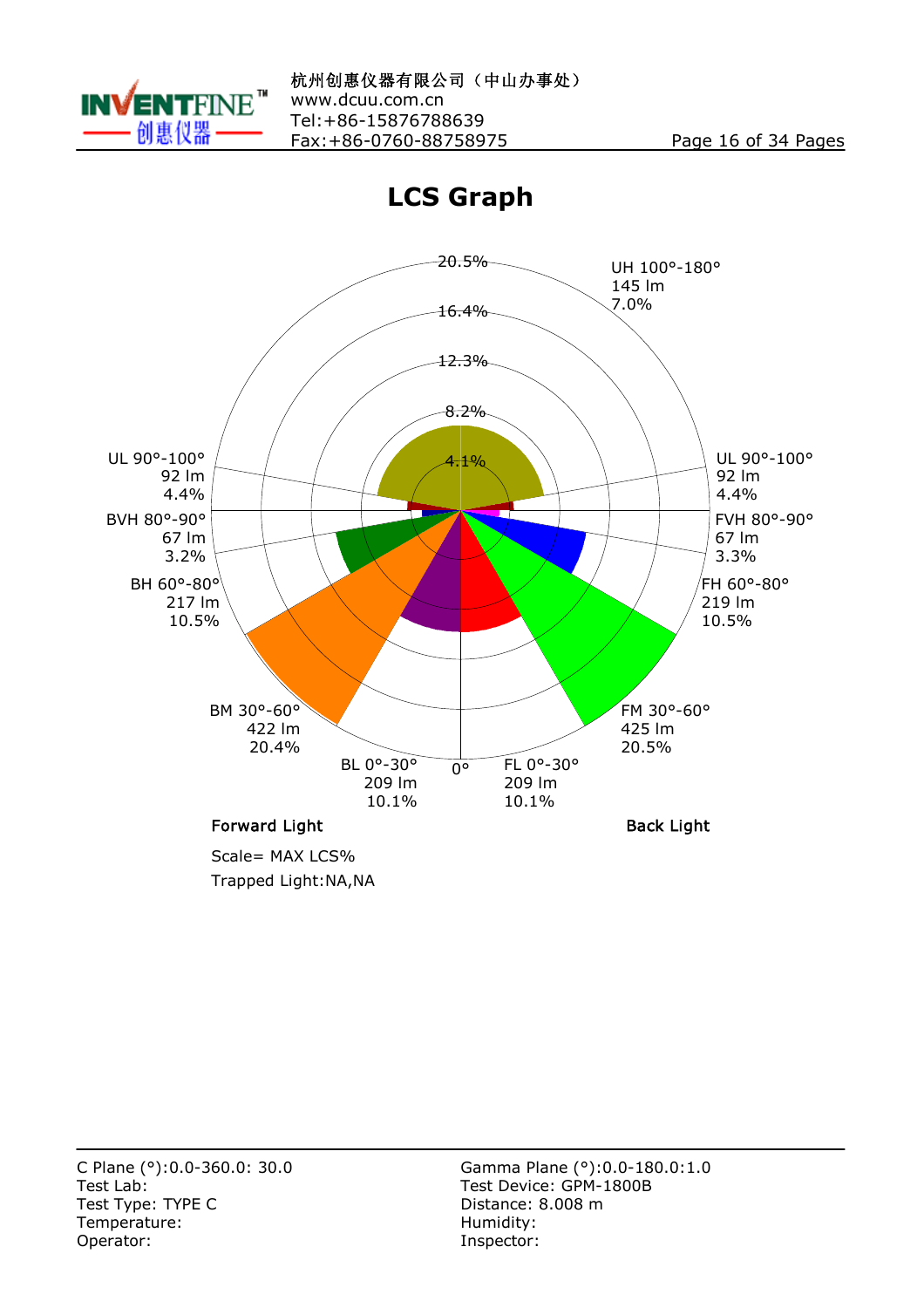

#### **Utilisation Factor Table(Floor cavity)**

|         |                  | Utilisation Factors UF(F) | SHR NOM $= 1.50$ |      |      |      |                |      |      |      |      |  |
|---------|------------------|---------------------------|------------------|------|------|------|----------------|------|------|------|------|--|
|         | Room Reflectance |                           |                  |      |      |      | Room Index(RI) |      |      |      |      |  |
| Ceiling | Wall             | Floor                     | 0.75             | 1.00 | 1.25 | 1.50 | 2.00           | 2.50 | 3.00 | 4.00 | 5.00 |  |
| 0.70    | 0.50             | 0.20                      | 0.52             | 0.60 | 0.67 | 0.72 | 0.80           | 0.85 | 0.88 | 0.93 | 0.96 |  |
|         | 0.30             |                           | 0.44             | 0.52 | 0.60 | 0.65 | 0.73           | 0.78 | 0.82 | 0.88 | 0.92 |  |
|         | 0.20             |                           | 0.39             | 0.46 | 0.53 | 0.59 | 0.67           | 0.73 | 0.77 | 0.84 | 0.88 |  |
| 0.50    | 0.50             | 0.20                      | 0.50             | 0.57 | 0.63 | 0.68 | 0.75           | 0.79 | 0.82 | 0.87 | 0.90 |  |
|         | 0.30             |                           | 0.43             | 0.50 | 0.57 | 0.62 | 0.69           | 0.74 | 0.78 | 0.83 | 0.86 |  |
|         | 0.20             |                           | 0.38             | 0.45 | 0.51 | 0.56 | 0.64           | 0.69 | 0.73 | 0.79 | 0.83 |  |
| 0.30    | 0.50             | 0.20                      | 0.47             | 0.54 | 0.60 | 0.64 | 0.70           | 0.74 | 0.77 | 0.81 | 0.84 |  |
|         | 0.30             |                           | 0.41             | 0.48 | 0.54 | 0.59 | 0.65           | 0.70 | 0.73 | 0.78 | 0.81 |  |
|         | 0.20             |                           | 0.36             | 0.43 | 0.50 | 0.54 | 0.61           | 0.66 | 0.70 | 0.75 | 0.78 |  |
| 0.00    | 0.00             | 0.00                      | 0.33             | 0.39 | 0.45 | 0.49 | 0.56           | 0.60 | 0.63 | 0.68 | 0.71 |  |

Rating:20W Photometrically tested without ceiling board.

Multiply UF values by service correction factors

Calculate in accordance with CIBSE Technical Memorandum NO.5 1980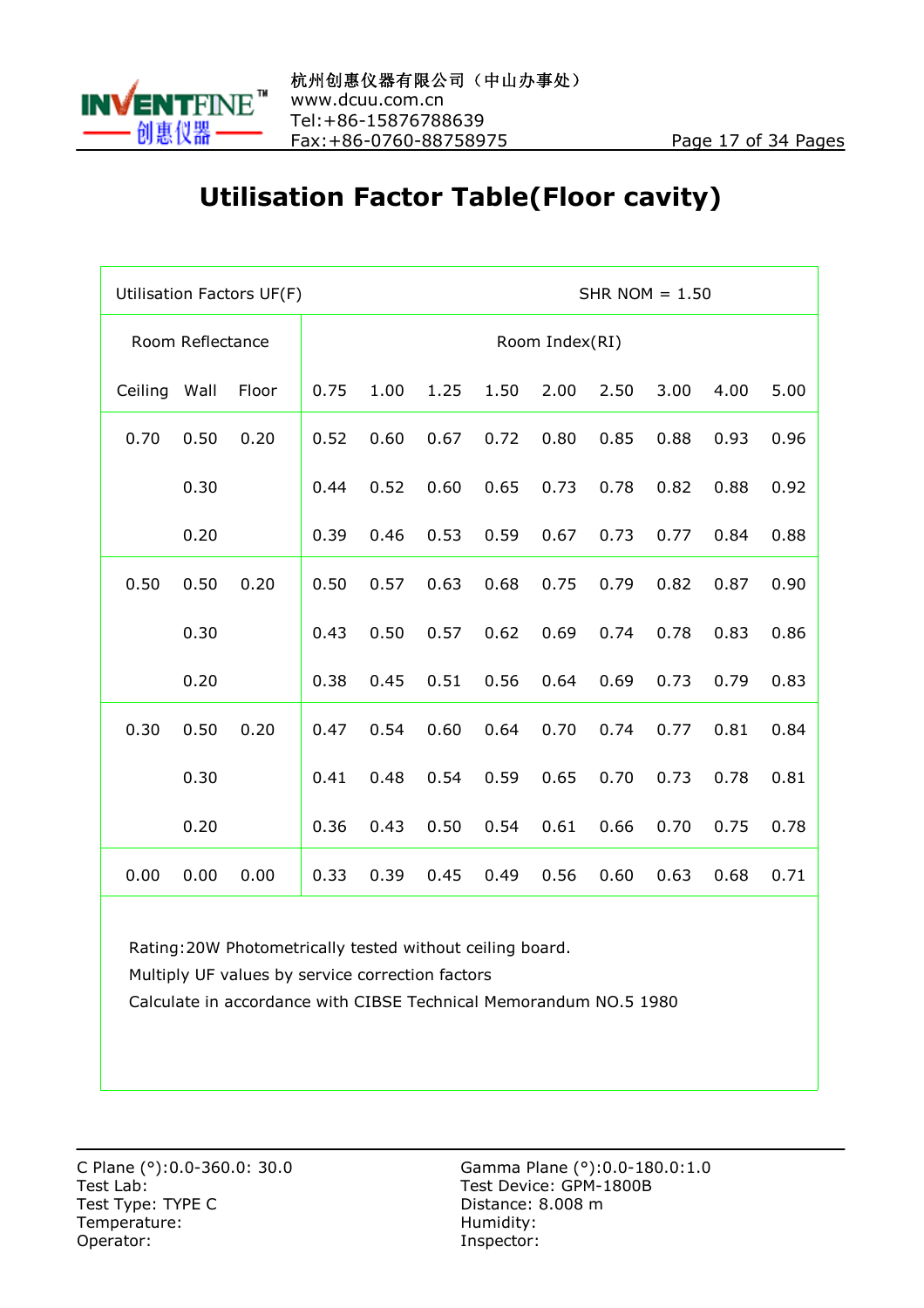

# **Utilisation Factor Table(Wall)**

|              |                  | Utilisation Factors UF(W) | SHR NOM $= 1.50$ |      |      |                |      |      |      |      |      |  |  |
|--------------|------------------|---------------------------|------------------|------|------|----------------|------|------|------|------|------|--|--|
|              | Room Reflectance |                           |                  |      |      | Room Index(RI) |      |      |      |      |      |  |  |
| Ceiling Wall |                  | Floor                     | 0.75             | 1.00 | 1.25 | 1.50           | 2.00 | 2.50 | 3.00 | 4.00 | 5.00 |  |  |
| 0.70         | 0.50             | 0.20                      | 1.00             | 0.87 | 0.75 | 0.66           | 0.54 | 0.46 | 0.40 | 0.32 | 0.27 |  |  |
|              | 0.30             |                           | 0.84             | 0.74 | 0.65 | 0.59           | 0.49 | 0.42 | 0.37 | 0.30 | 0.25 |  |  |
|              | 0.20             |                           | 0.72             | 0.65 | 0.58 | 0.53           | 0.45 | 0.39 | 0.35 | 0.28 | 0.24 |  |  |
| 0.50         | 0.50             | 0.20                      | 0.94             | 0.81 | 0.70 | 0.62           | 0.51 | 0.46 | 0.38 | 0.30 | 0.25 |  |  |
|              | 0.30             |                           | 0.80             | 0.71 | 0.62 | 0.56           | 0.46 | 0.40 | 0.35 | 0.28 | 0.24 |  |  |
|              | 0.20             |                           | 0.69             | 0.62 | 0.55 | 0.50           | 0.43 | 0.37 | 0.33 | 0.27 | 0.23 |  |  |
| 0.30         | 0.50             | 0.20                      | 0.89             | 0.76 | 0.66 | 0.58           | 0.48 | 0.40 | 0.35 | 0.28 | 0.24 |  |  |
|              | 0.30             |                           | 0.76             | 0.67 | 0.59 | 0.53           | 0.44 | 0.38 | 0.33 | 0.27 | 0.23 |  |  |
|              | 0.20             |                           | 0.67             | 0.60 | 0.53 | 0.48           | 0.41 | 0.36 | 0.31 | 0.26 | 0.22 |  |  |
| 0.00         | 0.00             | 0.00                      | 0.55             | 0.50 | 0.44 | 0.39           | 0.33 | 0.29 | 0.25 | 0.21 | 0.17 |  |  |

Rating:20W Photometrically tested without ceiling board.

Multiply UF values by service correction factors

Calculate in accordance with CIBSE Technical Memorandum NO.5 1980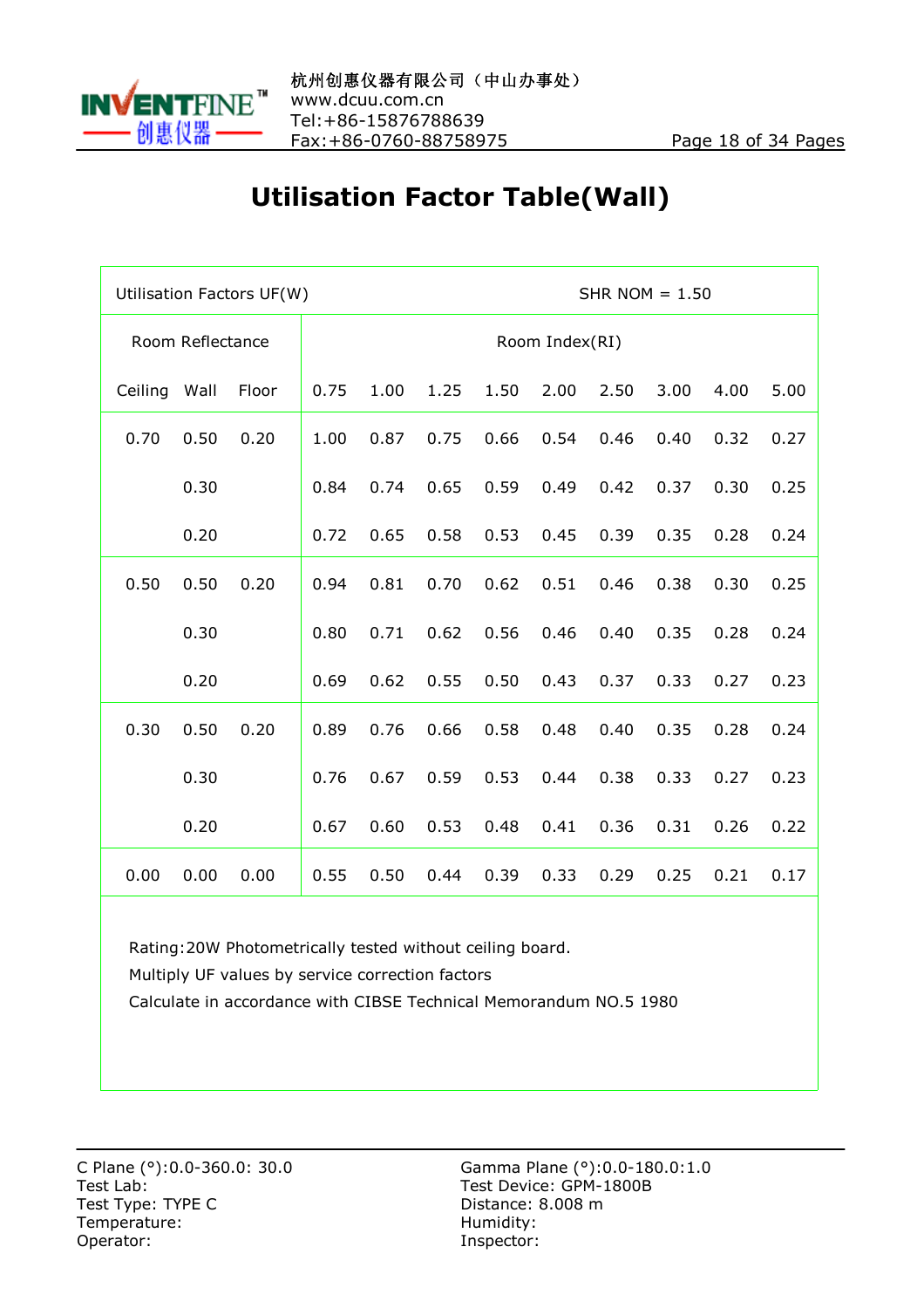

#### **Utilisation Factor Table(Ceiling cavity)**

|         |                  | Utilisation Factors UF(C) | SHR NOM $= 1.50$ |      |      |      |                |      |      |      |      |  |
|---------|------------------|---------------------------|------------------|------|------|------|----------------|------|------|------|------|--|
|         | Room Reflectance |                           |                  |      |      |      | Room Index(RI) |      |      |      |      |  |
| Ceiling | Wall             | Floor                     | 0.75             | 1.00 | 1.25 | 1.50 | 2.00           | 2.50 | 3.00 | 4.00 | 5.00 |  |
| 0.70    | 0.50             | 0.20                      | 0.28             | 0.29 | 0.30 | 0.31 | 0.32           | 0.32 | 0.32 | 0.33 | 0.33 |  |
|         | 0.30             |                           | 0.21             | 0.22 | 0.24 | 0.25 | 0.26           | 0.27 | 0.28 | 0.29 | 0.30 |  |
|         | 0.20             |                           | 0.16             | 0.17 | 0.19 | 0.20 | 0.22           | 0.23 | 0.24 | 0.26 | 0.27 |  |
| 0.50    | 0.50             | 0.20                      | 0.27             | 0.28 | 0.29 | 0.30 | 0.30           | 0.31 | 0.31 | 0.32 | 0.32 |  |
|         | 0.30             |                           | 0.20             | 0.22 | 0.23 | 0.24 | 0.25           | 0.26 | 0.27 | 0.28 | 0.29 |  |
|         | 0.20             |                           | 0.16             | 0.17 | 0.18 | 0.19 | 0.21           | 0.23 | 0.24 | 0.25 | 0.26 |  |
| 0.30    | 0.50             | 0.20                      | 0.26             | 0.27 | 0.28 | 0.28 | 0.29           | 0.30 | 0.30 | 0.30 | 0.30 |  |
|         | 0.30             |                           | 0.20             | 0.21 | 0.22 | 0.23 | 0.25           | 0.26 | 0.26 | 0.27 | 0.28 |  |
|         | 0.20             |                           | 0.16             | 0.17 | 0.18 | 0.19 | 0.21           | 0.22 | 0.23 | 0.24 | 0.25 |  |
| 0.00    | 0.00             | 0.00                      | 0.12             | 0.12 | 0.12 | 0.12 | 0.12           | 0.12 | 0.12 | 0.12 | 0.12 |  |

Rating:20W Photometrically tested without ceiling board.

Multiply UF values by service correction factors

Calculate in accordance with CIBSE Technical Memorandum NO.5 1980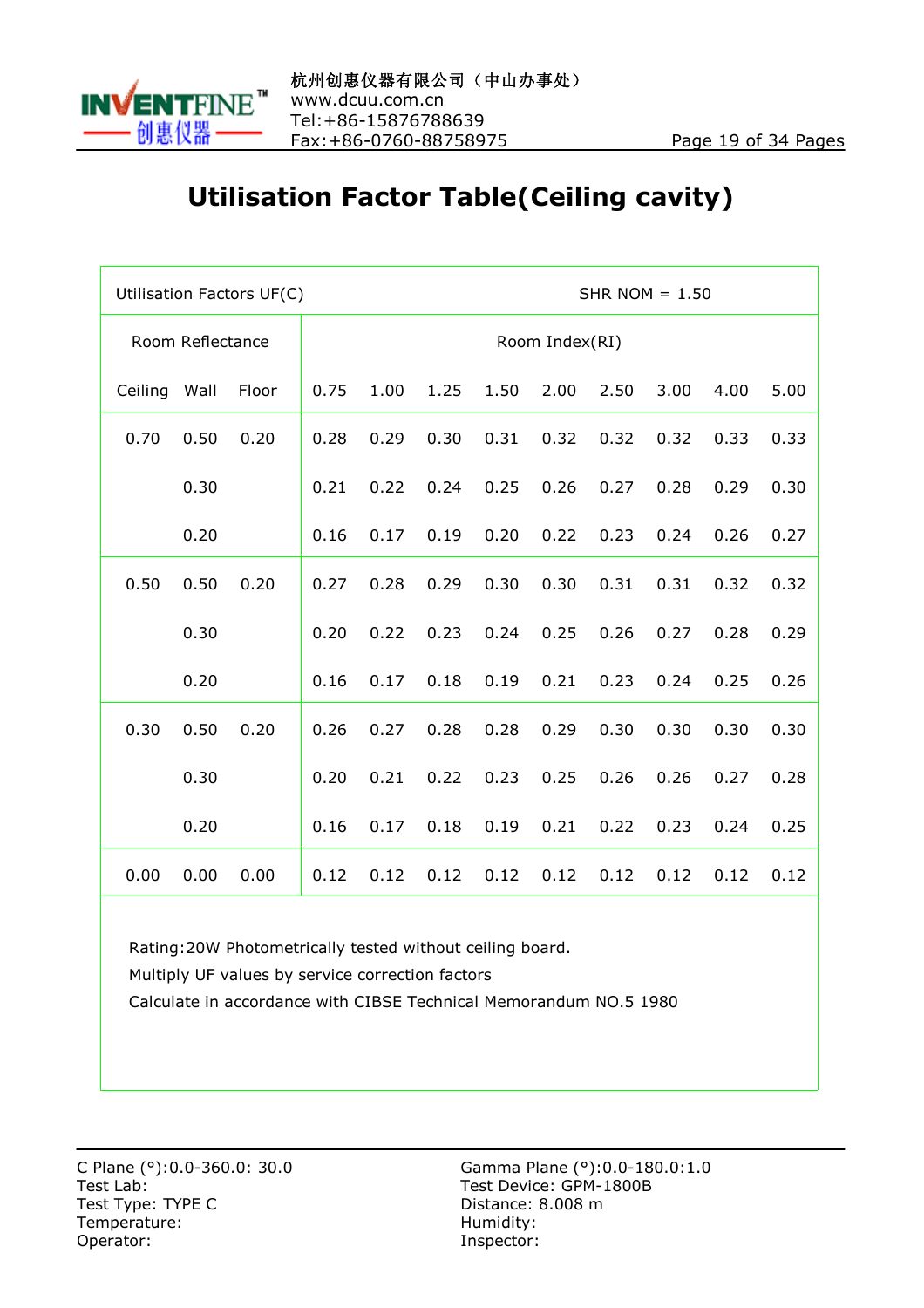

#### **Zonal Lumen**

| Gamma         | Imean              | Zonal Flux |              |                   | Sum Zonal Flux Rel Zonal FluxSum Rel Zonal Flux |
|---------------|--------------------|------------|--------------|-------------------|-------------------------------------------------|
| [°]           | $\lceil cd \rceil$ | [Im]       | [Im]         | $\lceil % \rceil$ | $\lceil \frac{0}{0} \rceil$                     |
| $0.0 - 1.0$   | 533.1              | 0.5        | 0.5          | 0.02              | 0.02                                            |
| $1.0 - 2.0$   | 533.0              | 1.5        | 2.0          | 0.07              | 0.10                                            |
| $2.0 - 3.0$   | 532.6              | 2.5        | 4.6          | 0.12              | 0.22                                            |
| $3.0 - 4.0$   | 532.1              | 3.6        | 8.2          | 0.17              | 0.39                                            |
| $4.0 - 5.0$   | 531.4              | 4.6        | 12.7         | 0.22              | 0.61                                            |
| $5.0 - 6.0$   | 530.6              | 5.6        | 18.3         | 0.27              | 0.88                                            |
| $6.0 - 7.0$   | 529.6              | 6.6        | 24.9         | 0.32              | 1.20                                            |
| $7.0 - 8.0$   | 528.4              | 7.6        | 32.4         | 0.37              | 1.57                                            |
| $8.0 - 9.0$   | 527.0              | 8.5        | 41.0         | 0.41              | 1.98                                            |
| $9.0 - 10.0$  | 525.5              | 9.5        | 50.5         | 0.46              | 2.44                                            |
| $10.0 - 11.0$ | 523.8              | 10.5       | 61.0         | 0.51              | 2.94                                            |
| 11.0-12.0     | 522.0              | 11.4       | 72.4         | 0.55              | 3.49                                            |
| 12.0-13.0     | 520.0              | 12.3       | 84.7         | 0.60              | 4.09                                            |
| 13.0-14.0     | 517.8              | 13.3       | 98.0         | 0.64              | 4.73                                            |
| 14.0-15.0     | 515.5              | 14.2       | 112.1        | 0.68              | 5.41                                            |
| 15.0-16.0     | 513.0              | 15.0       | 127.2        | 0.73              | 6.14                                            |
| $16.0 - 17.0$ | 510.4              | 15.9       | 143.1        | 0.77              | 6.91                                            |
| 17.0-18.0     | 507.6              | 16.7       | 159.8        | 0.81              | 7.71                                            |
| 18.0-19.0     | 504.6              | 17.6       | 177.4        | 0.85              | 8.56                                            |
| 19.0-20.0     | 501.5              | 18.4       | 195.7        | 0.89              | 9.45                                            |
| 20.0-21.0     | 498.3              | 19.1       | 214.8        | 0.92              | 10.37                                           |
| 21.0-22.0     | 494.8              | 19.9       | 234.7        | 0.96              | 11.33                                           |
| 22.0-23.0     | 491.3              | 20.6       | 255.4        | 1.00              | 12.33                                           |
| 23.0-24.0     | 487.6              | 21.3       | 276.7        | 1.03              | 13.36                                           |
| 24.0-25.0     | 483.8              | 22.0       | 298.7        | 1.06              | 14.42                                           |
| 25.0-26.0     | 479.8              | 22.7       | 321.3        | 1.09              | 15.51                                           |
| 26.0-27.0     | 475.7              | 23.3       | 344.6        | 1.12              | 16.64                                           |
| 27.0-28.0     | 471.5              | 23.9       | 368.5        | 1.15              | 17.79                                           |
| 28.0-29.0     | 467.1              | 24.4       | 392.9        | 1.18              | 18.97                                           |
| 29.0-30.0     | 462.6              | 25.0       | 417.9        | 1.21              | 20.18                                           |
| 30.0-31.0     | 458.0              | 25.5       | 443.4        | 1.23              | 21.41                                           |
| $31.0 - 32.0$ | <u>453.3</u>       | 26.0       | 469.4        | 1.25              | 22.66                                           |
| 32.0-33.0     | 448.4              | 26.4       | 495.8        | 1.28              | 23.94                                           |
| 33.0-34.0     | 443.4              | 26.8       | 522.6        | 1.30              | 25.23                                           |
| 34.0-35.0     | <u>438.3</u>       | 27.2       | 549.8        | <u>1.31</u>       | 26.55                                           |
| 35.0-36.0     | 433.1              | 27.6       | <u>577.4</u> | 1.33              | 27.88                                           |

Test Lab: Test Device: GPM-1800B Test Type: TYPE C<br>
Temperature: Contract Contract Contract Contract Contract Contract Contract Contract Contract Contract Contract Contract Contract Contract Contract Contract Contract Contract Contract Contract Contract C Temperature:<br>Operator:

C Plane (°):0.0-360.0: 30.0 Gamma Plane (°):0.0-180.0:1.0 Inspector: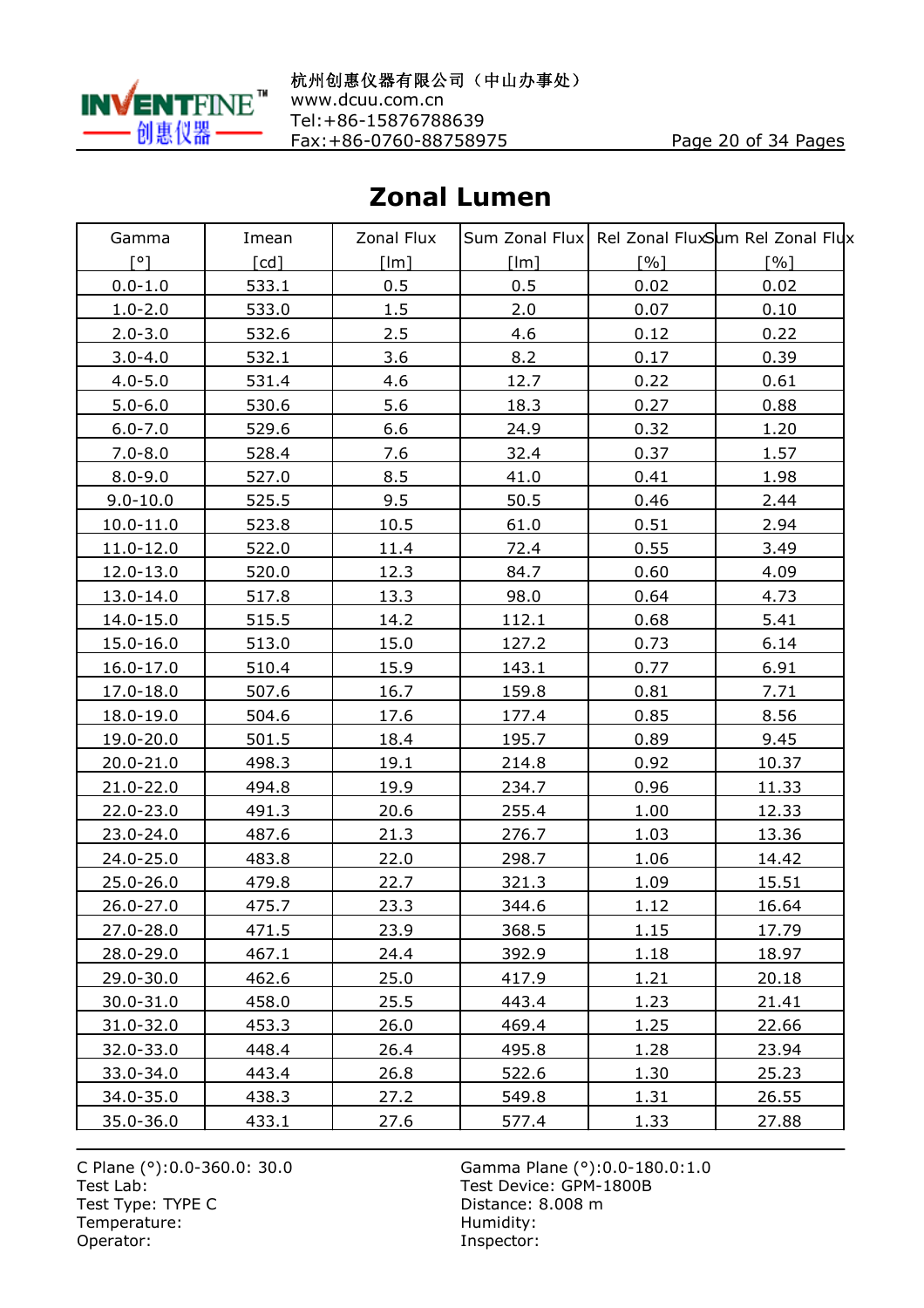

# **Zonal Lumen (Continue 1)**

| Gamma         | Imean              | Zonal Flux |        |      | Sum Zonal Flux Rel Zonal FluxSum Rel Zonal Flux |
|---------------|--------------------|------------|--------|------|-------------------------------------------------|
| ۲°۱           | $\lceil cd \rceil$ | [Im]       | [lm]   | [%]  | [%]                                             |
| 36.0-37.0     | 427.8              | 27.9       | 605.3  | 1.35 | 29.22                                           |
| 37.0-38.0     | 422.4              | 28.2       | 633.5  | 1.36 | 30.59                                           |
| 38.0-39.0     | 416.9              | 28.5       | 662.0  | 1.37 | 31.96                                           |
| 39.0-40.0     | 411.3              | 28.7       | 690.7  | 1.38 | 33.34                                           |
| $40.0 - 41.0$ | 405.5              | 28.9       | 719.5  | 1.39 | 34.74                                           |
| 41.0-42.0     | 399.8              | 29.0       | 748.6  | 1.40 | 36.14                                           |
| 42.0-43.0     | 393.9              | 29.2       | 777.8  | 1.41 | 37.55                                           |
| 43.0-44.0     | 388.0              | 29.3       | 807.1  | 1.41 | 38.96                                           |
| 44.0-45.0     | 381.9              | 29.4       | 836.4  | 1.42 | 40.38                                           |
| $45.0 - 46.0$ | 375.8              | 29.4       | 865.8  | 1.42 | 41.80                                           |
| 46.0-47.0     | 369.6              | 29.4       | 895.2  | 1.42 | 43.22                                           |
| 47.0-48.0     | 363.3              | 29.4       | 924.6  | 1.42 | 44.64                                           |
| 48.0-49.0     | 357.0              | 29.3       | 953.9  | 1.42 | 46.05                                           |
| 49.0-50.0     | 350.6              | 29.2       | 983.1  | 1.41 | 47.47                                           |
| 50.0-51.0     | 344.2              | 29.1       | 1012.3 | 1.41 | 48.87                                           |
| 51.0-52.0     | 337.7              | 29.0       | 1041.2 | 1.40 | 50.27                                           |
| 52.0-53.0     | 331.1              | 28.8       | 1070.0 | 1.39 | 51.66                                           |
| 53.0-54.0     | 324.5              | 28.6       | 1098.7 | 1.38 | 53.04                                           |
| 54.0-55.0     | 317.9              | 28.4       | 1127.0 | 1.37 | 54.41                                           |
| 55.0-56.0     | 311.2              | 28.1       | 1155.2 | 1.36 | 55.77                                           |
| 56.0-57.0     | 304.5              | 27.8       | 1183.0 | 1.34 | 57.11                                           |
| 57.0-58.0     | 297.8              | 27.5       | 1210.5 | 1.33 | 58.44                                           |
| 58.0-59.0     | 291.0              | 27.2       | 1237.7 | 1.31 | 59.76                                           |
| 59.0-60.0     | 284.2              | 26.8       | 1264.6 | 1.30 | 61.05                                           |
| 60.0-61.0     | 277.4              | 26.5       | 1291.1 | 1.28 | 62.33                                           |
| 61.0-62.0     | 270.5              | 26.1       | 1317.1 | 1.26 | 63.59                                           |
| 62.0-63.0     | 263.7              | 25.6       | 1342.8 | 1.24 | 64.83                                           |
| 63.0-64.0     | 256.9              | 25.2       | 1368.0 | 1.22 | 66.05                                           |
| 64.0-65.0     | 250.1              | 24.8       | 1392.8 | 1.20 | 67.24                                           |
| 65.0-66.0     | <u>243.3</u>       | 24.3       | 1417.0 | 1.17 | 68.41                                           |
| 66.0-67.0     | 236.5              | 23.8       | 1440.8 | 1.15 | 69.56                                           |
| 67.0-68.0     | 229.8              | 23.3       | 1464.1 | 1.12 | 70.69                                           |
| 68.0-69.0     | 223.0              | 22.8       | 1486.8 | 1.10 | 71.78                                           |
| 69.0-70.0     | 216.3              | 22.2       | 1509.1 | 1.07 | 72.86                                           |
| 70.0-71.0     | 209.6              | 21.7       | 1530.7 | 1.05 | 73.90                                           |
| 71.0-72.0     | 203.0              | 21.1       | 1551.8 | 1.02 | <u>74.92 </u>                                   |

Test Type: TYPE C<br>
Temperature: Contract Contract Contract Contract Contract Contract Contract Contract Contract Contract Contract Contract Contract Contract Contract Contract Contract Contract Contract Contract Contract C Temperature:<br>Operator: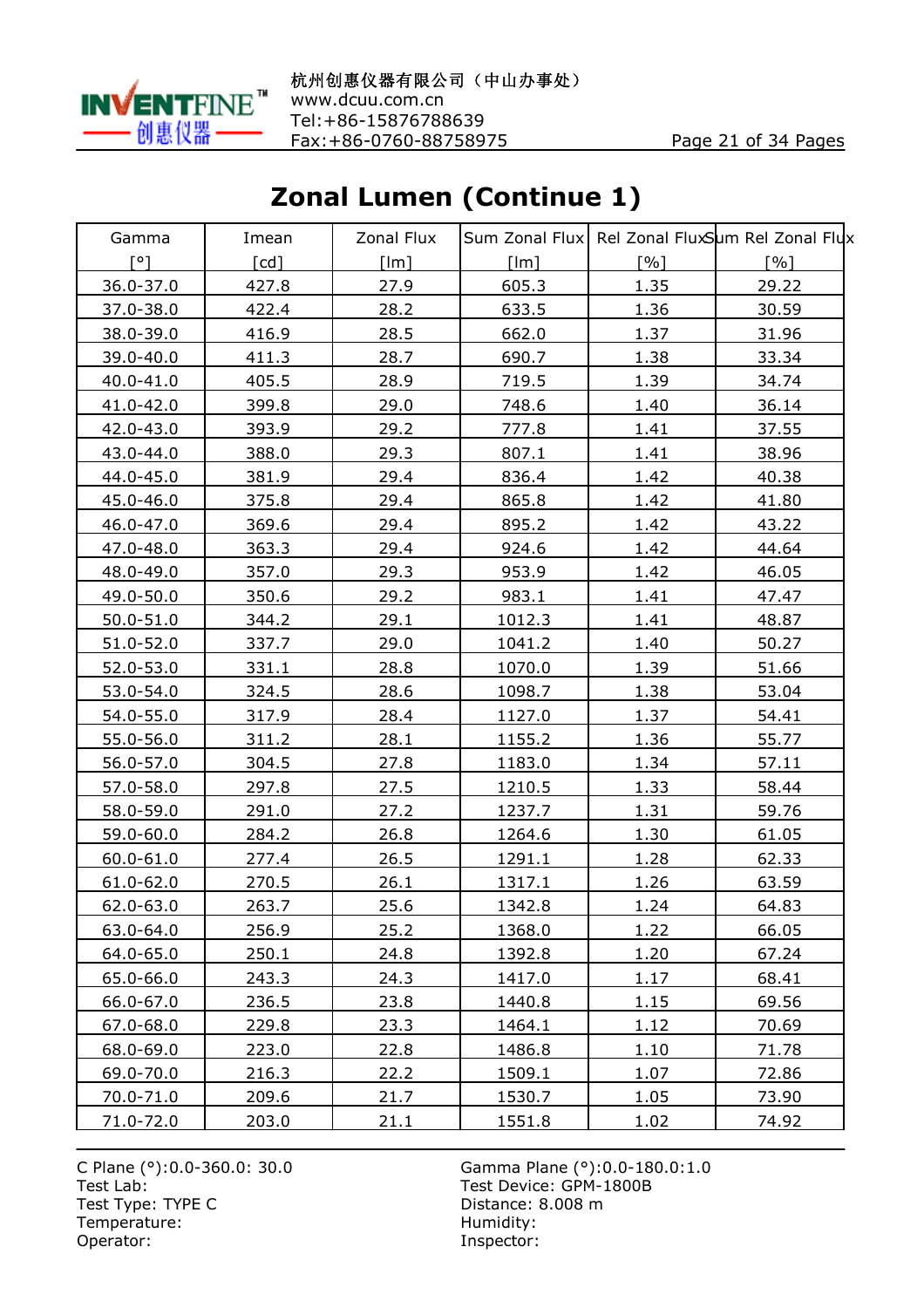

# **Zonal Lumen (Continue 2)**

| Gamma       | Imean              | Zonal Flux |               |      | Sum Zonal Flux Rel Zonal FluxSum Rel Zonal Flux |
|-------------|--------------------|------------|---------------|------|-------------------------------------------------|
| ۲°۱         | $\lceil cd \rceil$ | [Im]       | [lm]          | [%]  | $\lceil % \rceil$                               |
| 72.0-73.0   | 196.4              | 20.5       | 1572.4        | 0.99 | 75.91                                           |
| 73.0-74.0   | 189.9              | 20.0       | 1592.4        | 0.96 | 76.88                                           |
| 74.0-75.0   | 183.5              | 19.4       | 1611.7        | 0.94 | 77.81                                           |
| 75.0-76.0   | 177.2              | 18.8       | 1630.6        | 0.91 | 78.72                                           |
| 76.0-77.0   | 170.9              | 18.2       | 1648.8        | 0.88 | 79.60                                           |
| 77.0-78.0   | 164.8              | 17.6       | 1666.4        | 0.85 | 80.45                                           |
| 78.0-79.0   | 158.7              | 17.1       | 1683.5        | 0.82 | 81.28                                           |
| 79.0-80.0   | 152.7              | 16.5       | 1699.9        | 0.79 | 82.07                                           |
| 80.0-81.0   | 146.9              | 15.9       | 1715.8        | 0.77 | 82.84                                           |
| 81.0-82.0   | 141.2              | 15.3       | 1731.1        | 0.74 | 83.58                                           |
| 82.0-83.0   | 135.6              | 14.7       | 1745.9        | 0.71 | 84.29                                           |
| 83.0-84.0   | 130.3              | 14.2       | 1760.1        | 0.69 | 84.97                                           |
| 84.0-85.0   | 125.1              | 13.7       | 1773.7        | 0.66 | 85.63                                           |
| 85.0-86.0   | 120.1              | 13.1       | 1786.8        | 0.63 | 86.27                                           |
| 86.0-87.0   | 115.3              | 12.6       | 1799.5        | 0.61 | 86.88                                           |
| 87.0-88.0   | 110.7              | 12.1       | 1811.6        | 0.59 | 87.46                                           |
| 88.0-89.0   | 106.4              | 11.7       | 1823.3        | 0.56 | 88.03                                           |
| 89.0-90.0   | 102.3              | 11.2       | 1834.5        | 0.54 | 88.57                                           |
| 90.0-91.0   | 98.6               | 10.8       | 1845.3        | 0.52 | 89.09                                           |
| 91.0-92.0   | 95.1               | 10.4       | 1855.7        | 0.50 | 89.59                                           |
| 92.0-93.0   | 91.7               | 10.1       | 1865.8        | 0.49 | 90.08                                           |
| 93.0-94.0   | 88.5               | 9.7        | 1875.4        | 0.47 | 90.55                                           |
| 94.0-95.0   | 85.3               | 9.3        | 1884.8        | 0.45 | 91.00                                           |
| 95.0-96.0   | 82.3               | 9.0        | 1893.8        | 0.43 | 91.43                                           |
| 96.0-97.0   | 79.4               | 8.6        | 1902.4        | 0.42 | 91.85                                           |
| 97.0-98.0   | 76.5               | 8.3        | 1910.7        | 0.40 | 92.25                                           |
| 98.0-99.0   | 73.8               | 8.0        | 1918.7        | 0.39 | 92.63                                           |
| 99.0-100.0  | 70.6               | 7.6        | 1926.4        | 0.37 | 93.00                                           |
| 100.0-101.0 | 67.4               | 7.3        | 1933.6        | 0.35 | 93.35                                           |
| 101.0-102.0 | 64.6               | 6.9        | 1940.6        | 0.34 | 93.69                                           |
| 102.0-103.0 | 62.1               | 6.7        | 1947.2        | 0.32 | 94.01                                           |
| 103.0-104.0 | <u>59.9</u>        | 6.4        | <u>1953.6</u> | 0.31 | 94.32                                           |
| 104.0-105.0 | 57.4               | 6.1        | 1959.7        | 0.29 | 94.61                                           |
| 105.0-106.0 | 53.3               | 5.6        | 1965.3        | 0.27 | 94.89                                           |
| 106.0-107.0 | 48.5               | 5.1        | 1970.4        | 0.25 | 95.13                                           |
| 107.0-108.0 | 44.8               | 4.7        | <u>1975.1</u> | 0.23 | 95.36                                           |

Test Type: TYPE C<br>
Temperature: Contract Contract Contract Contract Contract Contract Contract Contract Contract Contract Contract Contract Contract Contract Contract Contract Contract Contract Contract Contract Contract C Temperature:<br>Operator: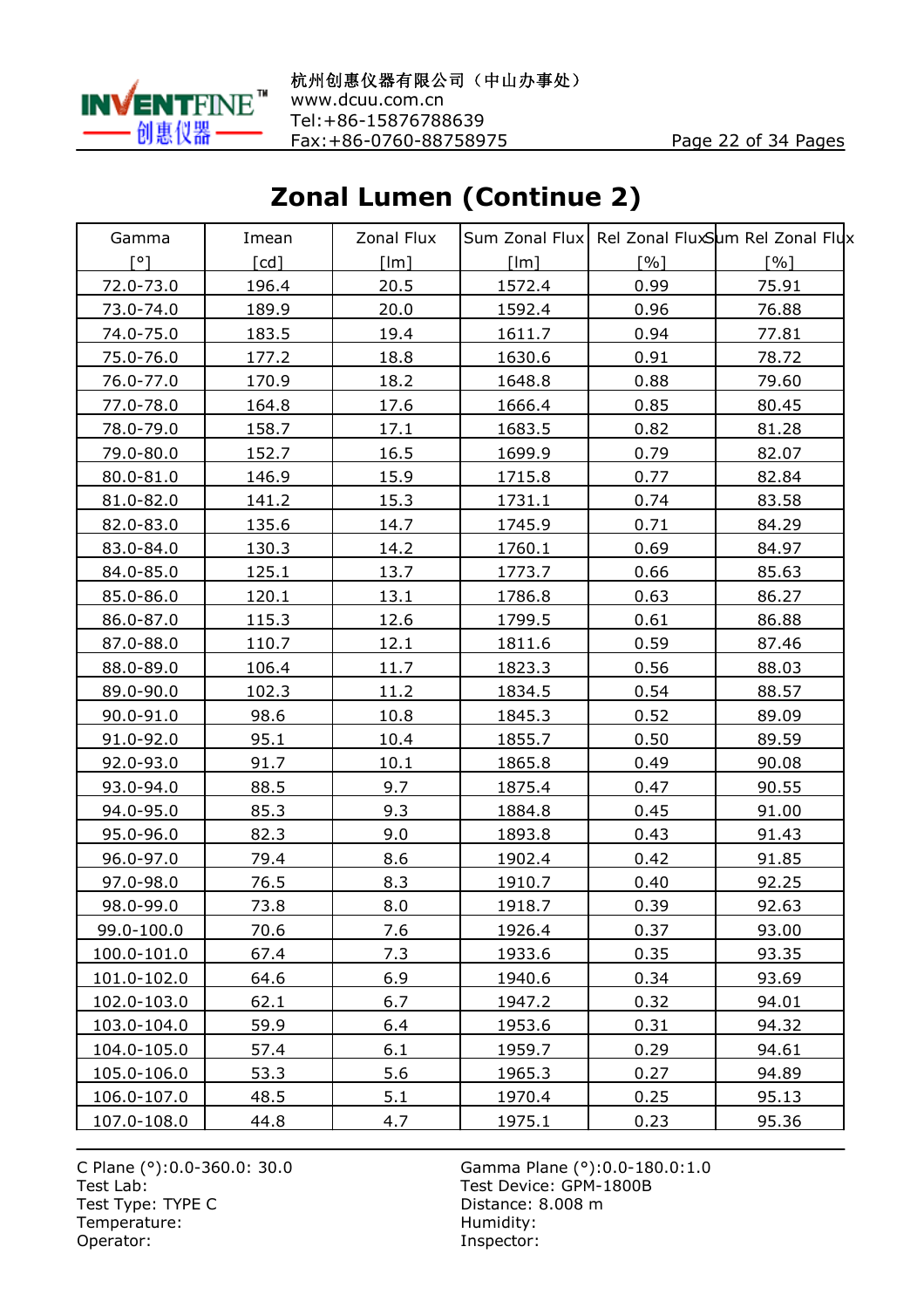

# **Zonal Lumen (Continue 3)**

| Gamma                 | Imean              | Zonal Flux |        |      | Sum Zonal Flux Rel Zonal FluxSum Rel Zonal Flux |
|-----------------------|--------------------|------------|--------|------|-------------------------------------------------|
| $\lceil \circ \rceil$ | $\lceil cd \rceil$ | [Im]       | [Im]   | [%]  | $\lceil % \rceil$                               |
| 108.0-109.0           | 41.5               | 4.3        | 1979.4 | 0.21 | 95.57                                           |
| 109.0-110.0           | 39.0               | 4.0        | 1983.5 | 0.19 | 95.76                                           |
| 110.0-111.0           | 38.1               | 3.9        | 1987.4 | 0.19 | 95.95                                           |
| 111.0-112.0           | 37.9               | 3.9        | 1991.3 | 0.19 | 96.14                                           |
| 112.0-113.0           | 37.5               | 3.8        | 1995.1 | 0.18 | 96.32                                           |
| 113.0-114.0           | 36.8               | 3.7        | 1998.8 | 0.18 | 96.50                                           |
| 114.0-115.0           | 36.4               | 3.6        | 2002.4 | 0.18 | 96.67                                           |
| 115.0-116.0           | 35.6               | 3.5        | 2005.9 | 0.17 | 96.84                                           |
| 116.0-117.0           | 34.5               | 3.4        | 2009.3 | 0.16 | 97.01                                           |
| 117.0-118.0           | 33.3               | 3.2        | 2012.5 | 0.16 | 97.16                                           |
| 118.0-119.0           | 32.2               | 3.1        | 2015.6 | 0.15 | 97.31                                           |
| 119.0-120.0           | 31.0               | 3.0        | 2018.6 | 0.14 | 97.46                                           |
| 120.0-121.0           | 29.8               | 2.8        | 2021.4 | 0.14 | 97.59                                           |
| 121.0-122.0           | 28.7               | 2.7        | 2024.1 | 0.13 | 97.72                                           |
| 122.0-123.0           | 27.7               | 2.6        | 2026.7 | 0.12 | 97.85                                           |
| 123.0-124.0           | 26.7               | 2.4        | 2029.1 | 0.12 | 97.96                                           |
| 124.0-125.0           | 25.7               | 2.3        | 2031.4 | 0.11 | 98.08                                           |
| 125.0-126.0           | 24.7               | 2.2        | 2033.6 | 0.11 | 98.18                                           |
| 126.0-127.0           | 23.8               | 2.1        | 2035.7 | 0.10 | 98.28                                           |
| 127.0-128.0           | 22.9               | 2.0        | 2037.7 | 0.10 | 98.38                                           |
| 128.0-129.0           | 22.0               | 1.9        | 2039.6 | 0.09 | 98.47                                           |
| 129.0-130.0           | 21.2               | 1.8        | 2041.4 | 0.09 | 98.56                                           |
| 130.0-131.0           | 20.4               | 1.7        | 2043.1 | 0.08 | 98.64                                           |
| 131.0-132.0           | 19.6               | 1.6        | 2044.7 | 0.08 | 98.72                                           |
| 132.0-133.0           | 19.0               | 1.5        | 2046.2 | 0.07 | 98.79                                           |
| 133.0-134.0           | 18.3               | 1.5        | 2047.7 | 0.07 | 98.86                                           |
| 134.0-135.0           | 17.6               | 1.4        | 2049.1 | 0.07 | 98.93                                           |
| 135.0-136.0           | 17.0               | 1.3        | 2050.4 | 0.06 | 98.99                                           |
| 136.0-137.0           | 16.5               | 1.2        | 2051.6 | 0.06 | 99.05                                           |
| 137.0-138.0           | 15.9               | 1.2        | 2052.8 | 0.06 | 99.11                                           |
| 138.0-139.0           | 15.4               | 1.1        | 2053.9 | 0.05 | 99.16                                           |
| 139.0-140.0           | <u>14.9</u>        | 1.1        | 2055.0 | 0.05 | 99.21                                           |
| 140.0-141.0           | 14.4               | 1.0        | 2056.0 | 0.05 | 99.26                                           |
| 141.0-142.0           | 14.0               | 1.0        | 2057.0 | 0.05 | 99.31                                           |
| 142.0-143.0           | <u>13.6</u>        | 0.9        | 2057.9 | 0.04 | 99.35                                           |
| 143.0-144.0           | <u>13.2</u>        | 0.9        | 2058.7 | 0.04 | 99.39                                           |

Test Type: TYPE C<br>
Temperature: Contract Contract Contract Contract Contract Contract Contract Contract Contract Contract Contract Contract Contract Contract Contract Contract Contract Contract Contract Contract Contract C Temperature:<br>Operator: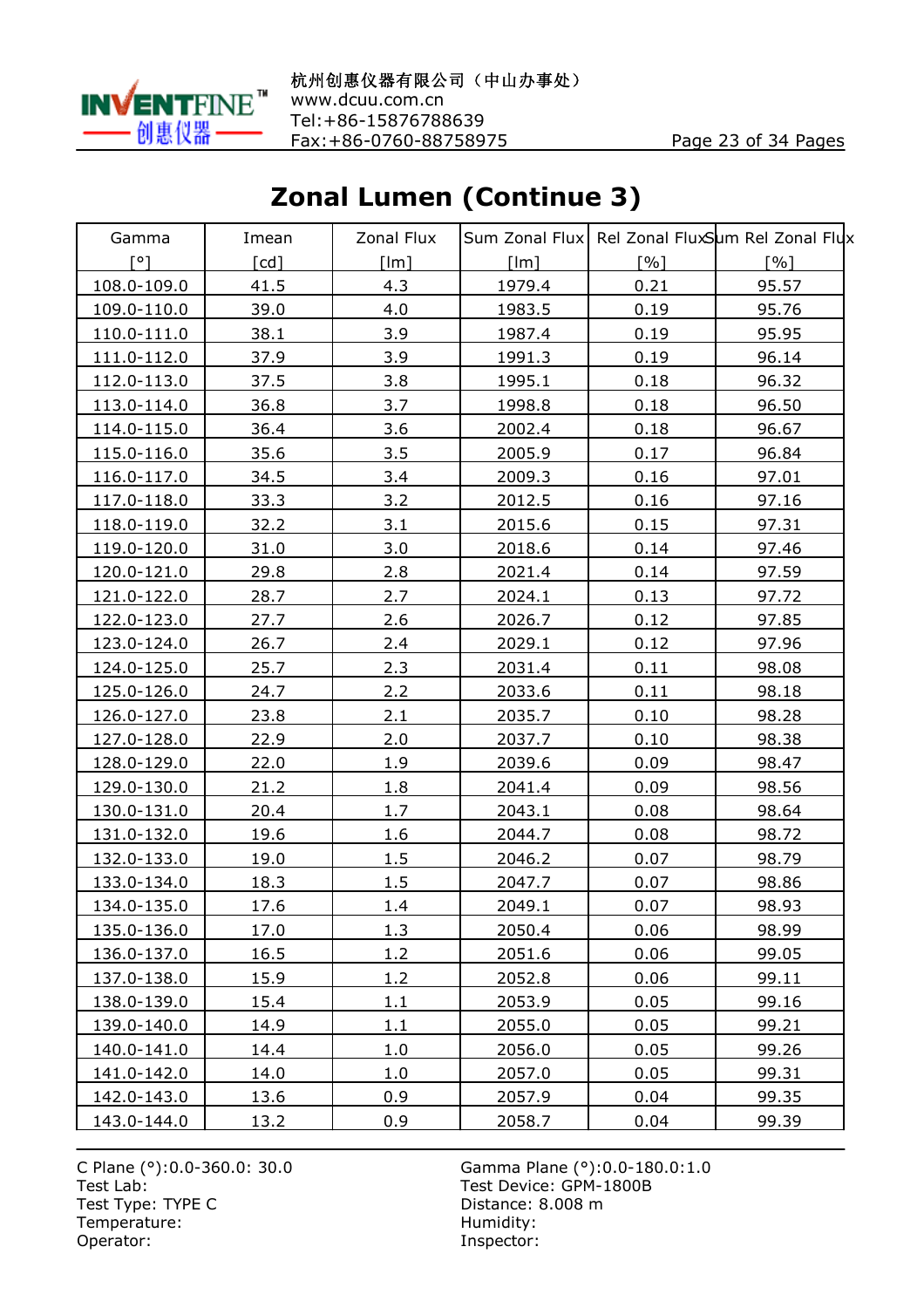

# **Zonal Lumen (Continue 4)**

| Gamma       | Imean              | Zonal Flux |        |      | Sum Zonal Flux Rel Zonal FluxSum Rel Zonal Flux |
|-------------|--------------------|------------|--------|------|-------------------------------------------------|
| ۲°۱         | $\lceil cd \rceil$ | [Im]       | [lm]   | [%]  | $\lceil % \rceil$                               |
| 144.0-145.0 | 12.9               | 0.8        | 2059.5 | 0.04 | 99.43                                           |
| 145.0-146.0 | 12.6               | 0.8        | 2060.3 | 0.04 | 99.47                                           |
| 146.0-147.0 | 12.3               | 0.7        | 2061.1 | 0.04 | 99.51                                           |
| 147.0-148.0 | 12.0               | 0.7        | 2061.8 | 0.03 | 99.54                                           |
| 148.0-149.0 | 11.7               | 0.7        | 2062.4 | 0.03 | 99.57                                           |
| 149.0-150.0 | 11.4               | 0.6        | 2063.1 | 0.03 | 99.60                                           |
| 150.0-151.0 | 11.2               | 0.6        | 2063.7 | 0.03 | 99.63                                           |
| 151.0-152.0 | 11.0               | 0.6        | 2064.3 | 0.03 | 99.66                                           |
| 152.0-153.0 | 10.8               | 0.5        | 2064.8 | 0.03 | 99.69                                           |
| 153.0-154.0 | 10.6               | 0.5        | 2065.3 | 0.02 | 99.71                                           |
| 154.0-155.0 | 10.4               | 0.5        | 2065.8 | 0.02 | 99.74                                           |
| 155.0-156.0 | 10.2               | 0.5        | 2066.3 | 0.02 | 99.76                                           |
| 156.0-157.0 | 10.1               | 0.4        | 2066.7 | 0.02 | 99.78                                           |
| 157.0-158.0 | 9.9                | 0.4        | 2067.1 | 0.02 | 99.80                                           |
| 158.0-159.0 | 9.8                | 0.4        | 2067.5 | 0.02 | 99.82                                           |
| 159.0-160.0 | 9.7                | 0.4        | 2067.9 | 0.02 | 99.84                                           |
| 160.0-161.0 | 9.5                | 0.3        | 2068.3 | 0.02 | 99.85                                           |
| 161.0-162.0 | 9.4                | 0.3        | 2068.6 | 0.02 | 99.87                                           |
| 162.0-163.0 | 9.3                | 0.3        | 2068.9 | 0.01 | 99.88                                           |
| 163.0-164.0 | 9.2                | 0.3        | 2069.2 | 0.01 | 99.90                                           |
| 164.0-165.0 | 9.1                | 0.3        | 2069.4 | 0.01 | 99.91                                           |
| 165.0-166.0 | 8.9                | 0.2        | 2069.7 | 0.01 | 99.92                                           |
| 166.0-167.0 | 8.8                | 0.2        | 2069.9 | 0.01 | 99.93                                           |
| 167.0-168.0 | 8.8                | 0.2        | 2070.1 | 0.01 | 99.94                                           |
| 168.0-169.0 | 8.7                | 0.2        | 2070.3 | 0.01 | 99.95                                           |
| 169.0-170.0 | 8.6                | 0.2        | 2070.5 | 0.01 | 99.96                                           |
| 170.0-171.0 | 8.6                | 0.2        | 2070.6 | 0.01 | 99.97                                           |
| 171.0-172.0 | 8.5                | 0.1        | 2070.8 | 0.01 | 99.98                                           |
| 172.0-173.0 | 8.4                | 0.1        | 2070.9 | 0.01 | 99.98                                           |
| 173.0-174.0 | 8.4                | 0.1        | 2071.0 | 0.01 | 99.99                                           |
| 174.0-175.0 | 8.4                | 0.1        | 2071.1 | 0.00 | 99.99                                           |
| 175.0-176.0 | 8.4                | 0.1        | 2071.2 | 0.00 | 99.99                                           |
| 176.0-177.0 | 8.4                | 0.1        | 2071.2 | 0.00 | 100.00                                          |
| 177.0-178.0 | 8.5                | 0.0        | 2071.3 | 0.00 | 100.00                                          |
| 178.0-179.0 | 8.6                | 0.0        | 2071.3 | 0.00 | 100.00                                          |
| 179.0-180.0 | 8.6                | 0.0        | 2071.3 | 0.00 | 100.00                                          |

Test Type: TYPE C<br>
Temperature: Contract Contract Contract Contract Contract Contract Contract Contract Contract Contract Contract Contract Contract Contract Contract Contract Contract Contract Contract Contract Contract C Temperature:<br>Operator: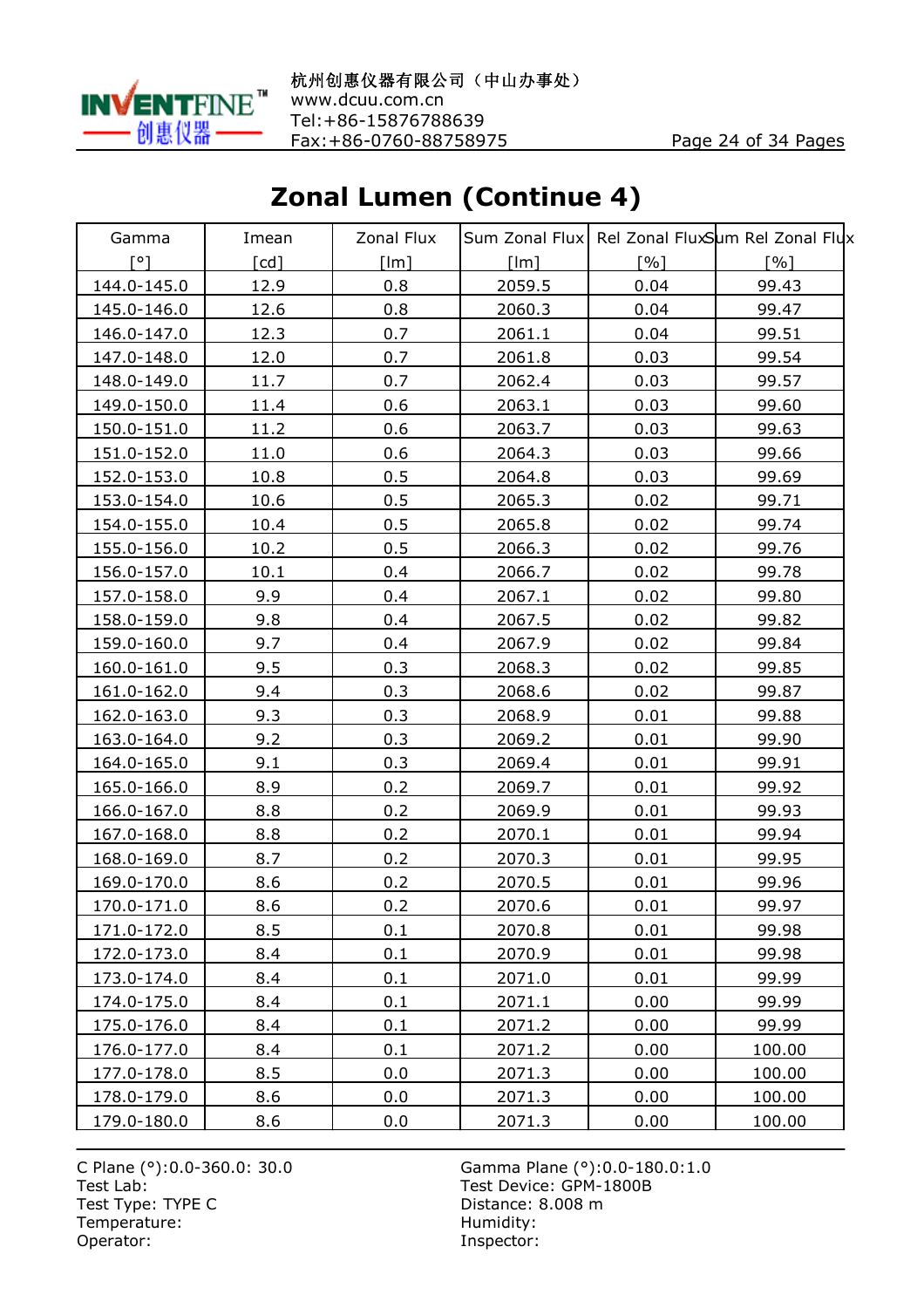

**Candlepower Table**

| sanarepo<br><u>.</u> |              |              |       |       |        |        |        | Unit: cd     |        |              |
|----------------------|--------------|--------------|-------|-------|--------|--------|--------|--------------|--------|--------------|
| $G \setminus C$      | CO.0         | C30.0        | C60.0 | C90.0 | C120.0 | C150.0 | C180.0 | C210.0       | C240.0 | C270.0       |
| G <sub>0.0</sub>     | 534.7        | 533.8        | 533.0 | 532.9 | 532.4  | 532.0  | 534.7  | 533.8        | 533.0  | 532.9        |
| G1.0                 | 534.8        | 534.0        | 533.3 | 533.1 | 532.5  | 532.0  | 534.7  | 533.5        | 532.6  | 532.4        |
| G2.0                 | 534.5        | 534.0        | 533.5 | 533.2 | 532.6  | 531.9  | 534.3  | 533.0        | 532.2  | 532.0        |
| G3.0                 | 534.2        | 533.8        | 533.4 | 533.1 | 532.5  | 531.5  | 533.5  | 532.3        | 531.6  | 531.4        |
| G4.0                 | 533.6        | 533.5        | 533.2 | 533.0 | 532.0  | 531.2  | 532.6  | 531.3        | 530.7  | 530.4        |
| G5.0                 | 532.9        | 532.8        | 532.9 | 532.8 | 531.7  | 530.5  | 531.6  | 530.2        | 529.8  | 529.5        |
| G6.0                 | 532.0        | 532.0        | 532.2 | 532.5 | 531.1  | 529.6  | 530.3  | 529.0        | 528.5  | 528.6        |
| G7.0                 | 530.8        | 530.9        | 531.5 | 531.9 | 530.4  | 528.5  | 529.0  | 527.6        | 527.2  | 527.4        |
| G8.0                 | 529.4        | 529.8        | 530.7 | 531.3 | 529.5  | 527.1  | 527.3  | 525.9        | 525.8  | 526.1        |
| G9.0                 | 527.6        | 528.4        | 529.7 | 530.5 | 528.5  | 525.7  | 525.4  | 524.3        | 524.2  | 524.4        |
| G10.0                | 525.8        | 526.9        | 528.7 | 529.6 | 527.4  | 524.2  | 523.4  | 522.2        | 522.5  | 522.8        |
| G11.0                | 523.8        | 525.2        | 527.5 | 528.2 | 526.1  | 522.4  | 521.2  | 519.8        | 520.5  | 521.1        |
| G12.0                | 521.6        | 523.4        | 526.0 | 527.0 | 524.5  | 520.4  | 518.8  | 517.5        | 518.5  | 519.2        |
| G13.0                | 519.3        | 521.4        | 524.5 | 525.7 | 522.9  | 518.3  | 516.2  | 515.0        | 516.4  | 517.3        |
| G14.0                | 516.8        | 518.9        | 522.5 | 524.1 | 521.1  | 515.8  | 513.5  | 512.2        | 513.9  | 515.2        |
| G15.0                | 514.0        | 516.5        | 520.6 | 522.6 | 519.3  | 513.4  | 510.5  | 509.4        | 511.4  | 512.9        |
| G16.0                | 511.0        | 513.9        | 518.5 | 520.8 | 517.2  | 510.7  | 507.5  | 506.3        | 508.8  | 510.6        |
| G17.0                | 507.7        | 511.2        | 516.4 | 519.0 | 515.0  | 507.9  | 504.1  | 503.1        | 506.0  | 508.2        |
| G18.0                | 504.3        | 508.3        | 514.1 | 517.0 | 512.7  | 505.0  | 500.3  | 499.7        | 503.3  | 505.4        |
| G19.0                | 500.9        | 504.9        | 511.6 | 514.6 | 510.1  | 501.8  | 496.7  | 496.2        | 500.2  | 502.7        |
| G20.0                | 497.1        | 501.7        | 509.0 | 512.4 | 507.4  | 498.6  | 492.9  | 492.5        | 497.1  | 499.9        |
| G21.0                | 493.2        | 498.3        | 506.0 | 509.9 | 504.7  | 494.8  | 488.9  | 488.5        | 493.6  | 497.0        |
| G22.0                | 489.3        | 494.7        | 503.2 | 507.4 | 501.8  | 491.3  | 484.7  | 484.5        | 490.3  | 494.0        |
| G23.0                | 485.1        | 490.9        | 500.2 | 504.8 | 498.6  | 487.4  | 480.4  | 480.4        | 486.8  | 490.5        |
| G24.0                | 480.5        | 487.0        | 497.0 | 502.0 | 495.5  | 483.4  | 475.9  | 476.1        | 483.1  | 487.3        |
| G25.0                | 475.9        | 483.0        | 493.8 | 499.0 | 492.1  | 479.3  | 470.9  | 471.5        | 479.3  | 484.0        |
| G26.0                | 471.2        | 478.4        | 490.3 | 496.0 | 488.7  | 475.1  | 466.0  | 466.9        | 475.4  | 480.4        |
| G27.0                | 466.4        | 474.0        | 486.7 | 492.6 | 485.2  | 470.7  | 461.0  | 462.2        | 471.5  | 476.9        |
| G28.0                | 461.4        | 469.4        | 483.1 | 489.4 | 481.3  | 466.2  | 456.0  | 457.3        | 467.1  | 473.2        |
| G29.0                | 456.1        | 464.7        | 479.3 | 486.0 | 477.6  | 461.3  | 450.7  | 452.1        | 462.9  | 469.5        |
| G30.0                | 450.9        | 460.0        | 475.0 | 482.6 | 473.7  | 456.4  | 445.3  | 447.0        | 458.5  | 465.3        |
| G31.0                | 445.5        | 455.0        | 471.0 | 479.0 | 469.5  | 451.5  | 439.8  | 441.8        | 454.1  | 461.5        |
| G32.0                | 439.6        | 449.6        | 467.0 | 475.0 | 465.4  | 446.4  | 433.7  | <u>436.3</u> | 449.7  | 457.4        |
| G33.0                | 433.9        | 444.4        | 462.6 | 471.3 | 460.9  | 441.2  | 427.9  | 430.9        | 444.8  | <u>453.3</u> |
| G34.0                | 428.0        | 439.0        | 458.2 | 467.3 | 456.5  | 435.9  | 422.0  | 425.3        | 440.1  | 449.1        |
| G35.0                | <u>421.8</u> | <u>433.5</u> | 453.7 | 463.4 | 452.1  | 430.0  | 415.8  | <u>419.2</u> | 435.3  | 444.4        |
| G36.0                | 415.7        | 427.9        | 448.8 | 459.3 | 447.6  | 424.4  | 409.6  | 413.4        | 430.3  | 440.0        |

Test Lab: Test Device: GPM-1800B Test Type: TYPE C<br>
Temperature: Contract Contract Contract Contract Contract Contract Contract Contract Contract Contract Contract Contract Contract Contract Contract Contract Contract Contract Contract Contract Contract C Temperature:<br>Operator:

C Plane (°):0.0-360.0: 30.0 Gamma Plane (°):0.0-180.0:1.0 Inspector: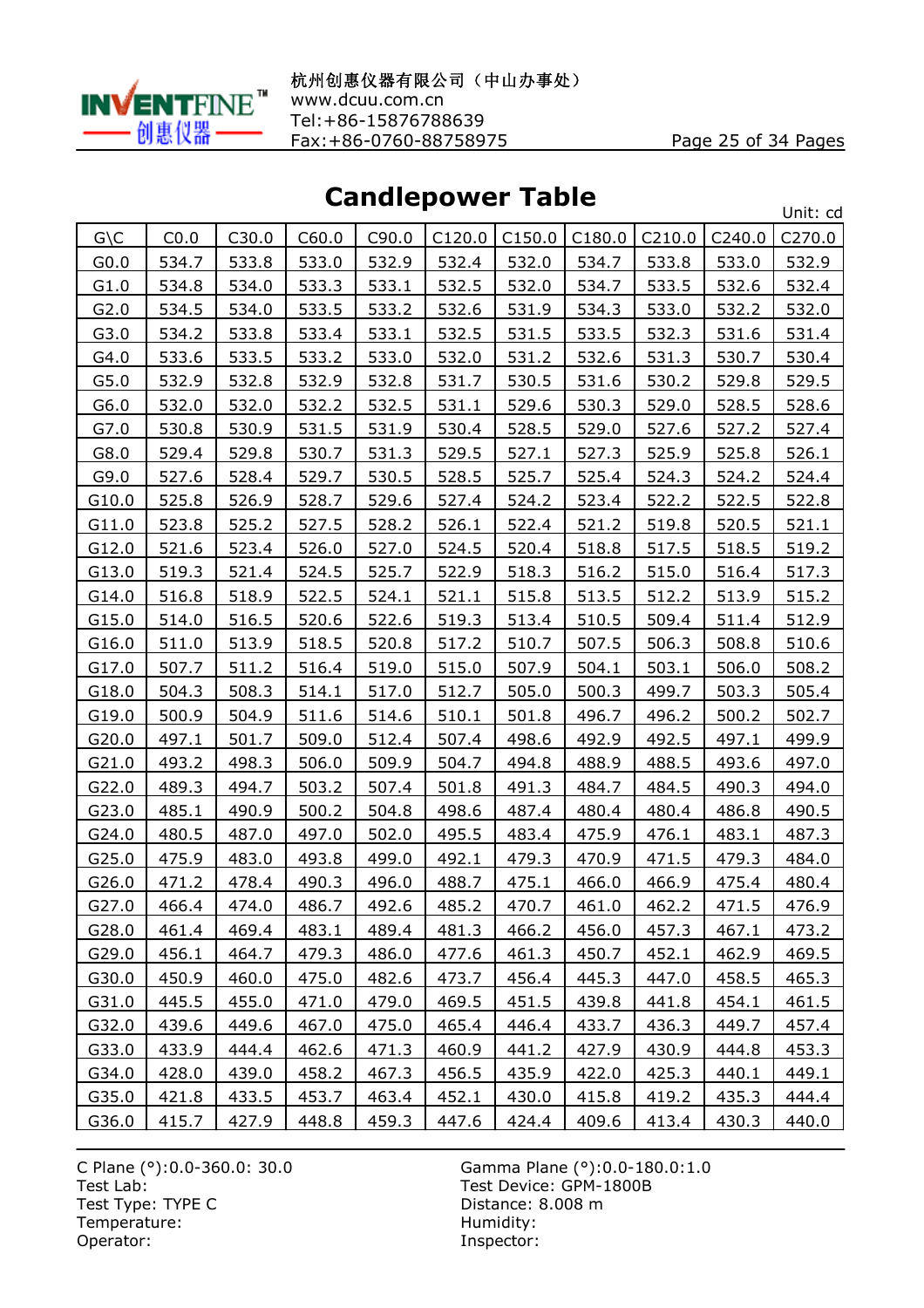

# **Candlepower Table (Continue 1)**

|                 |       |              | апир<br>$\checkmark$ |              | $\sim$ . There (continue t) |              |        |              |        | Unit: cd     |
|-----------------|-------|--------------|----------------------|--------------|-----------------------------|--------------|--------|--------------|--------|--------------|
| $G \setminus C$ | CO.0  | C30.0        | C60.0                | C90.0        | C120.0                      | C150.0       | C180.0 | C210.0       | C240.0 | C270.0       |
| G37.0           | 409.4 | 421.8        | 444.1                | 454.8        | 442.6                       | 418.8        | 403.3  | 407.5        | 425.3  | 435.5        |
| G38.0           | 403.0 | 415.9        | 439.2                | 450.5        | 437.9                       | 412.9        | 396.8  | 401.4        | 420.2  | 431.0        |
| G39.0           | 396.3 | 409.8        | 434.4                | 446.2        | 432.9                       | 407.0        | 390.3  | 395.3        | 415.2  | 426.5        |
| G40.0           | 389.6 | 403.9        | 429.1                | 441.3        | 427.7                       | 400.5        | 383.2  | 389.2        | 409.6  | 421.8        |
| G41.0           | 382.6 | 397.4        | 424.1                | 436.9        | 422.8                       | 394.5        | 376.5  | 382.9        | 404.3  | 417.1        |
| G42.0           | 375.8 | 391.0        | 418.8                | 432.3        | 417.6                       | 388.1        | 369.7  | 376.4        | 399.1  | 412.4        |
| G43.0           | 368.5 | 384.8        | 413.7                | 427.6        | 412.3                       | 381.8        | 362.7  | 369.9        | 393.5  | 407.6        |
| G44.0           | 361.4 | 378.1        | 408.1                | 423.0        | 407.1                       | 375.0        | 355.4  | 363.4        | 388.1  | 402.3        |
| G45.0           | 353.8 | 371.6        | 402.7                | 417.7        | 401.5                       | 368.6        | 348.3  | 356.4        | 382.2  | 397.4        |
| G46.0           | 346.6 | 364.6        | 397.2                | 413.0        | 396.1                       | 361.9        | 341.0  | 349.7        | 376.8  | 392.4        |
| G47.0           | 339.0 | 357.9        | 391.7                | 407.9        | 390.5                       | 355.2        | 333.1  | 342.9        | 371.2  | 387.3        |
| G48.0           | 331.4 | 351.1        | 385.7                | 402.9        | 385.0                       | 348.5        | 325.7  | 335.9        | 365.6  | 382.1        |
| G49.0           | 323.7 | 343.8        | 380.0                | 397.8        | 379.4                       | 341.6        | 318.1  | 329.0        | 359.7  | 376.6        |
| G50.0           | 316.0 | 336.8        | 374.3                | 392.6        | 373.7                       | 334.2        | 310.4  | 322.0        | 354.0  | 371.4        |
| G51.0           | 308.0 | 329.8        | 368.6                | 387.5        | 368.0                       | 327.7        | 302.4  | 315.0        | 348.2  | 366.2        |
| G52.0           | 299.6 | 322.6        | 362.8                | 381.8        | 361.9                       | 320.1        | 294.7  | 308.0        | 342.5  | 361.0        |
| G53.0           | 291.7 | 315.2        | 356.9                | 376.7        | 356.1                       | 313.0        | 286.8  | 300.5        | 336.3  | 355.9        |
| G54.0           | 283.4 | 308.1        | 351.1                | 371.3        | 350.3                       | 305.9        | 278.3  | 293.4        | 330.5  | 350.4        |
| G55.0           | 275.3 | 300.6        | 345.0                | 366.1        | 344.5                       | 298.4        | 270.3  | 286.3        | 324.7  | 345.1        |
| G56.0           | 266.7 | 293.0        | 338.9                | 360.4        | 338.4                       | 291.2        | 262.3  | 279.0        | 318.8  | 339.5        |
| G57.0           | 258.0 | 285.7        | 333.1                | 354.9        | 332.4                       | 283.9        | 253.8  | 271.9        | 313.0  | 334.1        |
| G58.0           | 249.7 | 278.1        | 326.8                | 349.6        | 326.6                       | 276.7        | 245.6  | 264.7        | 307.1  | 328.8        |
| G59.0           | 240.8 | 270.8        | 320.9                | 343.8        | 320.4                       | 269.0        | 236.8  | 257.0        | 300.9  | 323.3        |
| G60.0           | 232.2 | 263.5        | 314.9                | 338.4        | 314.5                       | 261.8        | 228.5  | 249.8        | 295.0  | 317.9        |
| G61.0           | 223.3 | 255.8        | 308.9                | 332.8        | 308.5                       | 254.3        | 219.9  | 242.6        | 289.2  | 312.0        |
| G62.0           | 214.6 | 248.1        | 302.9                | 327.4        | 302.2                       | 247.1        | 211.0  | 235.2        | 283.1  | 306.7        |
| G63.0           | 205.5 | 240.7        | 296.6                | 321.6        | 296.4                       | 239.5        | 202.5  | 228.1        | 277.3  | 301.2        |
| G64.0           | 196.8 | 233.1        | 290.5                | 316.1        | 290.5                       | 232.3        | 193.8  | 220.8        | 271.5  | 295.9        |
| G65.0           | 187.6 | 225.8        | 284.8                | 310.6        | 284.7                       | 224.8        | 185.3  | 213.7        | 265.8  | 290.5        |
| G66.0           | 178.3 | 218.2        | 278.5                | 305.2        | 278.5                       | 217.8        | 176.2  | 206.2        | 259.6  | 285.1        |
| G67.0           | 169.5 | 210.8        | 272.7                | 299.4        | 272.7                       | 210.3        | 167.5  | 199.1        | 253.9  | 279.8        |
| G68.0           | 160.4 | 203.6        | 266.8                | 293.9        | 267.0                       | 203.0        | 158.4  | 192.1        | 248.2  | 274.1        |
| G69.0           | 151.0 | 196.1        | 260.5                | 288.4        | 260.9                       | 196.0        | 149.8  | 185.2        | 242.4  | 268.9        |
| G70.0           | 142.1 | 188.9        | 254.8                | 282.6        | 255.1                       | 188.7        | 140.5  | <u>177.9</u> | 236.8  | <u>263.4</u> |
| G71.0           | 132.9 | 181.8        | 248.9                | 277.3        | 249.4                       | 181.9        | 131.8  | 171.1        | 231.2  | 258.2        |
| G72.0           | 124.0 | <u>174.6</u> | 242.8                | <u>271.8</u> | 243.3                       | <u>174.9</u> | 123.0  | <u>164.4</u> | 225.6  | <u>252.8</u> |
| G73.0           | 114.6 | 167.8        | 237.2                | 266.3        | 237.7                       | 168.2        | 114.3  | <u>157.6</u> | 219.8  | 247.6        |

Test Type: TYPE C<br>
Temperature: Contract Contract Contract Contract Contract Contract Contract Contract Contract Contract Contract Contract Contract Contract Contract Contract Contract Contract Contract Contract Contract C Temperature:<br>Operator: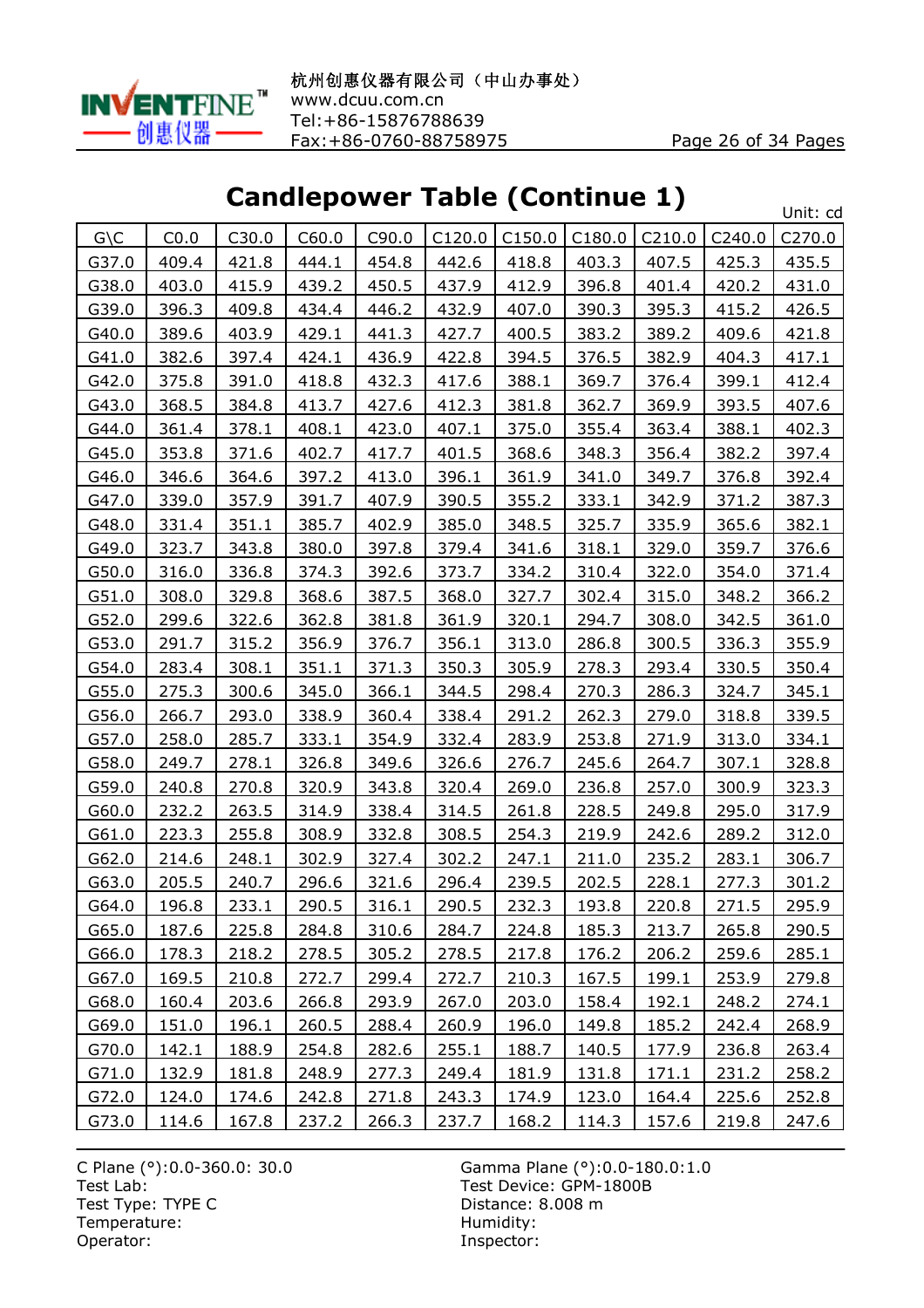

# **Candlepower Table (Continue 2)**

|                 |       |             | uu.cp<br>$\checkmark$ |       | WY LANIC LANI |             |        |        |        | Unit: cd    |
|-----------------|-------|-------------|-----------------------|-------|---------------|-------------|--------|--------|--------|-------------|
| $G \setminus C$ | CO.0  | C30.0       | C60.0                 | C90.0 | C120.0        | C150.0      | C180.0 | C210.0 | C240.0 | C270.0      |
| G74.0           | 105.6 | 160.8       | 231.4                 | 260.5 | 232.0         | 161.3       | 105.6  | 151.1  | 214.3  | 241.9       |
| G75.0           | 96.9  | 153.9       | 225.9                 | 255.2 | 226.6         | 154.9       | 97.1   | 144.7  | 208.9  | 236.7       |
| G76.0           | 87.7  | 147.5       | 220.0                 | 249.8 | 220.7         | 148.3       | 88.3   | 138.4  | 203.6  | 231.6       |
| G77.0           | 79.7  | 141.0       | 214.4                 | 244.1 | 215.3         | 142.1       | 80.3   | 132.0  | 198.2  | 226.3       |
| G78.0           | 71.2  | 134.5       | 209.1                 | 238.9 | 210.0         | 135.8       | 72.7   | 126.0  | 193.0  | 221.2       |
| G79.0           | 62.4  | 128.5       | 203.4                 | 233.6 | 204.3         | 129.7       | 63.9   | 120.0  | 187.9  | 216.3       |
| G80.0           | 54.4  | 122.5       | 198.2                 | 228.3 | 199.2         | 124.0       | 55.7   | 114.3  | 182.6  | 211.0       |
| G81.0           | 46.7  | 116.9       | 192.8                 | 222.8 | 193.9         | 118.4       | 48.1   | 108.6  | 177.9  | 206.1       |
| G82.0           | 38.9  | 111.0       | 187.3                 | 217.8 | 188.5         | 112.8       | 41.2   | 103.4  | 173.1  | 201.1       |
| G83.0           | 32.1  | 105.6       | 182.2                 | 212.6 | 183.5         | 107.4       | 34.1   | 98.2   | 168.1  | 196.3       |
| G84.0           | 25.6  | 100.2       | 177.0                 | 207.6 | 178.5         | 102.1       | 27.6   | 93.4   | 163.4  | 191.2       |
| G85.0           | 19.8  | 95.3        | 172.1                 | 202.2 | 173.5         | 97.2        | 21.6   | 88.6   | 158.9  | 186.5       |
| G86.0           | 14.3  | 90.2        | 167.0                 | 197.3 | 168.8         | 92.2        | 16.3   | 83.8   | 154.3  | 181.8       |
| G87.0           | 9.9   | 85.6        | 162.2                 | 192.4 | 163.7         | 87.6        | 11.7   | 79.5   | 149.8  | 177.2       |
| G88.0           | 6.3   | 81.2        | 157.3                 | 187.3 | 158.9         | 83.1        | 7.8    | 75.3   | 145.5  | 172.6       |
| G89.0           | 3.6   | 76.8        | 152.6                 | 182.7 | 154.4         | 78.8        | 4.9    | 71.1   | 140.8  | 168.2       |
| G90.0           | 2.3   | 72.8        | 148.1                 | 177.9 | 149.5         | 74.7        | 3.0    | 67.1   | 136.5  | 163.5       |
| G91.0           | 1.9   | 69.0        | 143.6                 | 173.4 | 145.1         | 70.8        | 2.2    | 63.5   | 132.4  | 159.2       |
| G92.0           | 1.9   | 65.2        | 139.1                 | 168.4 | 140.7         | 66.9        | 2.2    | 60.1   | 128.3  | 154.9       |
| G93.0           | 2.0   | 61.8        | 134.9                 | 163.9 | 136.1         | 63.2        | 2.4    | 57.0   | 124.0  | 150.7       |
| G94.0           | 2.3   | 58.7        | 130.7                 | 159.6 | 131.8         | 59.4        | 2.5    | 53.8   | 119.9  | 146.3       |
| G95.0           | 2.2   | 55.7        | 126.7                 | 154.9 | 127.5         | 55.7        | 2.8    | 51.0   | 116.1  | 142.3       |
| G96.0           | 2.3   | 52.5        | 122.6                 | 150.6 | 123.1         | 52.6        | 3.0    | 48.2   | 112.3  | 138.3       |
| G97.0           | 2.5   | 49.8        | 118.8                 | 146.4 | 119.2         | 49.9        | 3.1    | 45.5   | 108.3  | 134.2       |
| G98.0           | 2.4   | 47.4        | 115.0                 | 142.3 | 115.3         | 47.4        | 3.2    | 42.9   | 104.7  | 130.3       |
| G99.0           | 2.5   | 44.8        | 111.5                 | 138.3 | 111.5         | 45.1        | 3.3    | 39.6   | 101.1  | 126.5       |
| G100.0          | 2.7   | 40.0        | 107.8                 | 133.9 | 107.7         | 40.3        | 3.4    | 35.0   | 97.7   | 122.5       |
| G101.0          | 2.7   | 36.3        | 104.3                 | 130.0 | 104.1         | 36.6        | 3.5    | 31.7   | 94.5   | 118.9       |
| G102.0          | 2.8   | 33.1        | 100.9                 | 125.9 | 100.7         | 33.5        | 3.7    | 29.1   | 91.1   | 115.2       |
| G103.0          | 3.0   | 31.6        | 97.7                  | 122.2 | 97.2          | 31.9        | 3.8    | 27.8   | 88.0   | 111.7       |
| G104.0          | 3.0   | 30.2        | 94.4                  | 118.5 | 93.8          | 30.5        | 3.8    | 26.2   | 84.5   | 108.1       |
| G105.0          | 3.1   | 28.4        | 91.1                  | 114.6 | 90.7          | 28.8        | 4.0    | 24.5   | 76.6   | 104.7       |
| G106.0          | 3.3   | 26.5        | 80.4                  | 111.1 | 80.0          | 27.0        | 4.2    | 22.8   | 61.9   | 100.9       |
| G107.0          | 3.3   | 25.3        | 66.5                  | 107.6 | 66.4          | 25.9        | 4.3    | 21.8   | 59.1   | 94.6        |
| G108.0          | 3.3   | 24.5        | 62.5                  | 100.7 | 62.6          | 24.9        | 4.3    | 21.0   | 56.2   | 78.2        |
| G109.0          | 3.6   | <u>23.5</u> | 59.3                  | 82.7  | 58.9          | <u>23.9</u> | 4.5    | 20.1   | 54.0   | <u>72.5</u> |
| G110.0          | 3.7   | 22.7        | 57.0                  | 75.7  | 56.3          | 23.0        | 4.6    | 19.4   | 53.3   | 70.0        |

Test Type: TYPE C<br>
Temperature: Contract Contract Contract Contract Contract Contract Contract Contract Contract Contract Contract Contract Contract Contract Contract Contract Contract Contract Contract Contract Contract C Temperature:<br>Operator: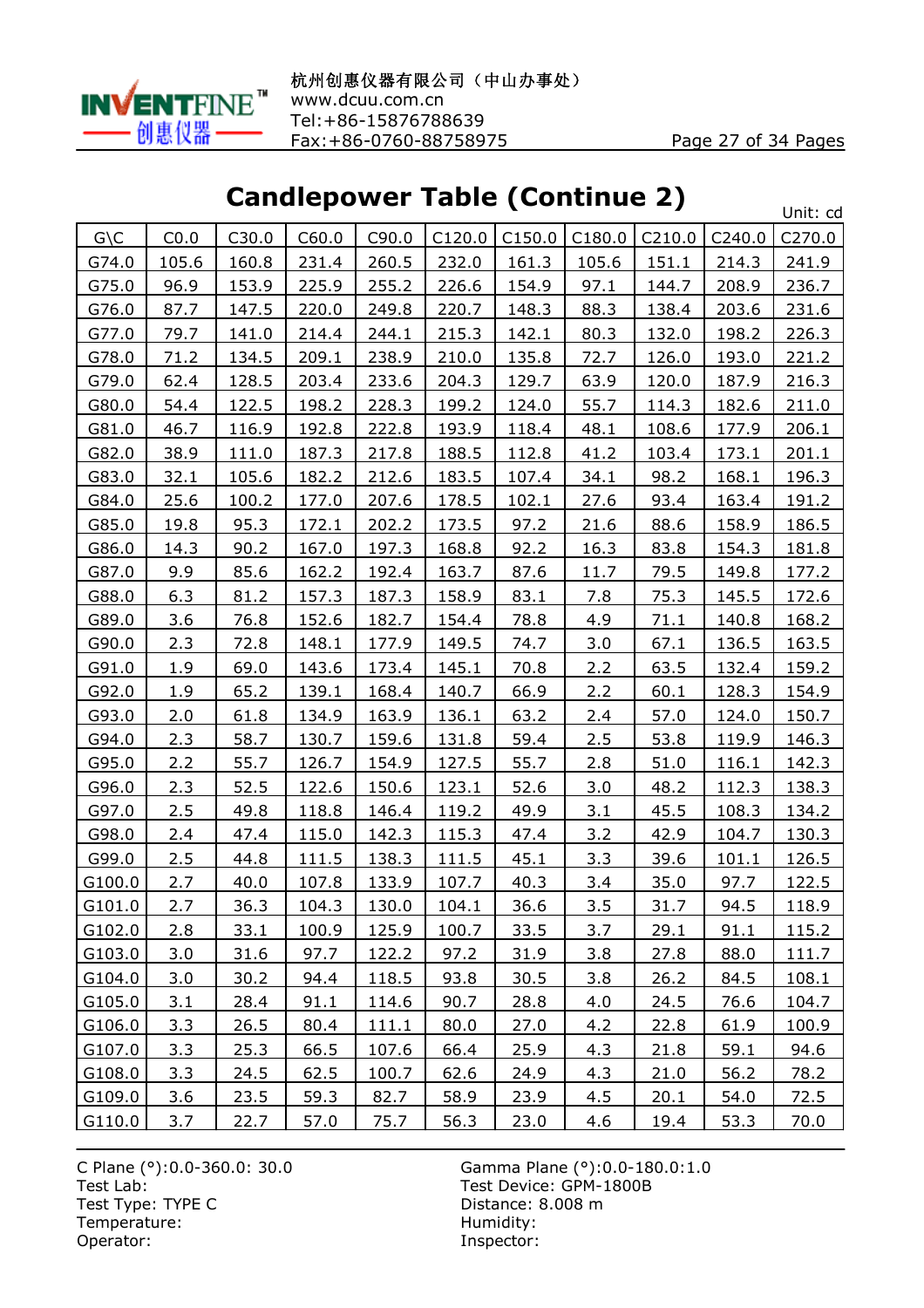

# **Candlepower Table (Continue 3)**

|                    |            |       | ununcpo     |       | $\mathbf{v}$ is the fact that |             |        |          |             | Unit: cd    |
|--------------------|------------|-------|-------------|-------|-------------------------------|-------------|--------|----------|-------------|-------------|
| $G \setminus C$    | CO.0       | C30.0 | C60.0       | C90.0 | C120.0                        | C150.0      | C180.0 | C210.0   | C240.0      | C270.0      |
| G111.0             | 3.7        | 22.0  | 56.7        | 72.5  | 55.7                          | 22.1        | 4.7    | 18.7     | 56.8        | 67.8        |
| G112.0             | 3.9        | 21.0  | 60.6        | 70.1  | 59.4                          | 21.3        | 4.8    | 17.9     | 55.7        | 65.7        |
| G113.0             | 4.0        | 20.3  | 60.1        | 67.8  | 59.0                          | 20.5        | 4.9    | 17.2     | 54.4        | 65.0        |
| G114.0             | 3.9        | 19.5  | 58.8        | 67.5  | 57.7                          | 19.8        | 5.1    | 16.7     | 52.4        | 69.4        |
| G115.0             | 4.2        | 18.7  | 56.9        | 72.6  | 55.8                          | 19.0        | 5.2    | 16.0     | 50.2        | 68.9        |
| G116.0             | 4.1        | 17.9  | 54.8        | 72.8  | 53.9                          | 18.3        | 5.3    | 15.5     | 48.1        | 67.6        |
| G117.0             | 4.1        | 16.7  | 53.0        | 71.6  | 52.0                          | 17.7        | 5.3    | 15.1     | 45.8        | 65.2        |
| G118.0             | 4.4        | 16.0  | 51.2        | 69.4  | 50.1                          | 16.9        | 5.5    | 14.7     | 43.5        | 62.8        |
| G119.0             | 4.5        | 15.5  | 49.3        | 67.0  | 48.3                          | <u>16.3</u> | 5.6    | 14.4     | 41.4        | 60.4        |
| G120.0             | 4.4        | 15.0  | 47.6        | 64.2  | 46.6                          | 15.7        | 5.6    | 13.9     | 39.4        | 58.1        |
| G <sub>121.0</sub> | 4.4        | 14.3  | 46.0        | 61.8  | 44.8                          | 15.1        | 5.7    | 13.6     | 37.7        | 55.8        |
| G122.0             | 4.7        | 13.7  | 44.2        | 59.5  | 43.2                          | 14.5        | 5.9    | 13.3     | 36.2        | 53.5        |
| G123.0             | 4.7        | 13.2  | 42.7        | 57.2  | 41.5                          | 14.1        | 6.0    | 13.1     | 34.9        | 51.4        |
| G124.0             | 4.6        | 12.5  | 41.1        | 54.8  | 39.8                          | 13.6        | 6.0    | 12.8     | 33.5        | 49.3        |
| G125.0             | 4.8        | 12.1  | 39.4        | 52.8  | 38.3                          | 13.0        | 6.1    | 12.4     | 32.1        | 47.2        |
| G126.0             | 4.7        | 11.9  | 37.8        | 50.5  | 36.8                          | 12.7        | $6.2$  | 12.2     | 30.7        | 44.8        |
| G127.0             | 4.9        | 11.5  | 36.2        | 48.6  | 35.2                          | 12.3        | 6.3    | 12.0     | 29.4        | 42.8        |
| G128.0             | 5.0        | 11.2  | 34.6        | 46.5  | 33.8                          | 12.1        | 6.3    | 11.8     | 28.0        | 41.0        |
| G129.0             | 4.9        | 10.9  | 33.2        | 44.6  | 32.4                          | 11.9        | 6.4    | 11.4     | 26.6        | 39.4        |
| G130.0             | 5.2        | 10.6  | 31.8        | 42.8  | 30.8                          | 11.6        | 6.5    | 11.2     | 25.4        | 37.6        |
| G131.0             | 5.3        | 10.4  | 30.3        | 41.1  | 29.4                          | 11.4        | 6.6    | $11.1\,$ | 24.3        | 36.0        |
| G132.0             | 5.3        | 10.1  | 29.0        | 39.2  | 28.1                          | 11.3        | 6.6    | 10.9     | 23.3        | 34.7        |
| G133.0             | 5.5        | 9.8   | 27.7        | 37.5  | 26.9                          | 10.9        | 6.7    | 10.8     | 22.5        | 33.3        |
| G134.0             | 5.5        | 9.6   | 26.3        | 35.8  | 25.5                          | 10.8        | 6.8    | 10.4     | 21.7        | 32.1        |
| G135.0             | 5.6        | 9.3   | 25.1        | 34.2  | 24.4                          | 10.7        | 6.8    | 10.2     | 21.1        | 30.6        |
| G136.0             | 5.9        | 9.1   | 23.8        | 32.7  | 23.3                          | 10.4        | 6.8    | 10.1     | 20.6        | 29.4        |
| G137.0             | 5.8        | 8.9   | 22.1        | 31.0  | 22.0                          | 10.2        | 6.8    | 9.9      | 20.0        | 28.5        |
| G138.0             | 6.1        | 8.7   | 21.1        | 29.7  | 21.0                          | 10.1        | 6.9    | 9.6      | 19.4        | 27.7        |
| G139.0             | $6.2$      | 8.6   | 20.2        | 28.3  | 19.8                          | 9.8         | 6.8    | 9.4      | 18.9        | 26.6        |
| G140.0             | 6.2        | 8.4   | 19.1        | 26.9  | 18.8                          | 9.7         | 6.8    | 9.4      | <u>18.4</u> | 25.9        |
| G141.0             | 6.4        | 8.4   | 18.3        | 25.6  | 18.0                          | 9.5         | 6.9    | 9.3      | 17.9        | 25.2        |
| G142.0             | 6.5        | 8.3   | 17.6        | 24.4  | 17.2                          | 9.4         | 6.8    | 9.0      | 17.4        | 24.5        |
| G143.0             | <u>6.4</u> | 8.2   | 16.9        | 23.0  | <u>16.6</u>                   | 9.3         | 6.8    | 8.9      | 17.0        | <u>23.6</u> |
| G144.0             | 6.5        | 8.0   | <u>16.1</u> | 21.8  | 16.1                          | 9.2         | 6.8    | 9.0      | <u>16.6</u> | 23.1        |
| G145.0             | 6.7        | 8.0   | 15.5        | 20.9  | 15.6                          | 9.1         | 6.8    | 8.9      | 16.2        | 22.5        |
| G146.0             | 6.7        | 7.8   | 14.7        | 20.0  | 14.9                          | 9.0         | 6.8    | 8.7      | <u>15.8</u> | <u>21.9</u> |
| G147.0             | 6.7        | 7.8   | 14.1        | 19.3  | 14.6                          | 8.9         | 6.7    | 8.7      | 15.5        | 21.1        |

Test Type: TYPE C<br>
Temperature: Contract Contract Contract Contract Contract Contract Contract Contract Contract Contract Contract Contract Contract Contract Contract Contract Contract Contract Contract Contract Contract C Temperature:<br>Operator: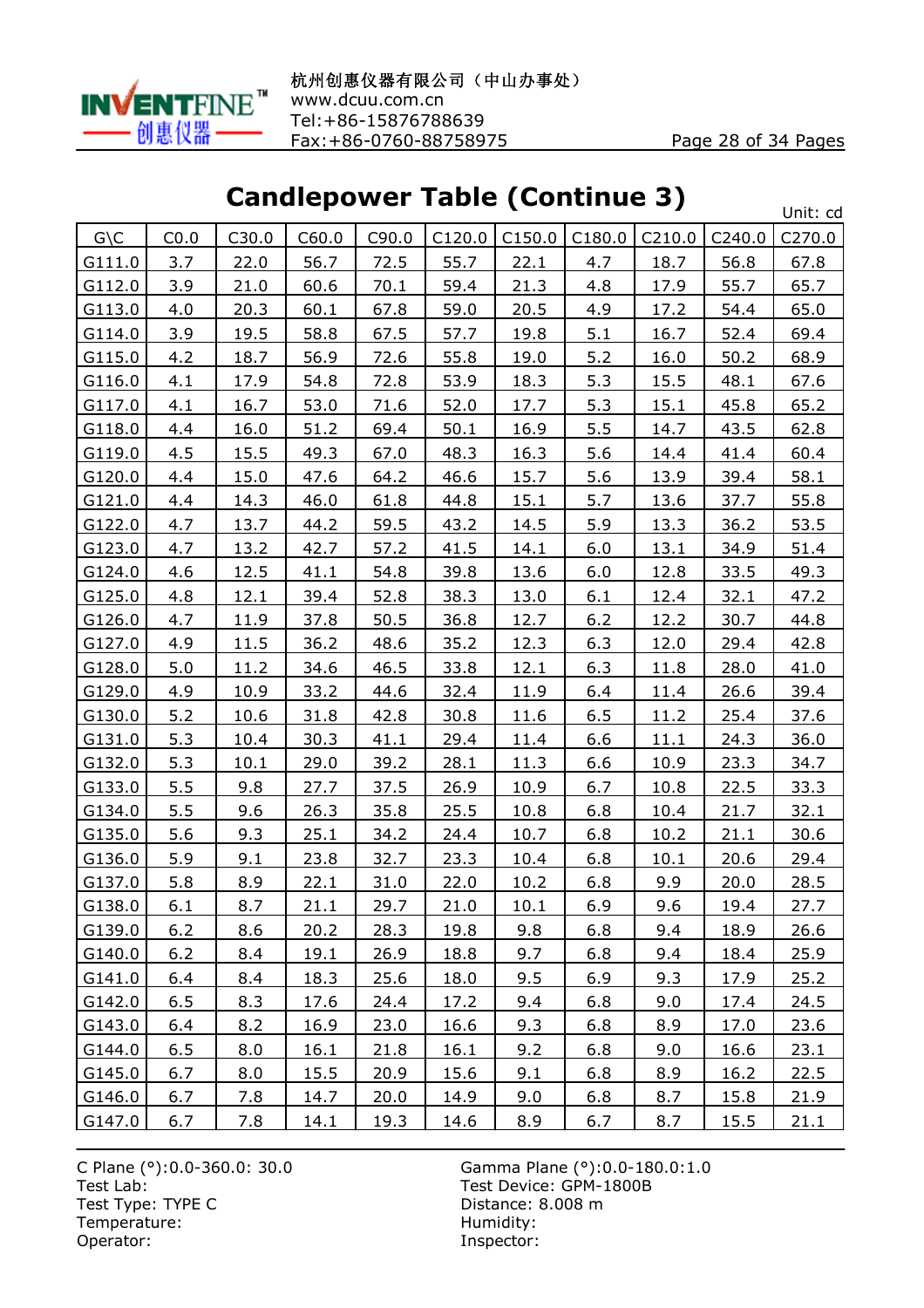

 $\mathbf{u}$ 

# **Candlepower Table (Continue 4)**

|                 |      |       |       |             |        |        |        |        |             | UNIT: CA    |
|-----------------|------|-------|-------|-------------|--------|--------|--------|--------|-------------|-------------|
| $G \setminus C$ | CO.0 | C30.0 | C60.0 | C90.0       | C120.0 | C150.0 | C180.0 | C210.0 | C240.0      | C270.0      |
| G148.0          | 6.9  | 7.8   | 13.6  | 18.8        | 14.0   | 8.7    | 6.7    | 8.6    | 15.1        | 20.6        |
| G149.0          | 6.6  | 7.7   | 12.9  | 18.2        | 13.5   | 8.6    | 6.7    | 8.7    | 14.8        | 20.2        |
| G150.0          | 6.8  | 7.7   | 12.3  | 17.4        | 13.2   | 8.6    | 6.7    | 8.5    | 14.5        | 19.5        |
| G151.0          | 7.0  | 7.8   | 11.5  | 16.9        | 12.9   | 8.5    | 6.7    | 8.6    | 14.3        | 19.2        |
| G152.0          | 6.9  | 7.7   | 11.1  | 16.2        | 12.3   | 8.4    | 6.7    | 8.4    | 14.0        | 18.8        |
| G153.0          | 7.1  | 7.8   | 11.0  | 15.6        | 12.1   | 8.4    | 6.7    | 8.4    | 13.7        | 18.1        |
| G154.0          | 7.1  | 7.8   | 10.8  | 15.2        | 11.6   | 8.2    | 6.7    | 8.3    | 13.5        | 17.7        |
| G155.0          | 7.1  | 7.6   | 10.3  | 14.8        | 11.3   | 8.1    | 6.8    | 8.4    | 13.2        | 17.3        |
| G156.0          | 7.2  | 7.6   | 10.0  | 14.4        | 11.0   | 8.1    | 6.9    | 8.4    | 13.0        | 17.0        |
| G157.0          | 7.3  | 7.7   | 9.9   | 14.0        | 10.7   | 8.1    | 6.9    | 8.2    | 12.8        | 16.5        |
| G158.0          | 7.2  | 7.6   | 9.6   | 13.5        | 10.3   | 7.9    | 6.9    | 8.1    | 12.6        | 16.2        |
| G159.0          | 7.3  | 7.6   | 9.5   | <u>13.3</u> | 10.1   | 8.0    | 7.0    | 8.3    | 12.3        | <u>15.8</u> |
| G160.0          | 7.3  | 7.7   | 9.3   | 12.9        | 9.7    | 7.8    | 7.0    | 8.2    | 12.1        | 15.6        |
| G161.0          | 7.4  | 7.5   | 9.0   | 12.5        | 9.6    | 7.8    | 7.0    | 8.1    | 11.9        | 15.2        |
| G162.0          | 7.3  | 7.5   | 8.8   | 12.3        | 9.2    | 7.7    | 7.0    | 8.1    | 11.7        | 15.1        |
| G163.0          | 7.3  | 7.5   | 8.6   | 12.2        | 9.1    | 7.7    | 7.0    | 8.1    | 11.6        | 14.8        |
| G164.0          | 7.5  | 7.6   | 8.6   | 12.0        | 8.8    | 7.7    | 7.0    | 8.1    | 11.5        | 14.5        |
| G165.0          | 7.5  | 7.4   | 8.4   | 11.8        | 8.6    | 7.7    | 7.0    | 7.9    | 11.2        | 14.0        |
| G166.0          | 7.4  | 7.4   | 8.4   | 11.7        | 8.4    | 7.6    | 7.0    | 7.9    | 11.1        | 13.8        |
| G167.0          | 7.3  | 7.4   | 8.2   | 11.3        | 8.2    | 7.5    | 7.0    | 8.0    | 11.0        | 13.7        |
| G168.0          | 7.3  | 7.7   | 8.1   | 11.2        | 8.0    | 7.5    | 7.0    | 8.0    | 10.9        | 13.4        |
| G169.0          | 7.4  | 7.6   | 8.2   | 11.2        | 7.9    | 7.5    | 7.0    | 8.0    | 10.7        | <u>13.3</u> |
| G170.0          | 7.2  | 7.5   | 8.1   | 11.1        | 7.8    | 7.5    | 6.9    | 7.8    | 10.6        | 12.9        |
| G171.0          | 7.2  | 7.5   | 7.9   | 10.9        | 7.7    | 7.3    | 6.9    | 8.0    | 10.5        | 12.9        |
| G172.0          | 7.1  | 7.3   | 7.9   | 10.8        | 7.7    | 7.3    | 6.9    | 7.8    | 10.3        | 12.6        |
| G173.0          | 7.2  | 7.3   | 7.8   | 10.8        | 7.6    | 7.3    | 6.9    | 7.8    | 10.2        | 12.5        |
| G174.0          | 7.1  | 7.5   | 7.8   | 10.8        | 7.6    | 7.4    | 6.9    | 8.0    | 10.1        | 12.3        |
| G175.0          | 7.0  | 7.6   | 7.8   | 10.8        | 7.4    | 7.3    | 6.9    | 7.9    | <u>10.1</u> | <u>12.3</u> |
| G176.0          | 7.1  | 7.5   | 8.1   | 10.9        | 7.5    | 7.5    | 6.9    | 8.0    | 10.1        | 12.1        |
| G177.0          | 7.1  | 7.6   | 8.4   | 11.3        | 7.7    | 7.4    | 6.9    | 8.0    | 9.9         | 12.1        |
| G178.0          | 7.1  | 7.7   | 8.6   | 11.6        | 7.7    | 7.5    | 7.0    | 8.0    | 9.9         | 11.9        |
| G179.0          | 7.0  | 7.8   | 9.0   | 11.8        | 7.8    | 7.6    | 7.0    | 7.8    | 9.8         | 11.9        |
| G180.0          | 6.9  | 7.8   | 9.4   | 11.9        | 7.9    | 7.6    | 7.1    | 7.8    | 9.4         | 11.9        |
|                 |      |       |       |             |        |        |        |        |             |             |
|                 |      |       |       |             |        |        |        |        |             |             |
|                 |      |       |       |             |        |        |        |        |             |             |
|                 |      |       |       |             |        |        |        |        |             |             |

Test Type: TYPE C<br>
Temperature: Contract Contract Contract Contract Contract Contract Contract Contract Contract Contract Contract Contract Contract Contract Contract Contract Contract Contract Contract Contract Contract C Temperature:<br>Operator:

C Plane (°):0.0-360.0: 30.0 Gamma Plane (°):0.0-180.0:1.0<br>Test Lab: General Assemblance Computer Service: GPM-1800B Test Device: GPM-1800B Inspector: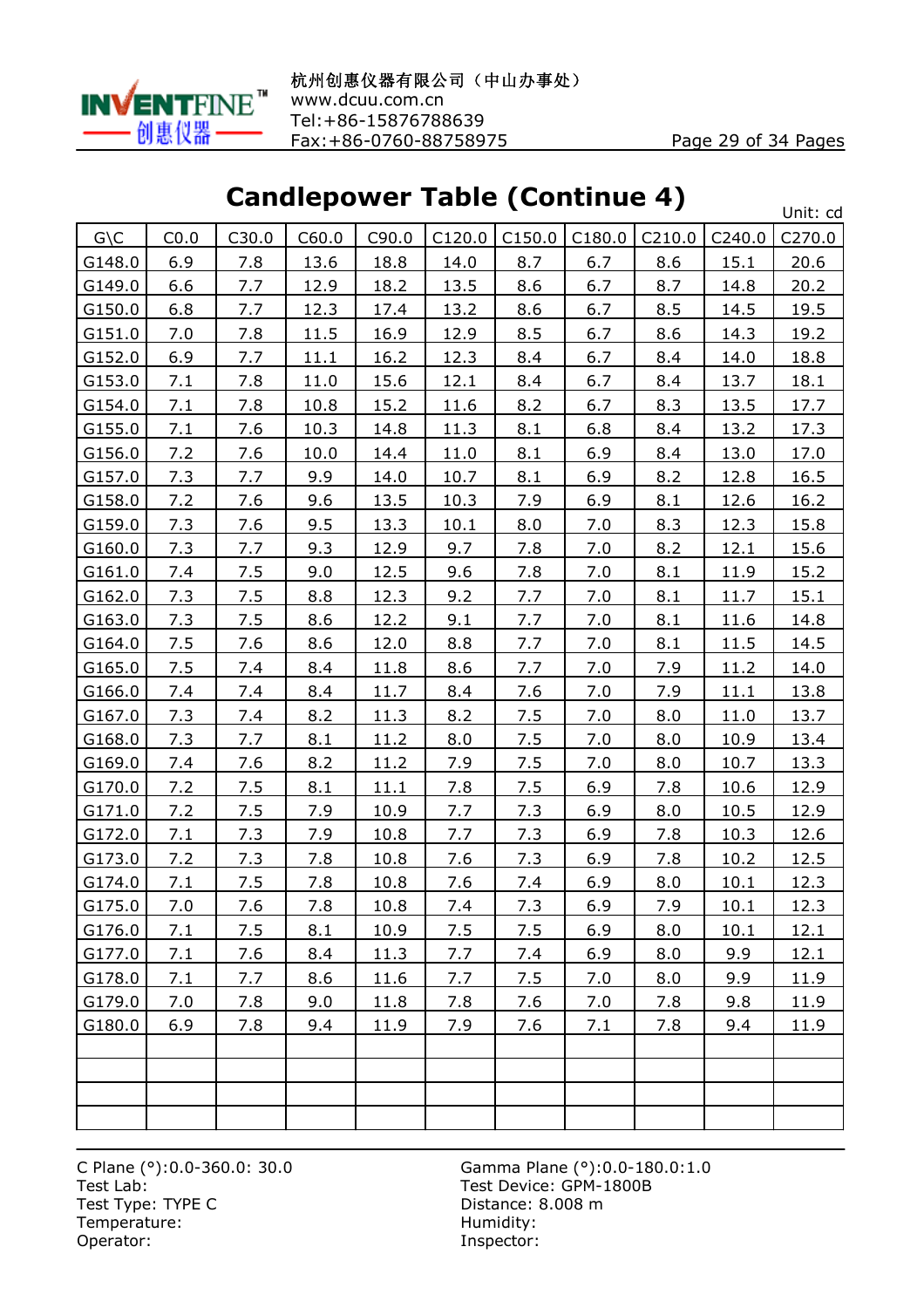

# **Candlepower Table (Continue 5)**

|                  |        |        |        | canalepower Table (continue b) |  |  | Unit: cd |
|------------------|--------|--------|--------|--------------------------------|--|--|----------|
| $G \setminus C$  | C300.0 | C330.0 | C360.0 |                                |  |  |          |
| G <sub>0.0</sub> | 532.4  | 532.0  | 534.7  |                                |  |  |          |
| G1.0             | 532.0  | 531.9  | 534.8  |                                |  |  |          |
| G2.0             | 531.5  | 531.5  | 534.5  |                                |  |  |          |
| G3.0             | 530.8  | 530.9  | 534.2  |                                |  |  |          |
| G4.0             | 530.1  | 529.9  | 533.6  |                                |  |  |          |
| G5.0             | 529.2  | 528.9  | 532.9  |                                |  |  |          |
| G6.0             | 527.9  | 527.9  | 532.0  |                                |  |  |          |
| G7.0             | 526.7  | 526.5  | 530.8  |                                |  |  |          |
| G8.0             | 525.3  | 525.1  | 529.4  |                                |  |  |          |
| G9.0             | 523.9  | 523.2  | 527.6  |                                |  |  |          |
| G10.0            | 522.2  | 521.3  | 525.8  |                                |  |  |          |
| G11.0            | 520.4  | 519.3  | 523.8  |                                |  |  |          |
| G12.0            | 518.5  | 517.1  | 521.6  |                                |  |  |          |
| G13.0            | 516.1  | 514.6  | 519.3  |                                |  |  |          |
| G14.0            | 513.8  | 512.1  | 516.8  |                                |  |  |          |
| G15.0            | 511.8  | 509.4  | 514.0  |                                |  |  |          |
| G16.0            | 509.0  | 506.5  | 511.0  |                                |  |  |          |
| G17.0            | 506.3  | 503.4  | 507.7  |                                |  |  |          |
| G18.0            | 503.6  | 500.3  | 504.3  |                                |  |  |          |
| G19.0            | 500.7  | 496.6  | 500.9  |                                |  |  |          |
| G20.0            | 497.7  | 493.1  | 497.1  |                                |  |  |          |
| G21.0            | 494.5  | 489.4  | 493.2  |                                |  |  |          |
| G22.0            | 490.9  | 485.5  | 489.3  |                                |  |  |          |
| G23.0            | 487.5  | 481.5  | 485.1  |                                |  |  |          |
| G24.0            | 483.9  | 477.3  | 480.5  |                                |  |  |          |
| G25.0            | 480.2  | 472.7  | 475.9  |                                |  |  |          |
| G26.0            | 476.5  | 468.3  | 471.2  |                                |  |  |          |
| G27.0            | 472.5  | 463.7  | 466.4  |                                |  |  |          |
| G28.0            | 468.6  | 459.0  | 461.4  |                                |  |  |          |
| G29.0            | 464.5  | 454.0  | 456.1  |                                |  |  |          |
| G30.0            | 460.0  | 449.0  | 450.9  |                                |  |  |          |
| G31.0            | 455.7  | 443.9  | 445.5  |                                |  |  |          |
| G32.0            | 451.4  | 438.4  | 439.6  |                                |  |  |          |
| G33.0            | 446.9  | 433.1  | 433.9  |                                |  |  |          |
| G34.0            | 442.1  | 427.6  | 428.0  |                                |  |  |          |
| G35.0            | 437.4  | 421.8  | 421.8  |                                |  |  |          |
| G36.0            | 432.6  | 416.1  | 415.7  |                                |  |  |          |

Test Type: TYPE C<br>
Temperature: Contract Contract Contract Contract Contract Contract Contract Contract Contract Contract Contract Contract Contract Contract Contract Contract Contract Contract Contract Contract Contract C Temperature:<br>Operator: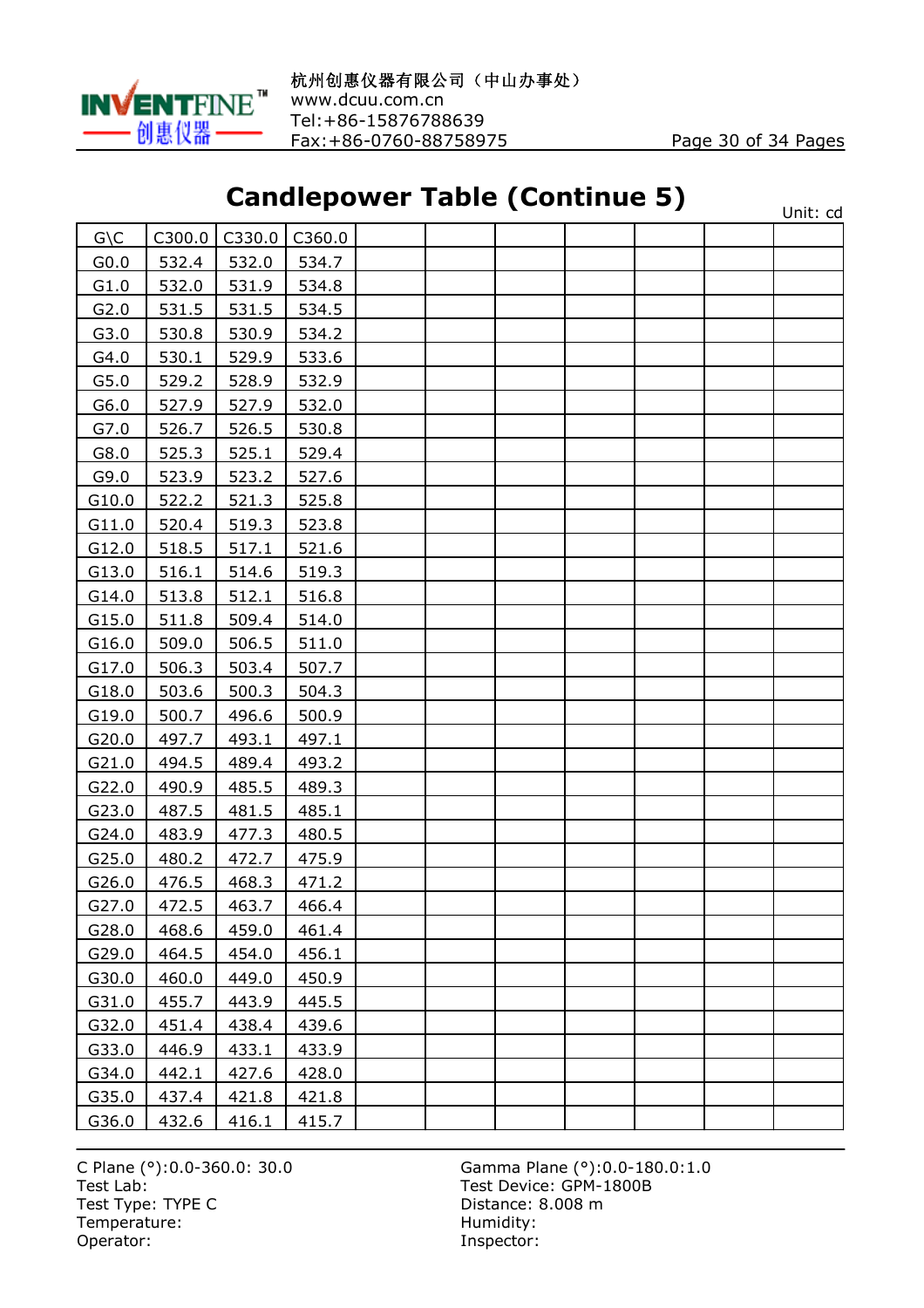

# **Candlepower Table (Continue 6)**

|                 |        |        |        | canalepower Table (continue of |  |  | Unit: cd |
|-----------------|--------|--------|--------|--------------------------------|--|--|----------|
| $G \setminus C$ | C300.0 | C330.0 | C360.0 |                                |  |  |          |
| G37.0           | 427.8  | 410.3  | 409.4  |                                |  |  |          |
| G38.0           | 422.5  | 404.4  | 403.0  |                                |  |  |          |
| G39.0           | 417.8  | 398.0  | 396.3  |                                |  |  |          |
| G40.0           | 412.5  | 391.9  | 389.6  |                                |  |  |          |
| G41.0           | 407.3  | 385.8  | 382.6  |                                |  |  |          |
| G42.0           | 402.1  | 379.3  | 375.8  |                                |  |  |          |
| G43.0           | 396.6  | 373.0  | 368.5  |                                |  |  |          |
| G44.0           | 391.2  | 366.5  | 361.4  |                                |  |  |          |
| G45.0           | 385.9  | 359.7  | 353.8  |                                |  |  |          |
| G46.0           | 380.0  | 353.0  | 346.6  |                                |  |  |          |
| G47.0           | 374.5  | 346.4  | 339.0  |                                |  |  |          |
| G48.0           | 368.9  | 339.7  | 331.4  |                                |  |  |          |
| G49.0           | 363.1  | 332.6  | 323.7  |                                |  |  |          |
| G50.0           | 357.4  | 325.7  | 316.0  |                                |  |  |          |
| G51.0           | 351.7  | 318.8  | 308.0  |                                |  |  |          |
| G52.0           | 345.8  | 311.5  | 299.6  |                                |  |  |          |
| G53.0           | 340.1  | 304.6  | 291.7  |                                |  |  |          |
| G54.0           | 334.3  | 297.2  | 283.4  |                                |  |  |          |
| G55.0           | 328.3  | 290.2  | 275.3  |                                |  |  |          |
| G56.0           | 322.6  | 283.2  | 266.7  |                                |  |  |          |
| G57.0           | 316.6  | 275.8  | 258.0  |                                |  |  |          |
| G58.0           | 310.9  | 268.6  | 249.7  |                                |  |  |          |
| G59.0           | 305.1  | 261.5  | 240.8  |                                |  |  |          |
| G60.0           | 299.0  | 254.1  | 232.2  |                                |  |  |          |
| G61.0           | 293.2  | 246.9  | 223.3  |                                |  |  |          |
| G62.0           | 287.3  | 239.8  | 214.6  |                                |  |  |          |
| G63.0           | 281.3  | 232.3  | 205.5  |                                |  |  |          |
| G64.0           | 275.3  | 225.2  | 196.8  |                                |  |  |          |
| G65.0           | 269.5  | 218.2  | 187.6  |                                |  |  |          |
| G66.0           | 263.9  | 210.9  | 178.3  |                                |  |  |          |
| G67.0           | 257.9  | 203.9  | 169.5  |                                |  |  |          |
| G68.0           | 252.4  | 196.8  | 160.4  |                                |  |  |          |
| G69.0           | 246.9  | 189.9  | 151.0  |                                |  |  |          |
| G70.0           | 240.9  | 182.8  | 142.1  |                                |  |  |          |
| G71.0           | 235.4  | 176.1  | 132.9  |                                |  |  |          |
| G72.0           | 229.9  | 169.4  | 124.0  |                                |  |  |          |
| G73.0           | 224.4  | 162.9  | 114.6  |                                |  |  |          |

Test Type: TYPE C<br>
Temperature: Contract Contract Contract Contract Contract Contract Contract Contract Contract Contract Contract Contract Contract Contract Contract Contract Contract Contract Contract Contract Contract C Temperature:<br>Operator: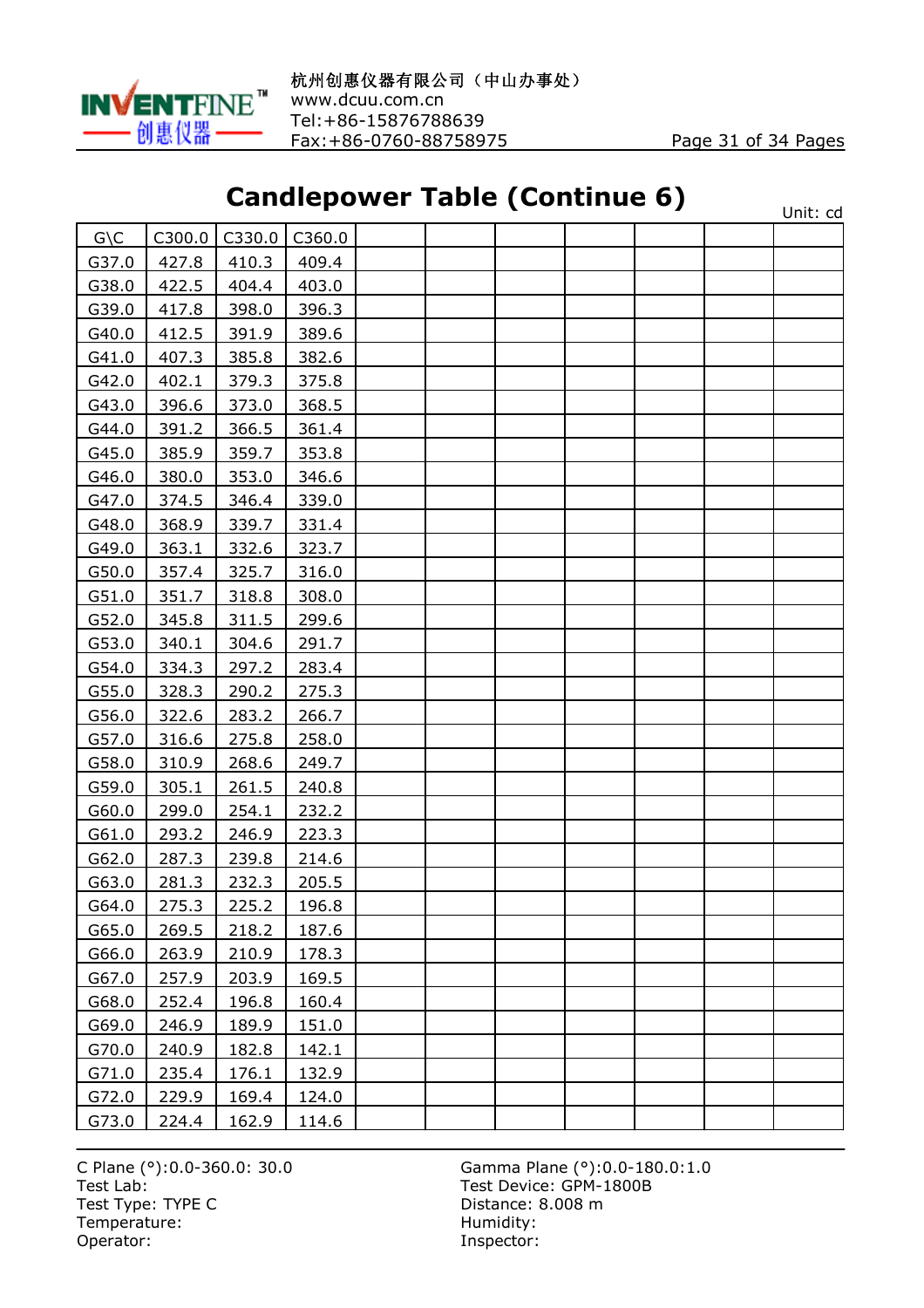

# **Candlepower Table (Continue 7)**

|                 |        |        | canalepower rapic (continue <i>r</i> ) |  |  |  | Unit: cd |
|-----------------|--------|--------|----------------------------------------|--|--|--|----------|
| $G \setminus C$ | C300.0 | C330.0 | C360.0                                 |  |  |  |          |
| G74.0           | 218.8  | 156.5  | 105.6                                  |  |  |  |          |
| G75.0           | 213.4  | 150.2  | 96.9                                   |  |  |  |          |
| G76.0           | 208.1  | 143.7  | 87.7                                   |  |  |  |          |
| G77.0           | 202.4  | 137.6  | 79.7                                   |  |  |  |          |
| G78.0           | 197.3  | 131.4  | 71.2                                   |  |  |  |          |
| G79.0           | 192.1  | 125.6  | 62.4                                   |  |  |  |          |
| G80.0           | 186.9  | 119.7  | 54.4                                   |  |  |  |          |
| G81.0           | 181.6  | 114.2  | 46.7                                   |  |  |  |          |
| G82.0           | 176.6  | 108.8  | 38.9                                   |  |  |  |          |
| G83.0           | 171.5  | 103.3  | 32.1                                   |  |  |  |          |
| G84.0           | 166.6  | 98.1   | 25.6                                   |  |  |  |          |
| G85.0           | 161.8  | 93.1   | 19.8                                   |  |  |  |          |
| G86.0           | 156.7  | 88.1   | 14.3                                   |  |  |  |          |
| G87.0           | 152.0  | 83.6   | 9.9                                    |  |  |  |          |
| G88.0           | 147.3  | 79.1   | 6.3                                    |  |  |  |          |
| G89.0           | 142.9  | 75.0   | 3.6                                    |  |  |  |          |
| G90.0           | 138.0  | 70.9   | 2.3                                    |  |  |  |          |
| G91.0           | 133.7  | 67.2   | 1.9                                    |  |  |  |          |
| G92.0           | 129.5  | 63.6   | 1.9                                    |  |  |  |          |
| G93.0           | 125.1  | 60.1   | 2.0                                    |  |  |  |          |
| G94.0           | 121.1  | 56.7   | 2.3                                    |  |  |  |          |
| G95.0           | 117.1  | 53.6   | 2.2                                    |  |  |  |          |
| G96.0           | 113.2  | 50.7   | 2.3                                    |  |  |  |          |
| G97.0           | 109.4  | 47.8   | 2.5                                    |  |  |  |          |
| G98.0           | 105.7  | 45.2   | 2.4                                    |  |  |  |          |
| G99.0           | 102.1  | 42.3   | 2.5                                    |  |  |  |          |
| G100.0          | 98.3   | 37.7   | 2.7                                    |  |  |  |          |
| G101.0          | 94.8   | 34.2   | 2.7                                    |  |  |  |          |
| G102.0          | 91.5   | 31.3   | 2.8                                    |  |  |  |          |
| G103.0          | 87.9   | 29.7   | 3.0                                    |  |  |  |          |
| G104.0          | 84.6   | 28.3   | 3.0                                    |  |  |  |          |
| G105.0          | 78.9   | 26.4   | 3.1                                    |  |  |  |          |
| G106.0          | 63.8   | 24.7   | 3.3                                    |  |  |  |          |
| G107.0          | 59.8   | 23.3   | 3.3                                    |  |  |  |          |
| G108.0          | 56.8   | 22.2   | 3.3                                    |  |  |  |          |
| G109.0          | 54.1   | 21.2   | 3.6                                    |  |  |  |          |
| G110.0          | 52.6   | 20.3   | 3.7                                    |  |  |  |          |

Test Type: TYPE C<br>
Temperature: Contract Contract Contract Contract Contract Contract Contract Contract Contract Contract Contract Contract Contract Contract Contract Contract Contract Contract Contract Contract Contract C Temperature:<br>Operator: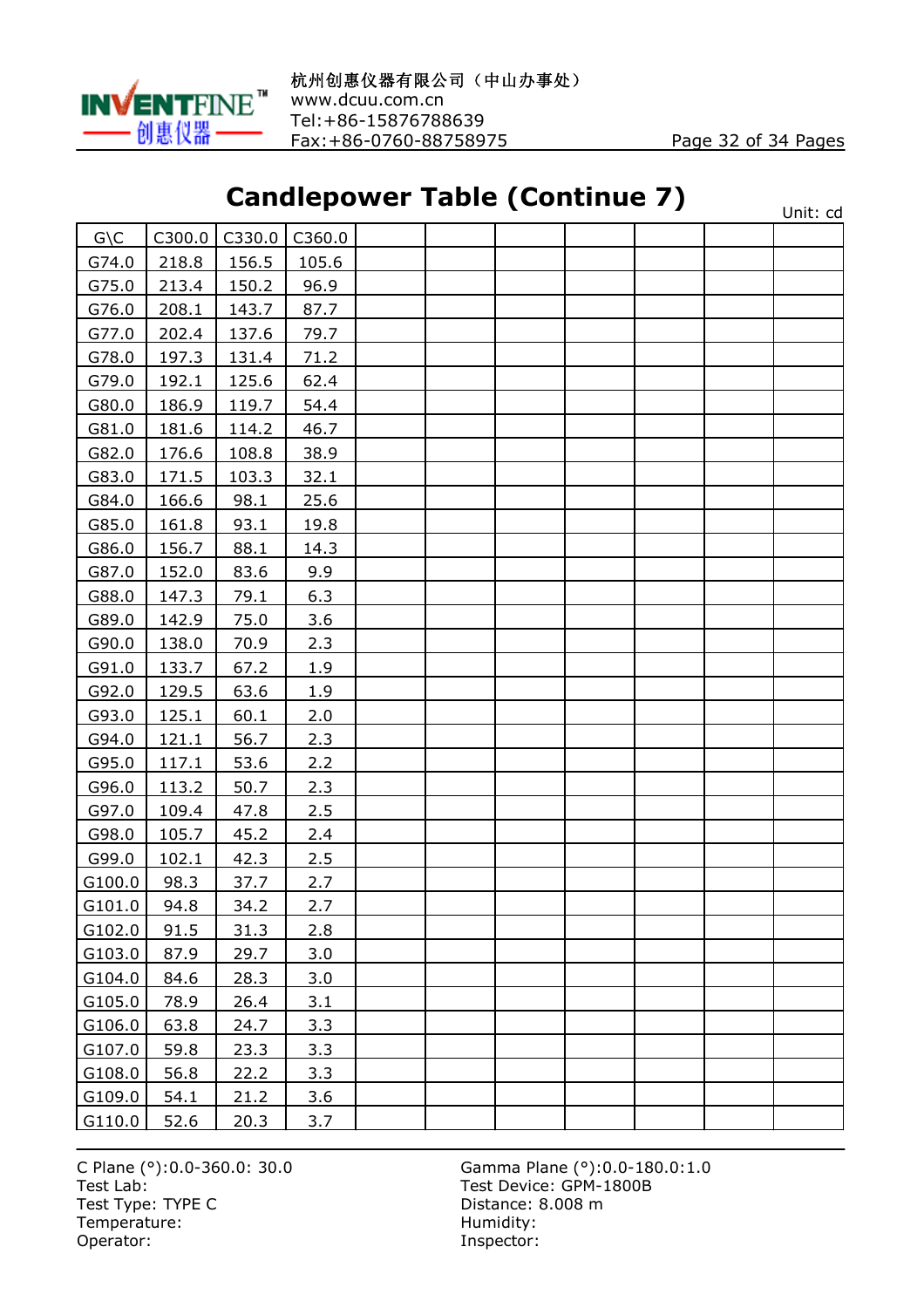

# **Candlepower Table (Continue 8)**

|                 |             |             |        | canalepower Table (continue of |  |  | Unit: cd |
|-----------------|-------------|-------------|--------|--------------------------------|--|--|----------|
| $G \setminus C$ | C300.0      | C330.0      | C360.0 |                                |  |  |          |
| G111.0          | 54.9        | 19.4        | 3.7    |                                |  |  |          |
| G112.0          | 55.3        | 18.5        | 3.9    |                                |  |  |          |
| G113.0          | 53.8        | 17.7        | 4.0    |                                |  |  |          |
| G114.0          | 51.7        | 17.1        | 3.9    |                                |  |  |          |
| G115.0          | 49.8        | 16.3        | 4.2    |                                |  |  |          |
| G116.0          | 47.8        | <u>15.6</u> | 4.1    |                                |  |  |          |
| G117.0          | 45.9        | 15.1        | 4.1    |                                |  |  |          |
| G118.0          | 43.8        | 14.5        | 4.4    |                                |  |  |          |
| G119.0          | 42.0        | 14.0        | 4.5    |                                |  |  |          |
| G120.0          | 40.2        | 13.7        | 4.4    |                                |  |  |          |
| G121.0          | 38.5        | 13.2        | 4.4    |                                |  |  |          |
| G122.0          | 36.8        | 13.0        | 4.7    |                                |  |  |          |
| G123.0          | 35.0        | 12.7        | 4.7    |                                |  |  |          |
| G124.0          | 33.4        | 12.5        | 4.6    |                                |  |  |          |
| G125.0          | 31.8        | 12.2        | 4.8    |                                |  |  |          |
| G126.0          | 30.4        | 11.9        | 4.7    |                                |  |  |          |
| G127.0          | 28.8        | 11.7        | 4.9    |                                |  |  |          |
| G128.0          | 27.4        | 11.5        | 5.0    |                                |  |  |          |
| G129.0          | 26.0        | 11.4        | 4.9    |                                |  |  |          |
| G130.0          | 24.7        | 11.1        | 5.2    |                                |  |  |          |
| G131.0          | 23.5        | 10.8        | 5.3    |                                |  |  |          |
| G132.0          | 22.4        | 10.7        | 5.3    |                                |  |  |          |
| G133.0          | 21.5        | 10.4        | 5.5    |                                |  |  |          |
| G134.0          | 20.7        | 10.3        | 5.5    |                                |  |  |          |
| G135.0          | 20.0        | 9.9         | 5.6    |                                |  |  |          |
| G136.0          | 19.4        | 9.8         | 5.9    |                                |  |  |          |
| G137.0          | 18.7        | 9.7         | 5.8    |                                |  |  |          |
| G138.0          | 18.0        | 9.6         | 6.1    |                                |  |  |          |
| G139.0          | 17.4        | 9.3         | 6.2    |                                |  |  |          |
| G140.0          | 16.9        | 9.1         | 6.2    |                                |  |  |          |
| G141.0          | 16.4        | 9.1         | 6.4    |                                |  |  |          |
| G142.0          | 15.8        | 9.0         | 6.5    |                                |  |  |          |
| G143.0          | 15.3        | 8.7         | 6.4    |                                |  |  |          |
| G144.0          | 14.9        | 8.9         | 6.5    |                                |  |  |          |
| G145.0          | 14.4        | 8.9         | 6.7    |                                |  |  |          |
| G146.0          | <u>13.9</u> | 8.8         | 6.7    |                                |  |  |          |
| G147.0          | 13.4        | 8.6         | 6.7    |                                |  |  |          |

Test Type: TYPE C<br>
Temperature: Contract Contract Contract Contract Contract Contract Contract Contract Contract Contract Contract Contract Contract Contract Contract Contract Contract Contract Contract Contract Contract C Temperature:<br>Operator: